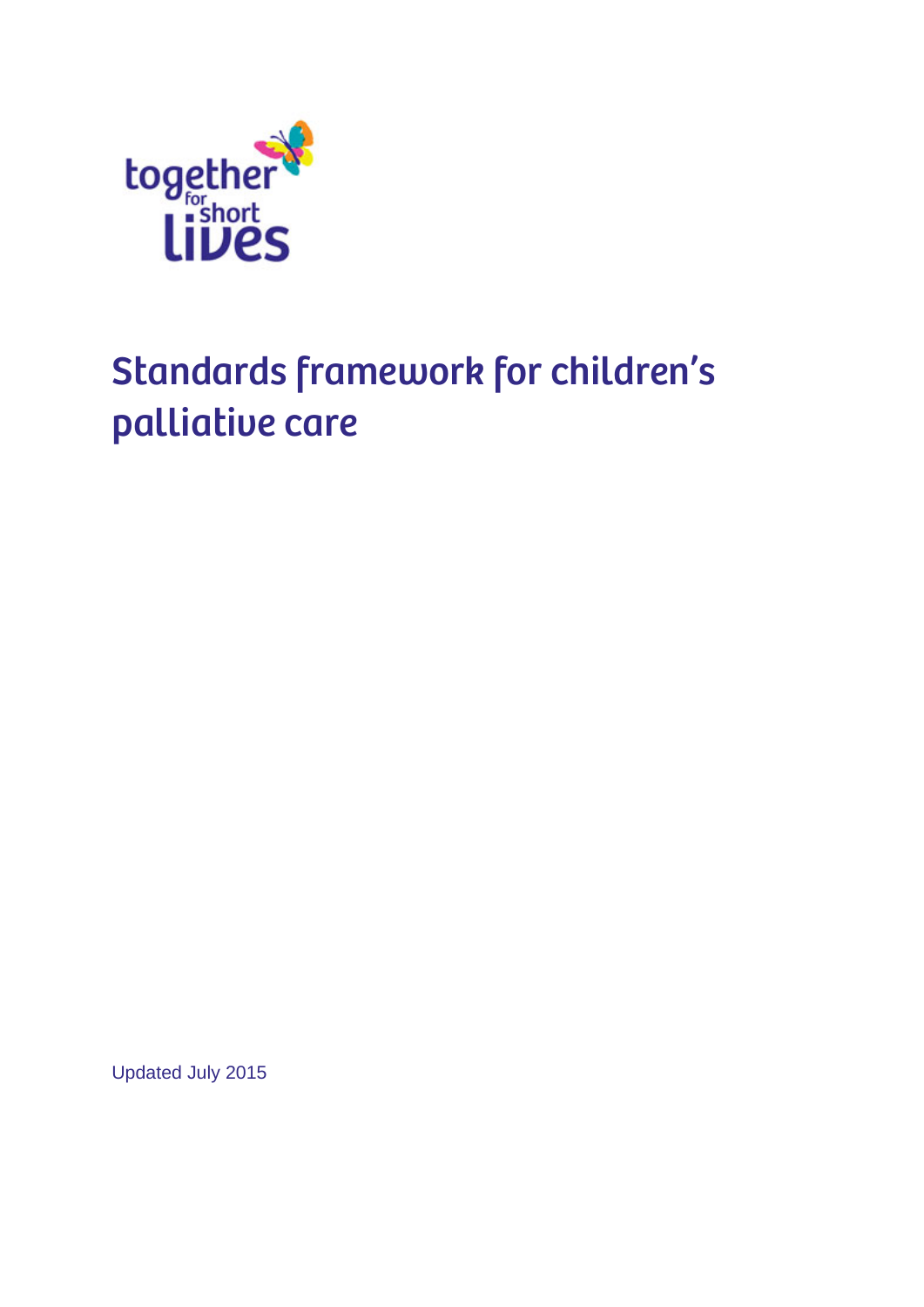

Together for Short Lives is the leading UK charity for all children with life-threatening and lifelimiting conditions and all those who support, love and care for them– families, professionals and services, including children's hospices. Our work helps to ensure that children can get the best possible care, wherever and whenever they need it. When children are unlikely to reach adulthood, we aim to make a lifetime of difference to them and their families.

We work closely with the organisations and professionals that provide important lifeline services to children and families. We support, lobby, and raise funds for children's hospices and a range of other voluntary organisations to enable them to sustain the vital work they do. We offer resources and training to help them maintain consistent, high quality care from the moment a child is diagnosed, until their eventual death, and to continue supporting families for as long as they need it.

### Standards framework for children's palliative care – 3rd edition

Editor: Katrina Kelly

### Together for Short Lives

4<sup>th</sup> Floor, Bridge House 48-52 Baldwin Street Bristol BS1 1QB

0117 989 7820

info@togetherforshortlives.org.uk

www.togetherforshortlives.org.uk

Helpline: 0808 8088 100

© Together for Short Lives (July 2015).

Together for Short Lives is a registered charity in England and Wales (1144022) and Scotland (SC044139) and a company limited by guarantee (7783702).



Together for Short Lives holds The Information Standard certification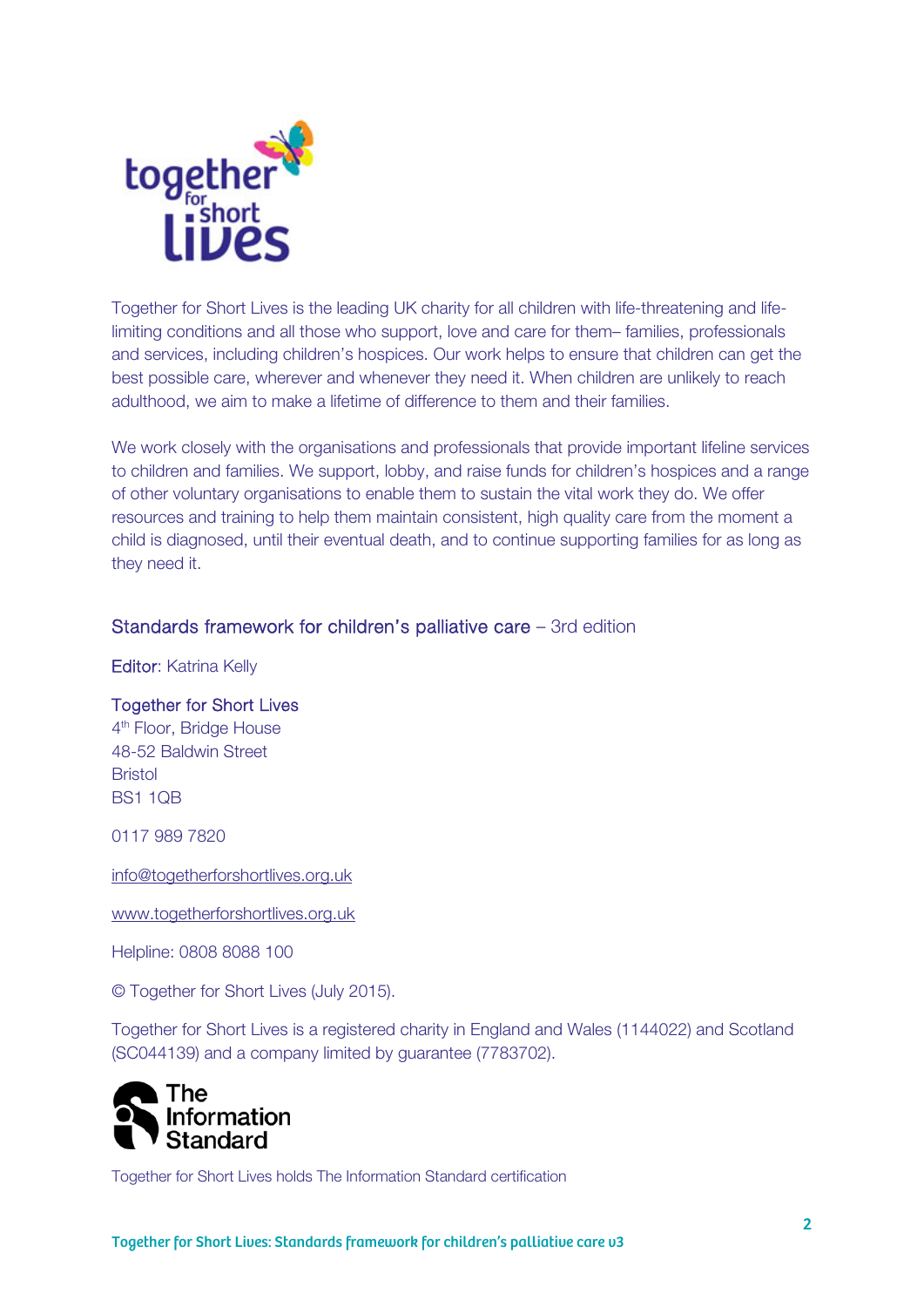### **Introduction**

Together for Short Lives promotes a care pathway approach to children's palliative care, and has produced three care pathways which relate to different age groups, and a further one specifically focused on making choices surrounding the withdrawal of life-sustaining treatment.

Giving families real choice is key to the care pathway approach: a choice of place of care, a choice of place of death, a choice of emotional and bereavement support, and putting the child and family at the centre of decision making to produce a care plan that is right for them.

Together for Short Lives publishes four care pathways:

- A Neonatal Care Pathway for Babies with Palliative Care Needs (for babies)
- A Core Care Pathway for Children with Life-threatening and Life-limiting Conditions
- Stepping Up (A Framework for Transition to Adult Services)
- A Care Pathway to Support Extubation within a Children's Palliative Care Framework

This standards document sets out the key standards that form the back bone of these four care pathways, for easy reference. It also includes self-assessment audit tools relating to these standards, so you and your colleagues can map how your service currently performs and think about how to develop the areas where the standards may not be fully met.

Anecdotal evidence from within the sector has identified a need to develop outcome measures for children's palliative care services. We hope that this document will go some way to bridging the current gap in the measurement of outcomes and identification of gaps in service provision in the sector.

Since the publication of the first care pathway in 2004, ACT (now Together for Short Lives) has been nationally and internationally recognised as setting the standards for the care received by life-limited babies, children and young people. A number of other resources have been developed based on the standards' including *T*he Quality Standards for Children and Young People's Palliative Care produced by the West Midlands Paediatric Palliative Care Network supported by West Midlands Quality Review Service. The group of children and young people covered by this document are described in detail within the relevant care pathway, but generally cover children of all ages – babies, children and young people – with any kind of lifethreatening or life-limiting condition, receiving palliative care from health, social care and education services within the statutory and voluntary sector.

### For further details about care pathways for life-limited and life threatened children, visit www.togetherforshortlives.org.uk/professionals/resources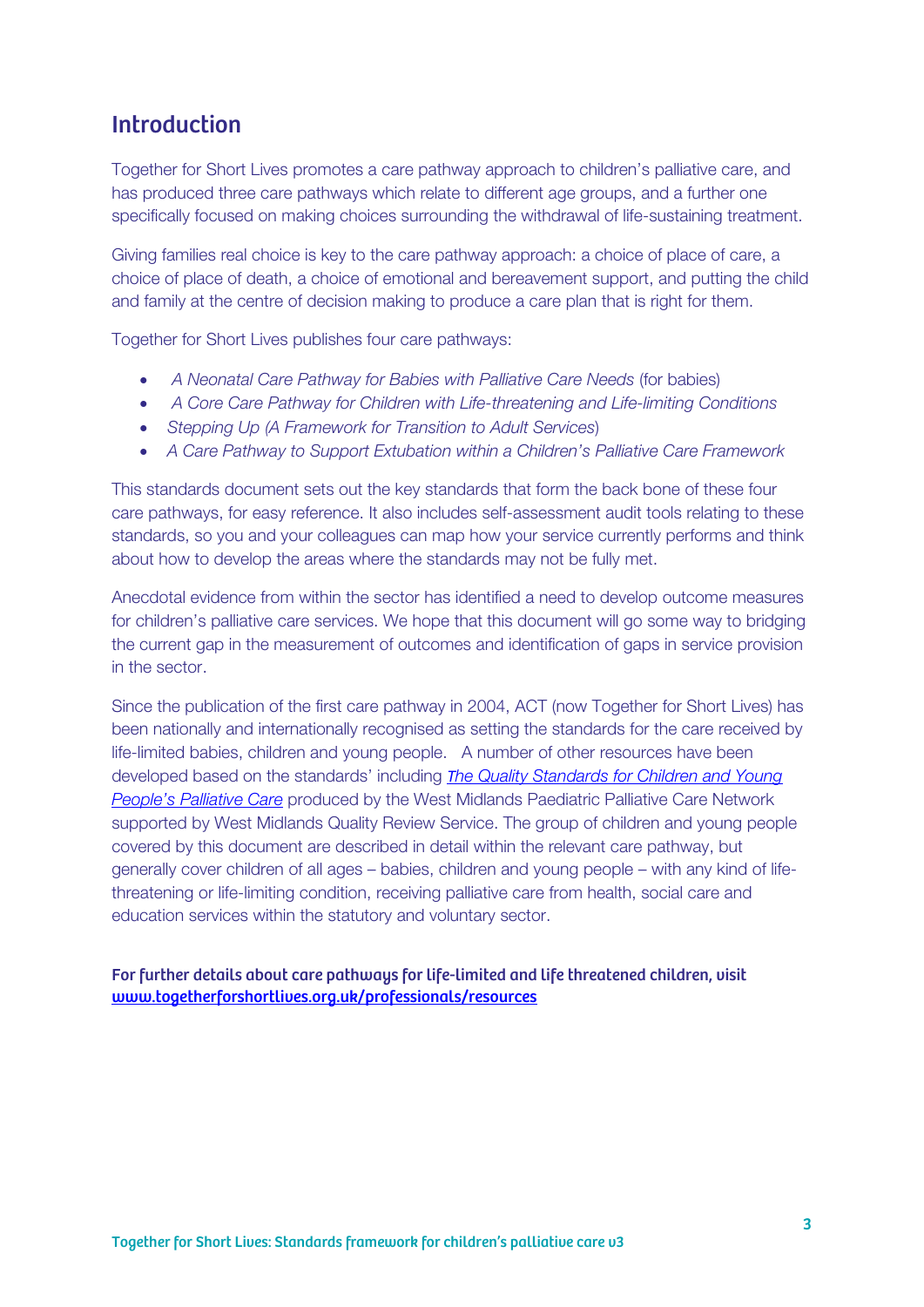### Principles of good practice within Care Pathways

There are a number of overarching elements of good practice and themes which should be considered at every stage of the care pathway.

#### Best interest

The overriding legal and ethical principle is that all treatment decisions must be taken in the child's best interest.

### Diversity and cultural issues

Culturally appropriate care which respects diversity helps maintain the quality of family centred care for all. An understanding of specific cultural and religious practices around death, dying and bereavement assists in providing culturally appropriate palliative care, identifying and supporting individual family needs and preferences and preventing assumptions that all people from the same culture or religion practice the same rituals or share the same beliefs. The Together for Short Lives DiversityToolkit

http://www.togetherforshortlives.org.uk/professionals/resources/2438\_the\_diversity\_toolkit is a useful resource to support professionals and organisations as they consider diversity and cultural issues in children's palliative care.

### Consent, confidentiality and capacity

Confidentiality, consent and capacity issues must be addressed throughout the care pathway. A number of resources are available to support professionals, including the Mental Capacity Act

#### Communication

There should be an honest, open and timely approach to all communication with parents and carers, who should be treated as equal partners in any discussions with the care team. It is crucial to remember the importance of talking to parents and the family, giving them choices and maintaining a flexible, 'can-do' attitude to support their choice. If they choose to allow their child to die at home or at a local children's hospice, then the pathway should be followed to support the child's rapid discharge from hospital. At such times, it is vital that one practitioner is identified to take the lead, so they can act as the family's first point of contact for communication, and to ensure that information flows to all services.

#### Uncertainty and losses

Families often experience repeated uncertainty and losses: first the loss of the 'normal' child, followed by the anticipated loss of a child predicted to die. At times, the child may defy medical expectations and survive episodes of life-threatening deterioration, only for the family to face their death in the future. Some families may also face multiple losses with more than one child having the same medical condition. Often the only honest answer to a family's questions about how long the child will live, is simply that you don't know.

#### A unique bereavement journey for every child and family

Family life for everyone is affected when a child is diagnosed with a life-limiting illness, and of course, when they die. Grief is an individual concept, experienced very differently. Choice is therefore vital. It is important to ask the family what they want to ensure the whole family focus is retained while ensuring a professional approach, underpinned by theory. All types of support should be available throughout the family's journey. Sometimes a professional approach, overreliant on theories and ideas, can lead to inappropriate support for families. For example, support groups suit some, but not all. Couple support can be helpful because of the strain the parent's relationship is under when caring for a seriously ill or dying child.

#### Emotional and psychological support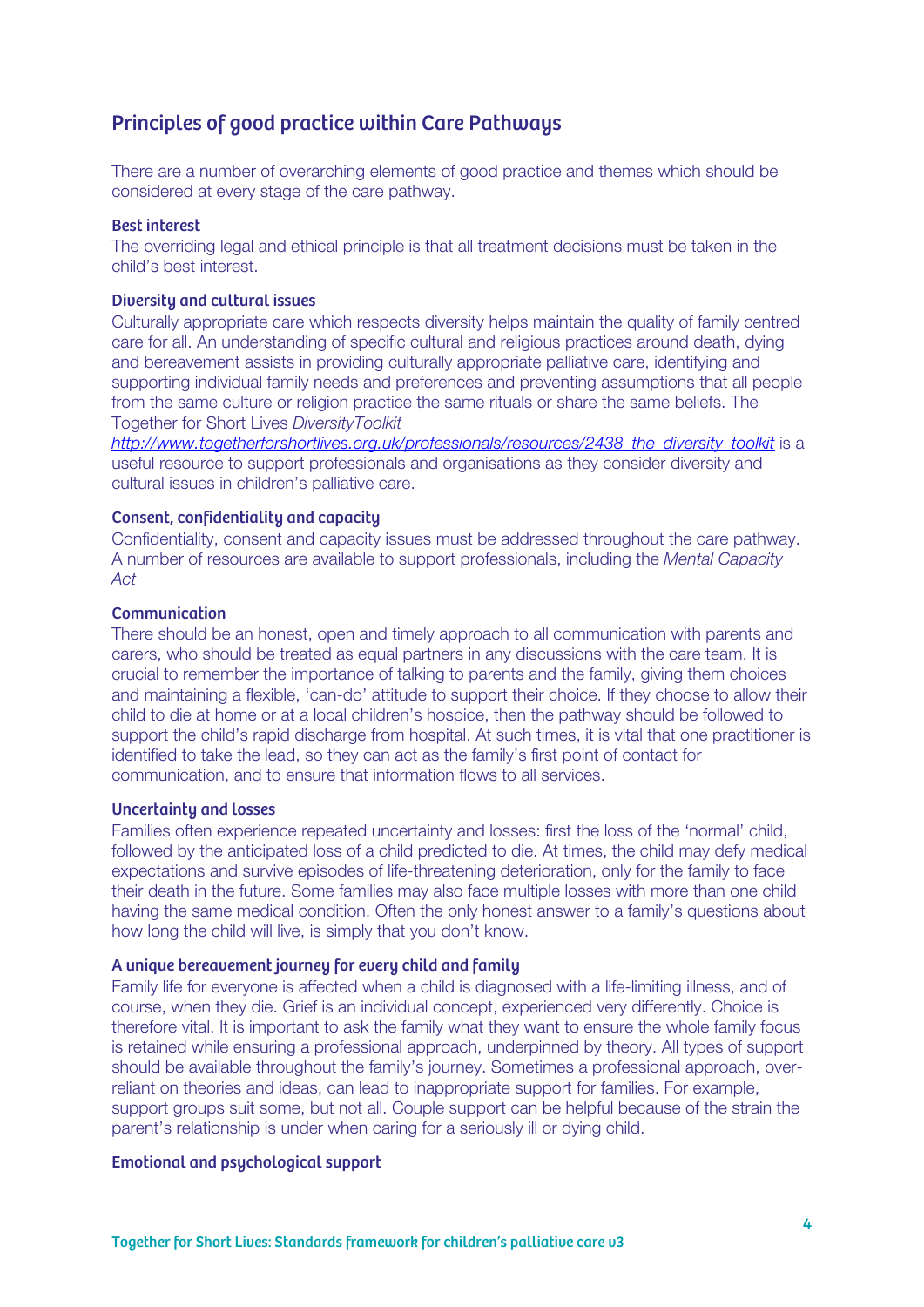This is needed throughout the family's experience, from diagnosis, through end of life care and following the death of the child. Families should be enabled to access support when they want to, rather than having their needs assessed at pre-set intervals. The specific needs of siblings should be considered throughout this care pathway.

#### Spiritual support

Every child and family should receive spiritual support to meet their individual needs. This should begin at diagnosis and continue throughout the child's lifetime, death and during bereavement.

#### Multiple admissions

Children with life-limiting or life-threatening conditions often experience multiple admissions to hospital. Professionals should prepare the family for this possibility and the potential for their child being cared for in different environments, possibly different hospitals under different care teams.

#### Co-ordinated care

Children and their families should receive coordinated care, where services work together to deliver integrated, child-centred, life-long care to improve quality of life.

### 24 hour support

Every child should have a local GP and access to a 24 hour multi-disciplinary children's palliative care team for flexible support in the home, and be under the care of a local paediatrician.

#### Ability to respond quickly and flexibly

Some children will have a very short life expectancy and the normal planning meetings may not happen.

#### Parallel planning

It is often hard to predict what the future holds for children requiring palliative care. For some, periods of relatively good health are associated with the potential for an unpredictable, and potentially terminal event. For others, a period of deterioration may be observed, yet the child may have considerable time to live when the quality of their life should be maximised. Parents quickly experience the uncertainty that living with a child requiring palliative care brings, and with support, value a 'parallel planning' approach. Discussions with the child (where appropriate) and the family enable various options for care in response to a range of potential outcomes to be considered and written down in advance. Although children may be assessed as deteriorating or approaching the end of their life, it is sometimes the case that children survive these episodes. Parallel planning for life while also planning for deterioration or death allows a child's full potential to be achieved and primes the mobilisation of services and professionals where necessary. Planning for the future at times of great uncertainty can also be comforting for children and parents. These plans often include the development of an Advance Care Plan.

#### Advance Care Plan

Advance Care Planning (ACP) is a process of discussion between an individual and their care provider and often those close to them. The End of Life Care Strategy (Department of Health, 2008) clearly states that ACP and clarity about resuscitation decisions are essential to quality care. This is as important for children and families as it is for adults receiving end of life care. ACP may lead to actions such as advance statements about wishes and preferences, preferred place of care, withdrawal of treatment and resuscitation status. For children and families this will include decisions relating to care in the case of acute deterioration and may also address preferences for organ and tissue donation.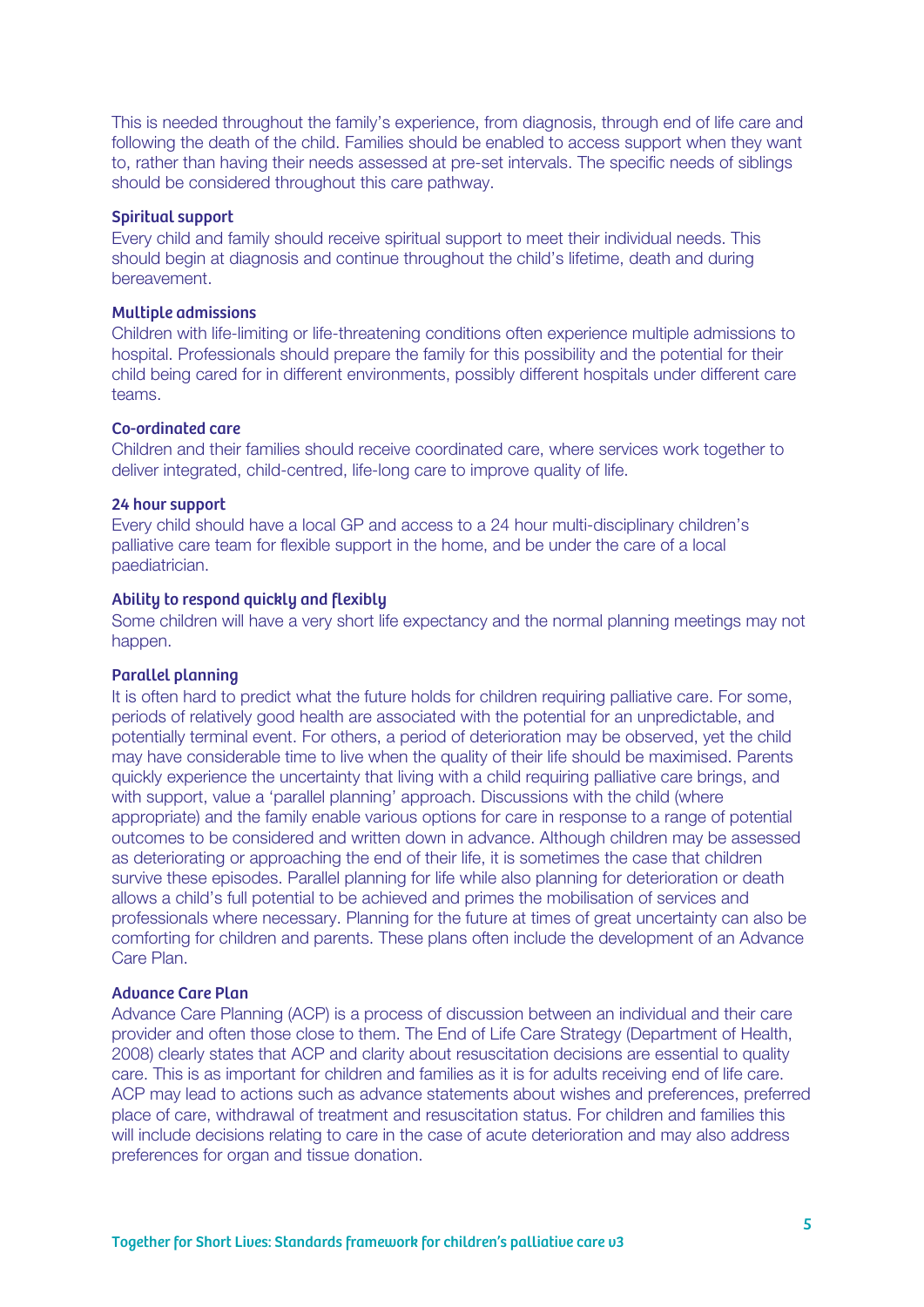#### Care for the team around the child

Everyone who is called upon to support the child and their wider family throughout this care pathway journey will at times, find this journey emotionally challenging. Every member of the team around the child and family should receive support and an opportunity to feedback and discuss what is happening. Professionals should also have access to ongoing support and supervision.

#### Risk assessment

Risk assessment and risk management play an important part in ensuring that children and young people with life-limiting or life-threatening conditions can enjoy the kind of activities that many others take for granted. By identifying risks and looking proactively at risk management, professionals can be more effective in supporting families.

#### Centrality of child to the process

The child or young person should remain central to the care process at all times.

#### Respecting intellectual needs

Every individual should be treated with respect, honesty and sensitivity, with communication, information-giving and care planning recognising their intellectual needs.

#### Respecting language needs

Information should be provided for the child and family in language that they can understand. Appropriate translation services should be available at all times.

#### Respecting and valuing individuality

Every individual should be treated with respect, honesty and sensitivity, acknowledging and taking into account their individual beliefs, needs and views.

#### Sibling support

The physical, emotional and practical needs of siblings should be assessed and addressed as part of the family assessment, with specific information and support provided to them.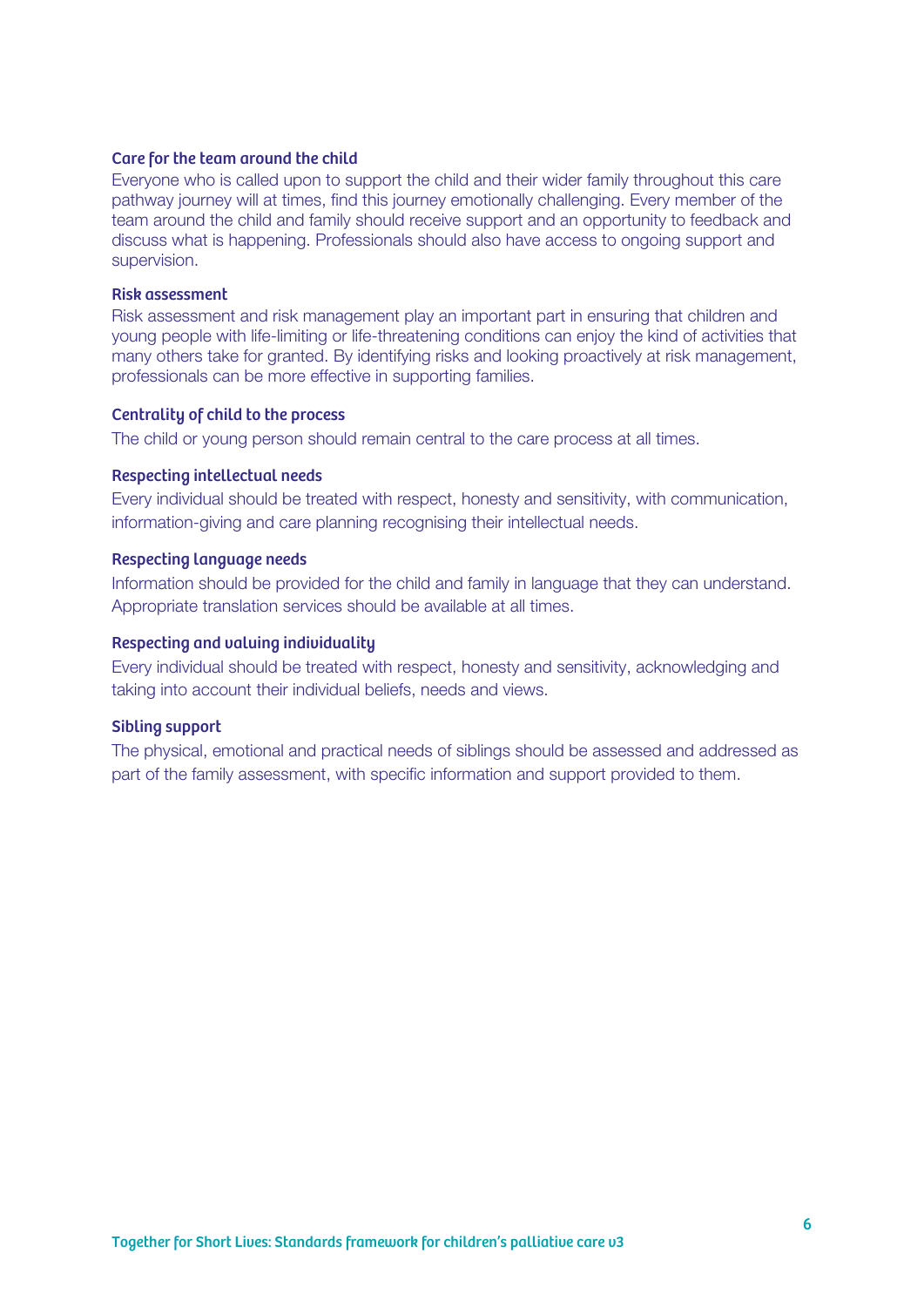## A Core Care Pathway for Children with Life-limiting and Lifethreatening conditions

| $\overline{1}$          | The prognosis - sharing<br>significant news                               | Every family should receive the disclosure of their child's<br>prognosis in a face-to-face discussion in privacy and should<br>be treated with respect, honesty and sensitivity. Information<br>should be provided for the child and the family in a form that<br>they can understand.                                                                                                                                                                                                                                                                                                                                                         |
|-------------------------|---------------------------------------------------------------------------|------------------------------------------------------------------------------------------------------------------------------------------------------------------------------------------------------------------------------------------------------------------------------------------------------------------------------------------------------------------------------------------------------------------------------------------------------------------------------------------------------------------------------------------------------------------------------------------------------------------------------------------------|
| $\overline{2}$          | <b>Transfer and liaison</b><br>between hospital and<br>community services | Every child and family diagnosed in the hospital setting<br>should have an agreed transfer plan involving hospital,<br>community services and the family, and should be provided<br>with the resources they require before leaving hospital.                                                                                                                                                                                                                                                                                                                                                                                                   |
| $\overline{\mathbf{3}}$ | <b>Multi-disciplinary</b><br>assessment of needs                          | Every family should receive a child and family centred multi-<br>disciplinary and multi-agency assessment of their needs as<br>soon as possible after diagnosis or recognition, and should<br>have their needs reviewed at appropriate intervals.                                                                                                                                                                                                                                                                                                                                                                                              |
| 4                       | A child and family care<br>plan                                           | Every child and family should have a multi-disciplinary, multi-<br>agency care plan, developed in partnership with them for the<br>delivery of co-ordinated care to enhance family strengths and<br>meet need. A multi-disciplinary and multi-agency team<br>should be identified in agreement with the family and use key<br>working principles. Wherever possible this should involve all<br>agencies involved in supporting the child and family,<br>including the child's community nursing team, allied health<br>professionals, hospice, local acute and tertiary hospital<br>services, education, social care and short break services. |
| $\overline{5}$          | An end of life care plan                                                  | Every child and family should be helped to decide on an end<br>of life plan and should be provided with care and support to<br>achieve this.                                                                                                                                                                                                                                                                                                                                                                                                                                                                                                   |
| 6                       | <b>Bereavement support</b>                                                | Bereavement support should be provided along the care<br>pathway and continue throughout the child's death and<br>beyond.                                                                                                                                                                                                                                                                                                                                                                                                                                                                                                                      |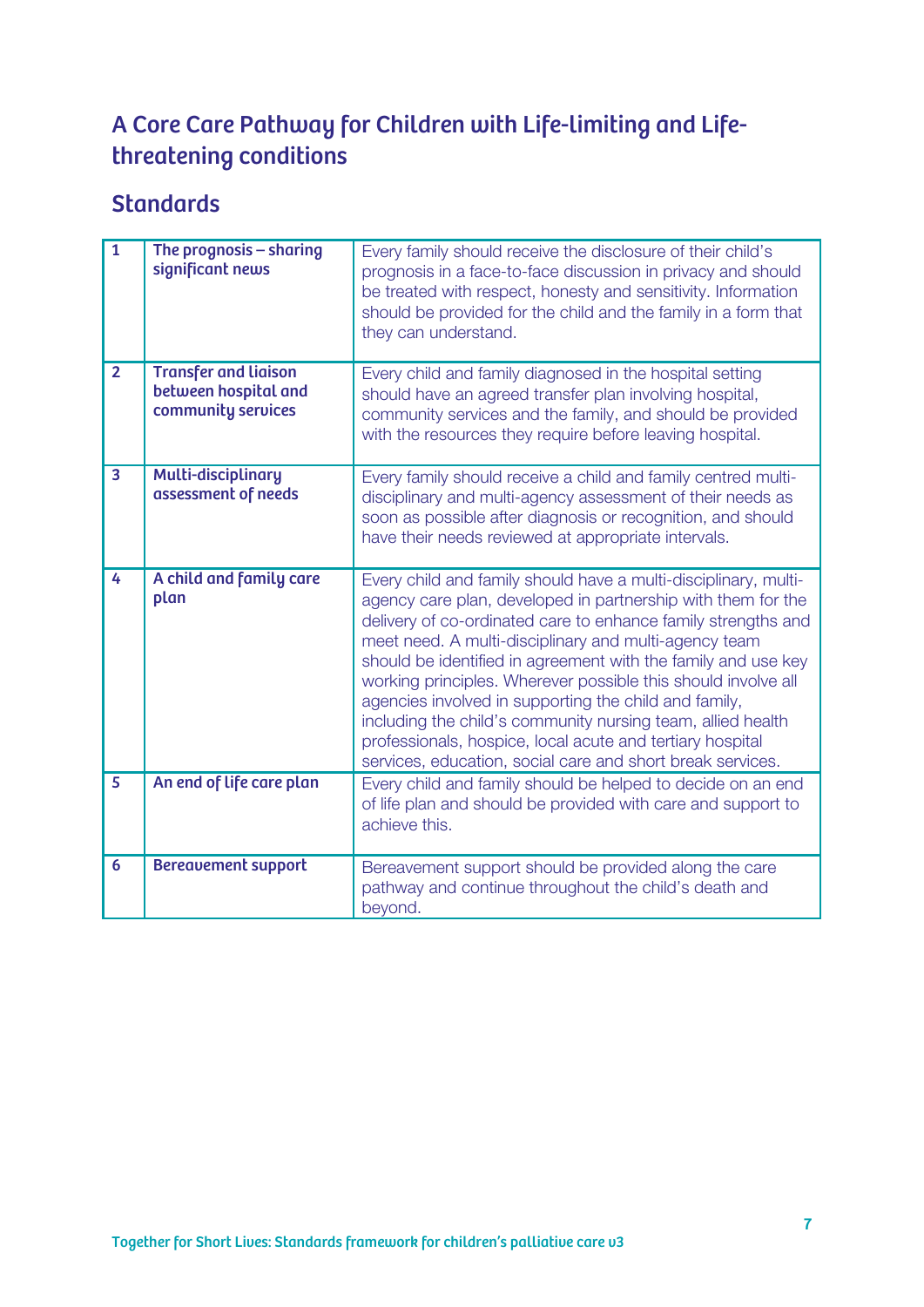## Stepping Up (A Framework for Transition to Adult Services)

| 1                       | <b>Standard 1</b> | Every young person from age 14 should be supported to be<br>at the centre of preparing for approaching adulthood and for<br>the move to adult services. Their families should be<br>supported to prepare for their changing role.                                                                                |
|-------------------------|-------------------|------------------------------------------------------------------------------------------------------------------------------------------------------------------------------------------------------------------------------------------------------------------------------------------------------------------|
| $\overline{2}$          | <b>Standard 2</b> | Every young person is supported to plan proactively for their<br>future. They are involved in ongoing assessments and<br>developing a comprehensive holistic plan that reflects their<br>wishes for the future.                                                                                                  |
| $\overline{\mathbf{3}}$ | <b>Standard 3</b> | Every young person has an end of life plan which is<br>developed in parallel to planning for ongoing care and<br>support in adult services. This standard applies to all stages<br>of the transition journey.                                                                                                    |
| 4                       | <b>Standard 4</b> | Children's and adult services are actively working together to<br>enable a smooth transition.                                                                                                                                                                                                                    |
| 5                       | <b>Standard 5</b> | Every young person is supported in adult services with a<br>multi-agency team fully engaged in facilitating care and<br>support. The young person and their family are equipped<br>with realistic expectations and knowledge to ensure<br>confidence in their care and support needs being met in the<br>future. |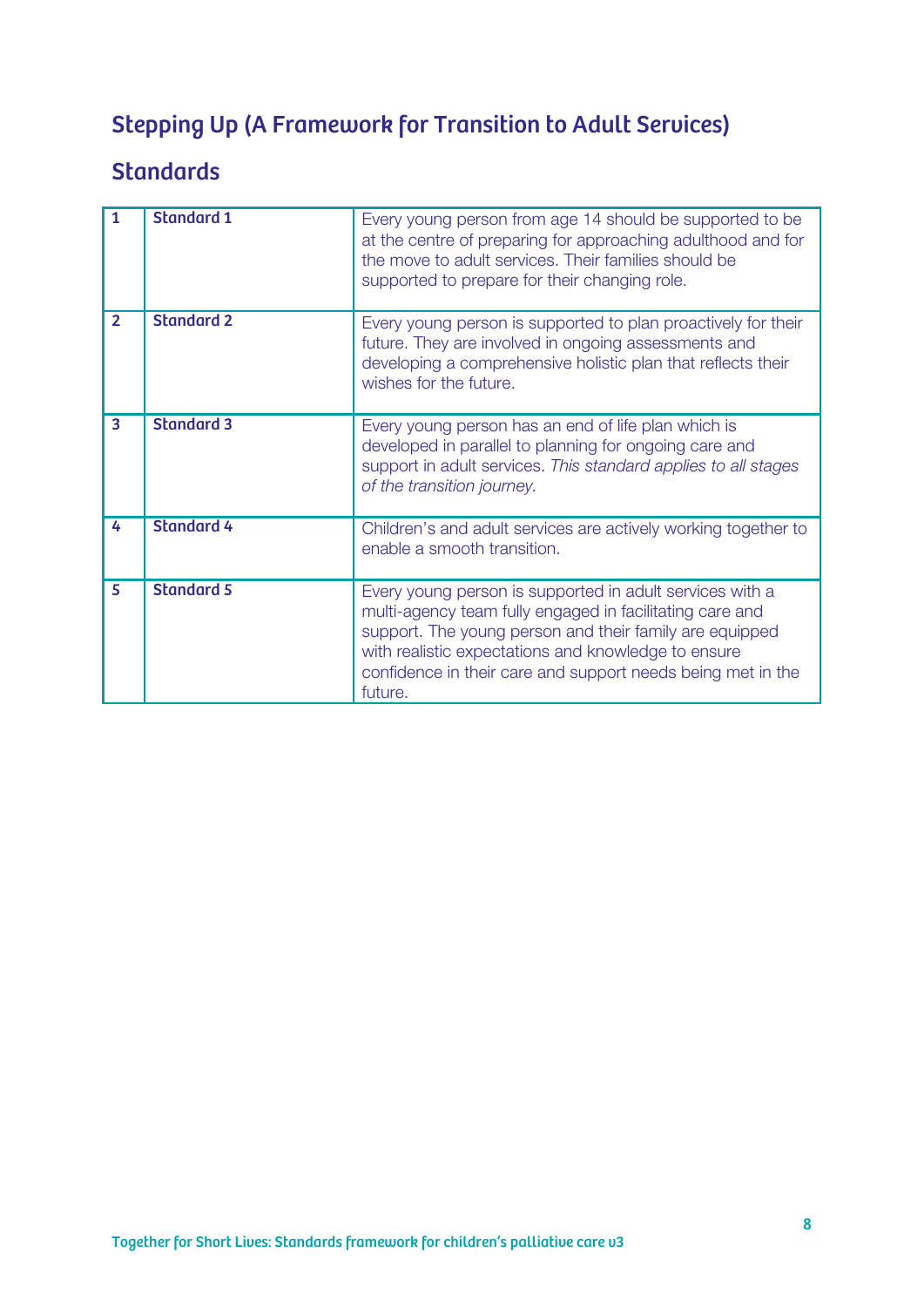## A neonatal pathway for babies with palliative care needs

| $\mathbf{1}$   | <b>Sharing significant news</b>                  | Every family should receive the disclosure of their baby's<br>prognosis in a face-to-face discussion in privacy and should<br>be treated with respect, honesty and sensitivity. Information<br>should be provided for the family using language that they<br>can understand.       |
|----------------|--------------------------------------------------|------------------------------------------------------------------------------------------------------------------------------------------------------------------------------------------------------------------------------------------------------------------------------------|
| $\overline{2}$ | <b>Planning for going home</b>                   | Every baby and family should have an agreed transfer plan<br>involving the family or carers, hospital, community services<br>and hospice services. The family should be provided with the<br>resources they require before leaving hospital.                                       |
| 3              | Multi agency assessment<br>of the family's needs | Every family should receive a multi-agency assessment of<br>their needs as soon as possible after their baby's diagnosis<br>or recognition that their baby's condition is life-threatening or<br>life-limiting. They should have their needs reviewed at<br>appropriate intervals. |
| 4              | Multiagency care plan                            | Every baby and family should have a multi-agency care plan<br>agreed with them for the delivery of co-ordinated care and<br>support to meet their individual needs. A key worker to assist<br>with this should be identified and agreed with the family.                           |
| 5              | <b>End of life plan</b>                          | Every family should be helped to prepare an end of life plan<br>for their baby and should be provided with care and support<br>to achieve this.                                                                                                                                    |
| 6              | <b>Continuing bereavement</b><br>support         | Bereavement support should be provided along the care<br>pathway and continue throughout the baby's death and<br>beyond.                                                                                                                                                           |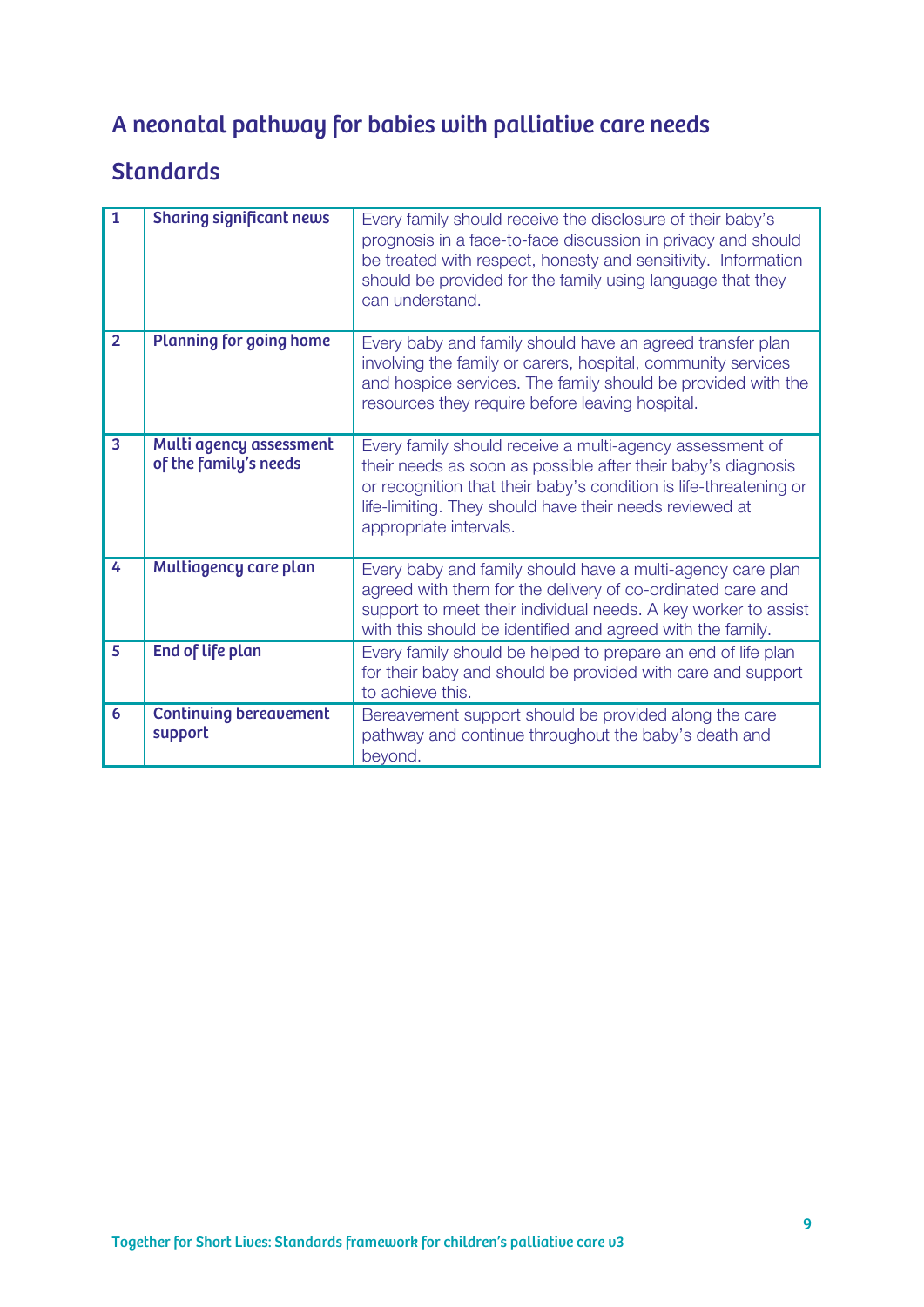## Care Pathway for extubation within a palliative care framework

| $\overline{1}$          | <b>Sharing significant news</b>           | In cases of new diagnoses, or when revisiting a prognosis<br>made earlier, every family should receive the disclosure of<br>their child's prognosis in a face-to-face discussion in privacy<br>and should be treated with respect, honesty and sensitivity.<br>Information should be provided for the family in language that<br>they can understand.         |
|-------------------------|-------------------------------------------|---------------------------------------------------------------------------------------------------------------------------------------------------------------------------------------------------------------------------------------------------------------------------------------------------------------------------------------------------------------|
| $\overline{2}$          | An agreed plan of care                    | Every child and family should have an agreed plan of care,<br>including, if appropriate, a transfer plan involving the family or<br>carers, hospital, community services and hospice service.<br>The resources and equipment that the child and family need<br>should be planned for and prepared before the child leaves<br>hospital.                        |
| $\overline{\mathbf{3}}$ | An end<br>of life plan                    | Every child and family should be helped to decide on an end<br>of life plan and should be provided with care and support to<br>achieve this as closely as possible.                                                                                                                                                                                           |
| 4                       | <b>Planning the extubation</b><br>process | The child and family should be kept central to the process.<br>The family should be made aware of the roles and<br>responsibilities of members of the care team. The child and<br>family should receive high quality care led by skilled and<br>competent professionals. Care transitions should be<br>seamless and should be supported by parallel planning. |
| $\overline{5}$          | <b>Enabling end of life wishes</b>        | The child's end of life plan should be carried out in a timely<br>way in accordance with the parents' wishes.                                                                                                                                                                                                                                                 |
| 6                       | <b>Continuing bereavement</b><br>support  | Bereavement support should be provided along the care<br>pathway and continue throughout the child's death and<br>beyond.                                                                                                                                                                                                                                     |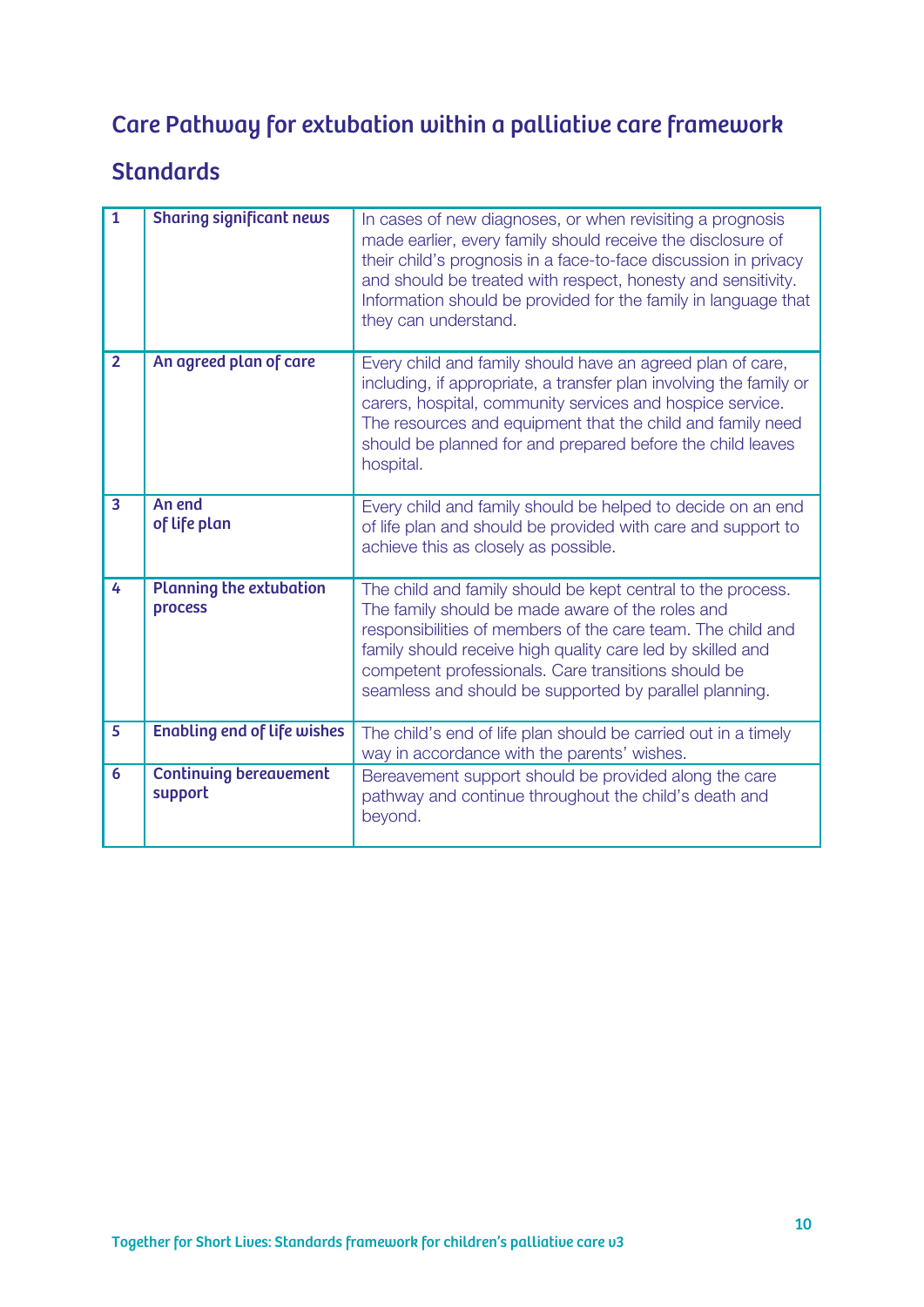## Appendix 1 Service Self Assessment Tools

## A Core Care Pathway for Children with Life-limiting and Life-threatening Conditions

### The prognosis – sharing significant news

Every family should receive the disclosure of their child's prognosis in a face-to-face discussion in privacy and should be treated with respect, honesty and sensitivity. Information should be provided for the child and the family in a form that they can understand.

|                | <b>Goals &amp; standards</b>                                                        | Were these standards met? |                      |                  |               |              |  |
|----------------|-------------------------------------------------------------------------------------|---------------------------|----------------------|------------------|---------------|--------------|--|
|                |                                                                                     |                           | <b>Always Mostly</b> | <b>Sometimes</b> | <b>Rarely</b> | <b>Never</b> |  |
| IA1            | Is prognosis shared with parents during face to face discussion?                    |                           |                      |                  |               |              |  |
| A2             | Are private settings available for sharing significant news?                        |                           |                      |                  |               |              |  |
| A3             | Is significant news given to parents together or with a relative/friend to support? |                           |                      |                  |               |              |  |
| AA             | Is written material provided for the family?                                        |                           |                      |                  |               |              |  |
| A5             | Is an interpreter used where needed?                                                |                           |                      |                  |               |              |  |
| A <sub>6</sub> | Is developmentally appropriate information available for children?                  |                           |                      |                  |               |              |  |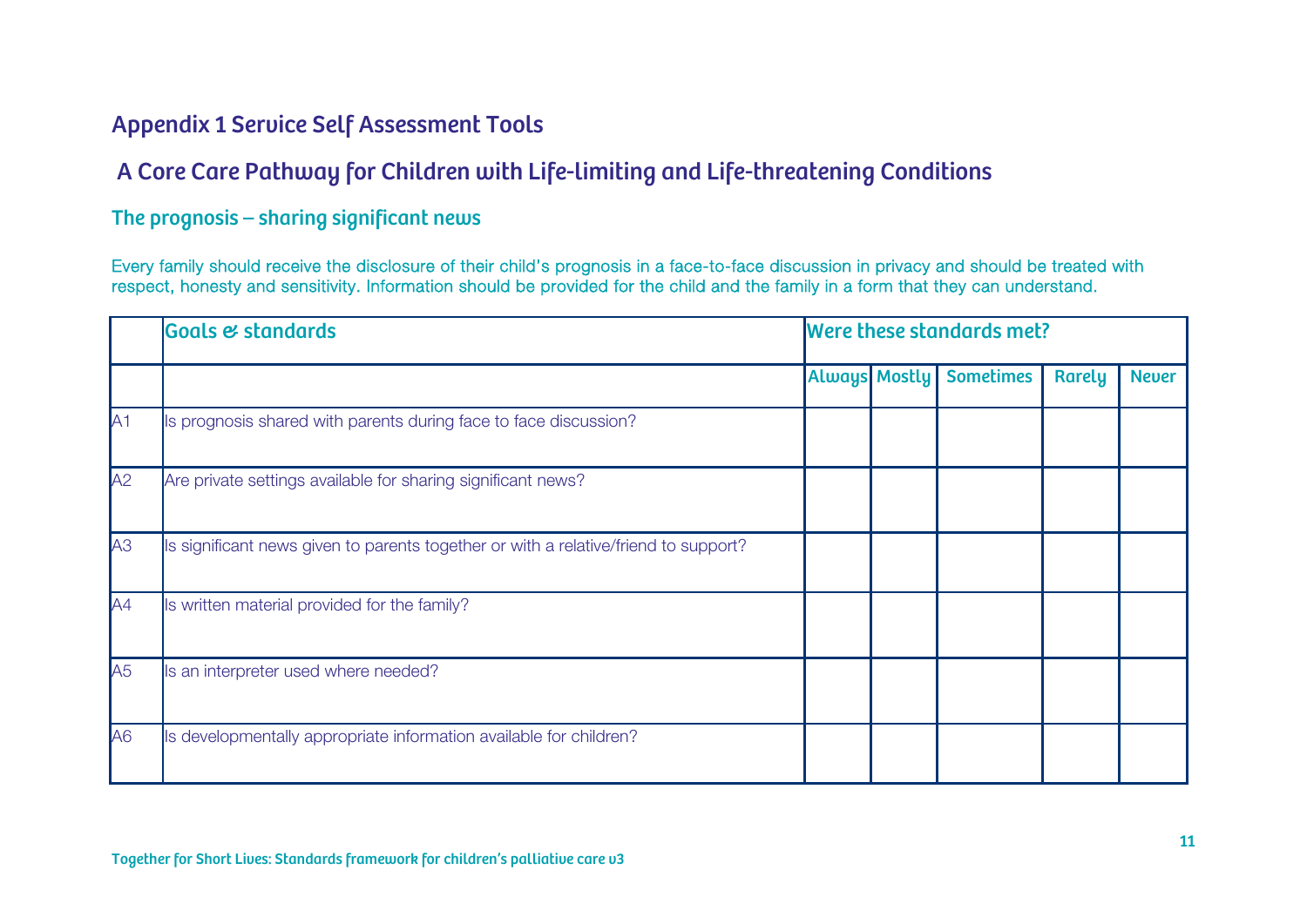### Transfer and liaison between hospital and community services

Every child and family diagnosed in the hospital setting should have an agreed transfer plan involving hospital, community services and the family, and should be provided with the resources they require before leaving hospital.

|           | <b>Goals &amp; standards</b>                                                                                           | Were these standards met?<br>Always Mostly<br><b>Sometimes</b> |  |  |               |              |
|-----------|------------------------------------------------------------------------------------------------------------------------|----------------------------------------------------------------|--|--|---------------|--------------|
|           |                                                                                                                        |                                                                |  |  | <b>Rarely</b> | <b>Never</b> |
| B1        | Is a lead professional identified in hospital and in the community?                                                    |                                                                |  |  |               |              |
| <b>B2</b> | Are GPs routinely informed?                                                                                            |                                                                |  |  |               |              |
| <b>B3</b> | Are community services informed ASAP?                                                                                  |                                                                |  |  |               |              |
| B4        | Is a community children's nursing service available?                                                                   |                                                                |  |  |               |              |
| <b>B5</b> | Is community in-reach available?                                                                                       |                                                                |  |  |               |              |
| <b>B6</b> | Is early planning arranged, with an agreed transfer plan that involves the family, hospital<br>and community services? |                                                                |  |  |               |              |
| <b>B7</b> | Are home visits arranged within three days of discharge?                                                               |                                                                |  |  |               |              |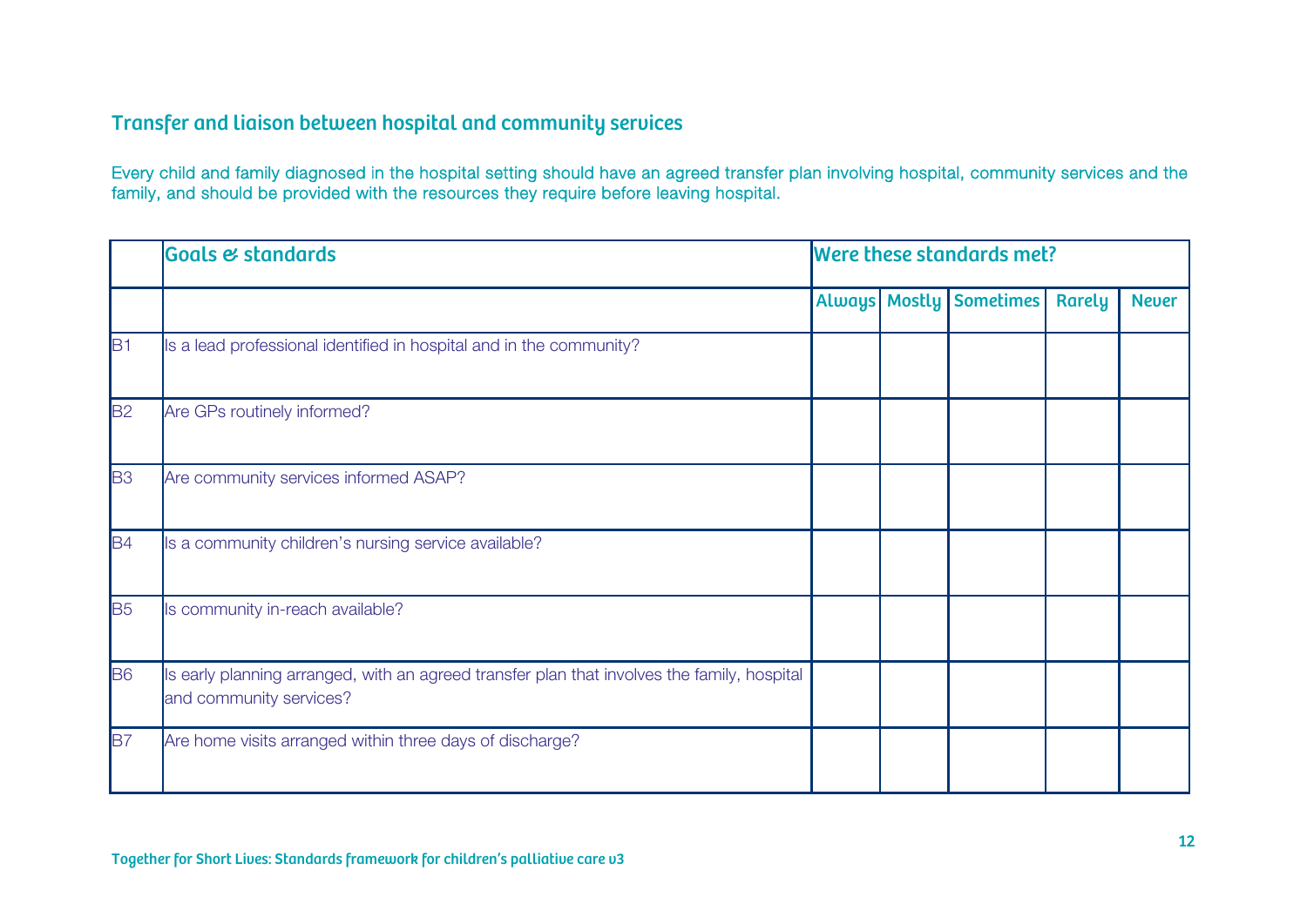| <b>B8</b>   | Is shared medical care planned?                        |  |  |  |
|-------------|--------------------------------------------------------|--|--|--|
| <b>B</b> 9  | Are essential resources including equipment available? |  |  |  |
| <b>B10</b>  | Are transport needs addressed?                         |  |  |  |
| <b>B11</b>  | Are carers trained before transfer?                    |  |  |  |
| <b>B12</b>  | Are clear lines of communication agreed?               |  |  |  |
| <b>B</b> 13 | Are families provided with a 24 hour contact number?   |  |  |  |
| <b>B14</b>  | Do hospice teams visit before transfer?                |  |  |  |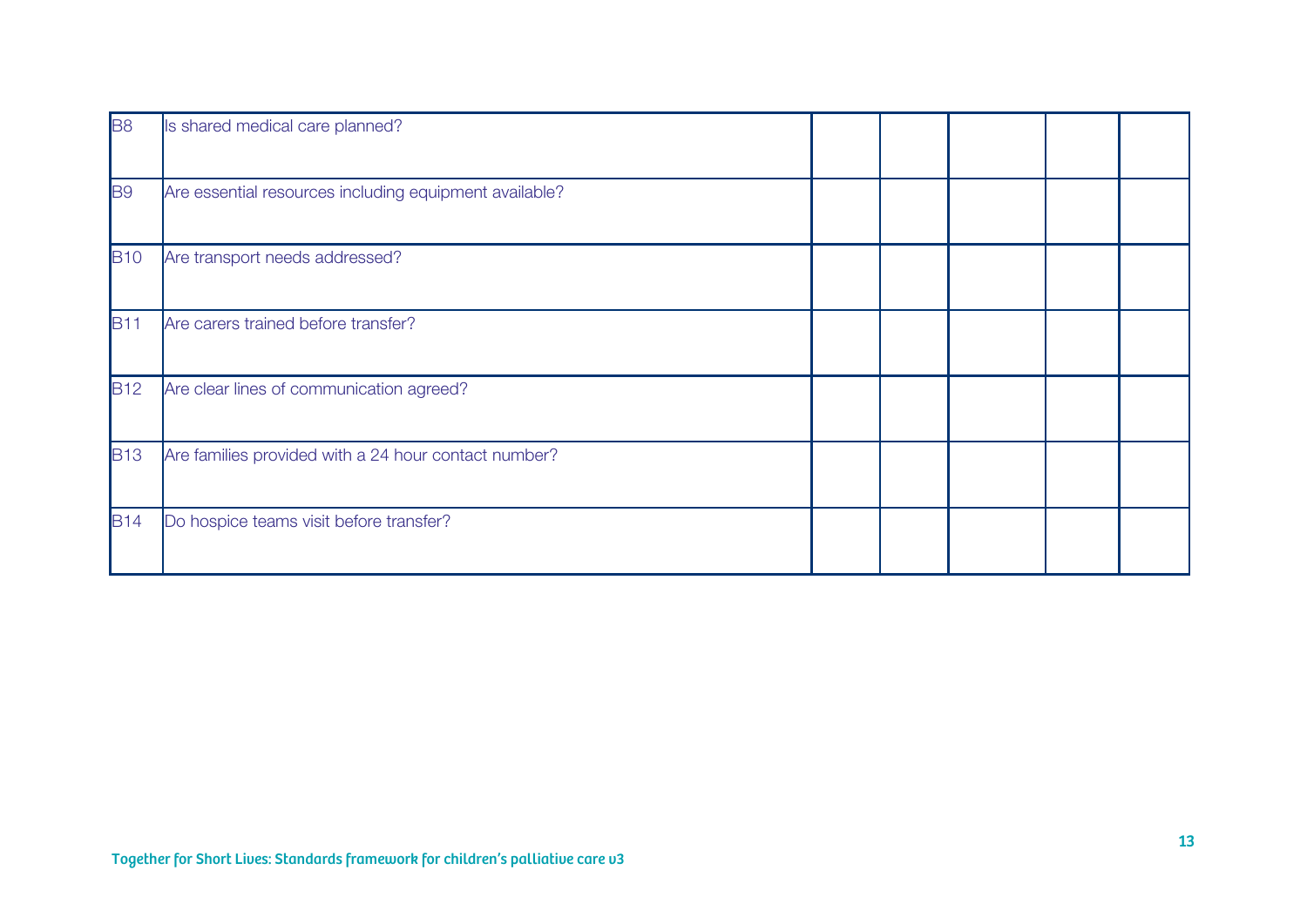### Multi-disciplinary assessment of family's needs

Every family should receive a child and family centred multi-disciplinary and multi-agency assessment of their needs as soon as possible after diagnosis or recognition, and should have their needs reviewed at appropriate intervals.

|                | <b>Goals &amp; standards</b>                                               |                      | Were these standards met? |               |              |
|----------------|----------------------------------------------------------------------------|----------------------|---------------------------|---------------|--------------|
|                |                                                                            | <b>Always Mostly</b> | <b>Sometimes</b>          | <b>Rarely</b> | <b>Never</b> |
| C1             | Are needs assessed as soon as possible following diagnosis/recognition?    |                      |                           |               |              |
| C <sub>2</sub> | Are multi-disciplinary, multi-agency co-ordinated assessments carried out? |                      |                           |               |              |
| C <sub>3</sub> | Are assessments carried out in partnership with the family?                |                      |                           |               |              |
| C4             | Is the child/young person kept central to and included in the process?     |                      |                           |               |              |
| C <sub>5</sub> | Does the assessment include father, siblings and other relevant carers?    |                      |                           |               |              |
| C6             | Do processes respect individuality and ethnicity?                          |                      |                           |               |              |
| C7             | Are transport needs considered?                                            |                      |                           |               |              |
| C <sub>8</sub> | Is information gathered and recorded systematically?                       |                      |                           |               |              |
| C <sub>9</sub> | Does the procedure ensure non-jargon language is used?                     |                      |                           |               |              |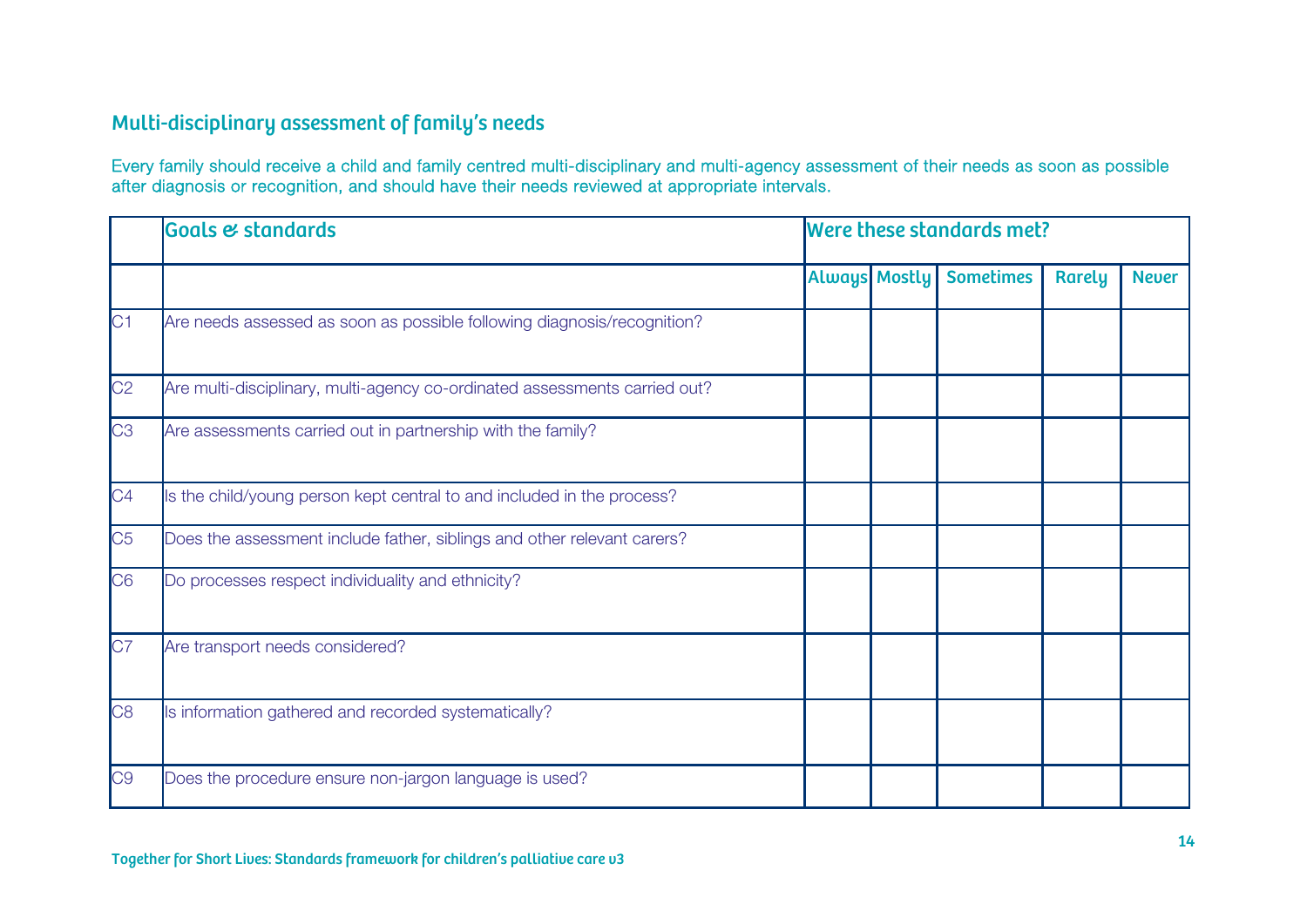| C10 | Does the process address confidentiality and consent?                              |  |  |  |
|-----|------------------------------------------------------------------------------------|--|--|--|
| C11 | Is assessment information available to families as part of a family held document? |  |  |  |
| C12 | Is the lead role clear to the family and other professionals?                      |  |  |  |
| C13 | Do assessors have appropriate skills and local knowledge?                          |  |  |  |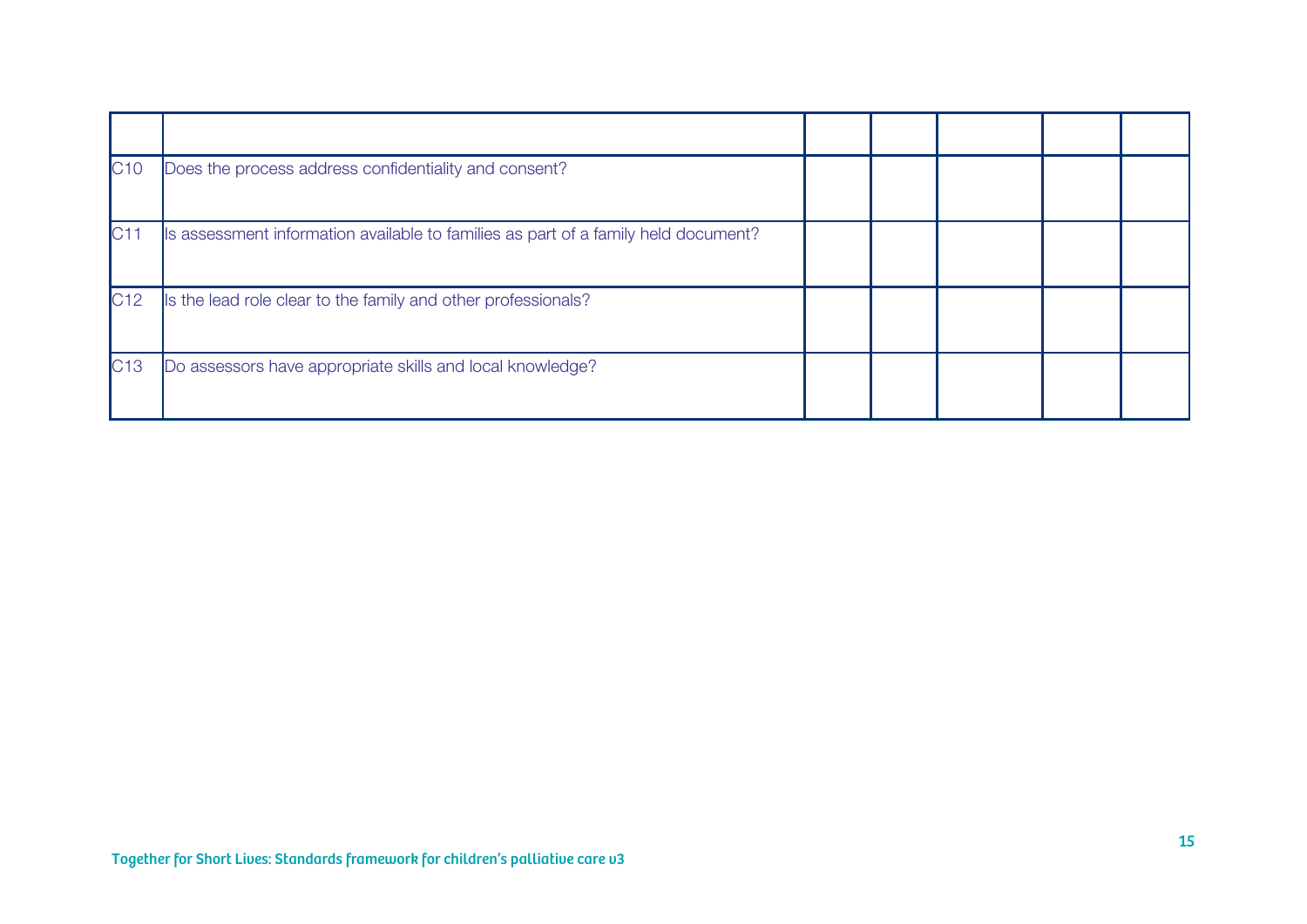### A child and family care plan

Every child and family should have a multidisciplinary, multi-agency care plan, developed in partnership with them for the delivery of coordinated care to enhance family strengths and meet need. A multi-disciplinary and multiagency team should be identified in agreement with the family and use key working principles.

Wherever possible this should involve all agencies involved in supporting the child and family, including the child's community nursing team, allied health professionals, hospice, local acute and tertiary hospital services, education, social care and short break services.

|                | <b>Goals &amp; standards</b>                                       |               |               | Were these standards met?<br><b>Sometimes</b><br><b>Rarely</b> |  |              |  |
|----------------|--------------------------------------------------------------------|---------------|---------------|----------------------------------------------------------------|--|--------------|--|
|                |                                                                    | <b>Always</b> | <b>Mostly</b> |                                                                |  | <b>Never</b> |  |
| D1             | Are key working principles used?                                   |               |               |                                                                |  |              |  |
| D2             | Is the care plan available to the child and family?                |               |               |                                                                |  |              |  |
| D3             | Do care plans include the whole family?                            |               |               |                                                                |  |              |  |
| D4             | Is symptom management, nursing care and personal care planned for? |               |               |                                                                |  |              |  |
| D <sub>5</sub> | Is psychological care available for family?                        |               |               |                                                                |  |              |  |
| D <sub>6</sub> | Is benefits advice/financial information given to families?        |               |               |                                                                |  |              |  |
| D7             | Are flexible short breaks available for children and young people? |               |               |                                                                |  |              |  |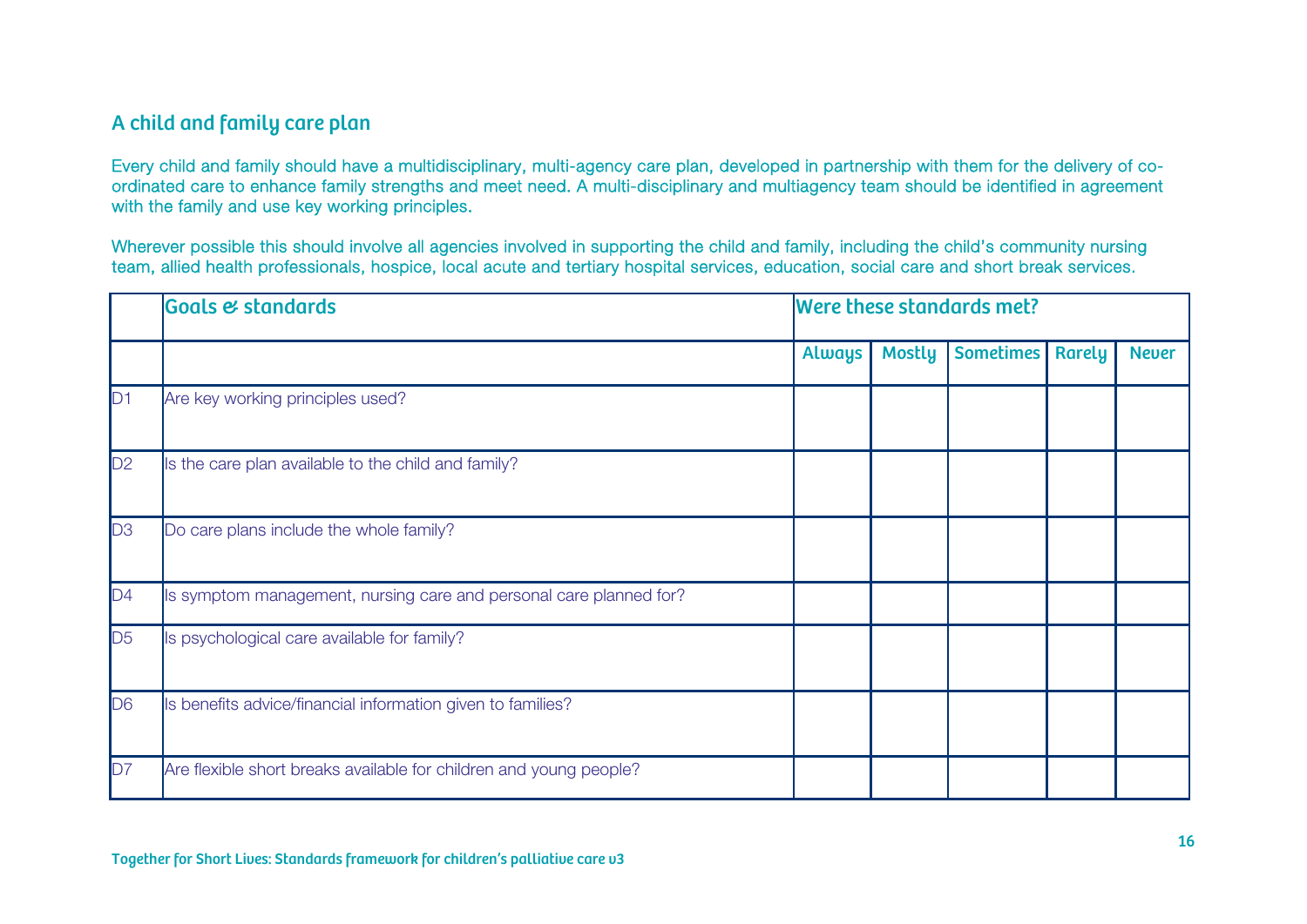| D <sub>8</sub>  | Is social care and support available?                                    |  |  |  |
|-----------------|--------------------------------------------------------------------------|--|--|--|
| D <sub>9</sub>  | Are there opportunities for play/social activities?                      |  |  |  |
| D10             | Is there access to appropriate education?                                |  |  |  |
| <b>D11</b>      | Do the care plans address carers' health issues?                         |  |  |  |
| D <sub>12</sub> | Is a named Community Children's Nurse allocated to the child and family? |  |  |  |
| D <sub>13</sub> | Are aids/equipment available for home and school?                        |  |  |  |
| D14             | Do the care plans address transition to adult services?                  |  |  |  |
| D15             | Are there regular updated reviews?                                       |  |  |  |
| D <sub>16</sub> | Are families able to request reviews?                                    |  |  |  |
| <b>D17</b>      | Are professionals involved in reviewing service effectiveness?           |  |  |  |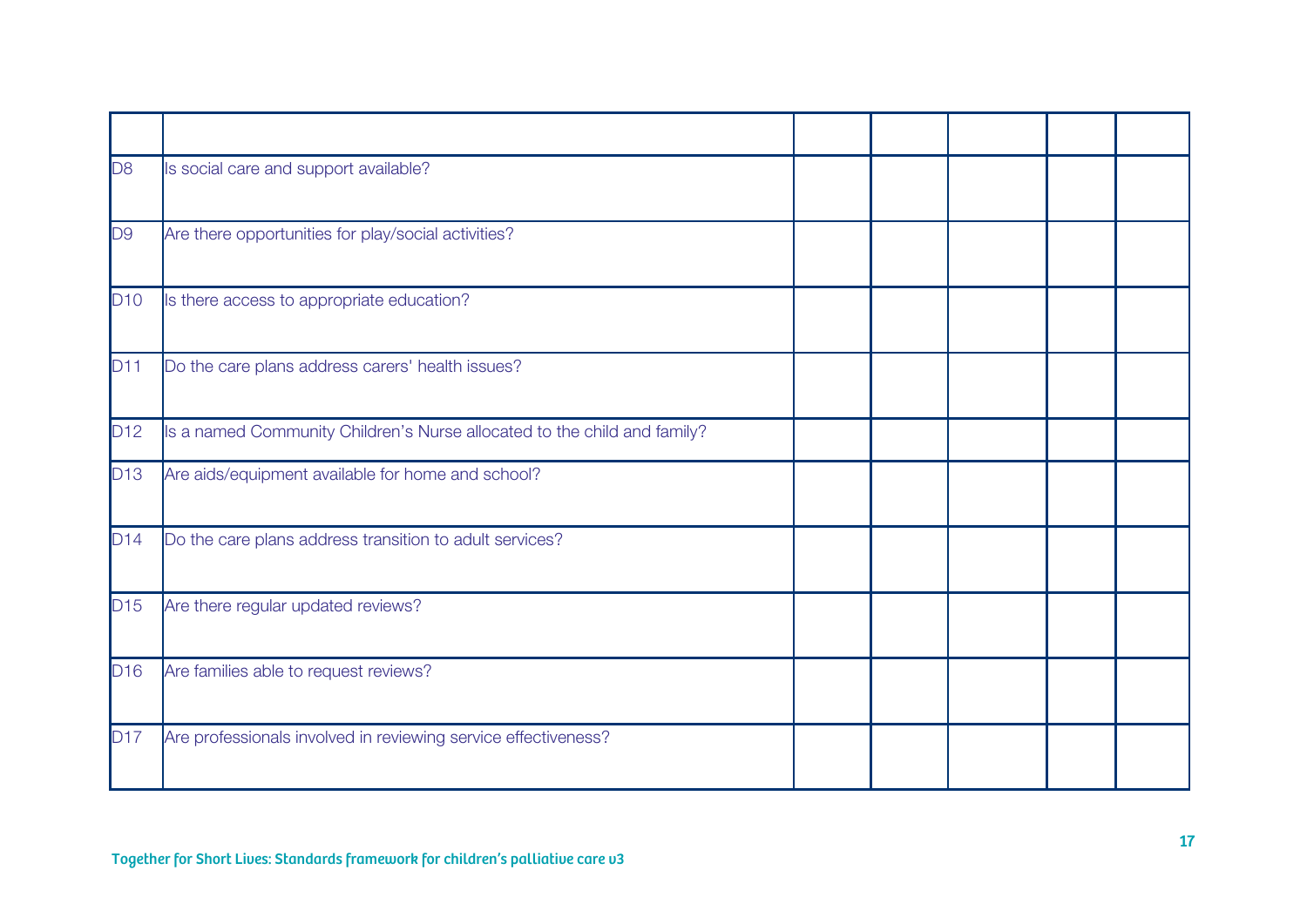## An End of life care plan

Every child and family should be helped to decide on an end of life plan and should be provided with care and support to achieve this.

|                | <b>Goals &amp; standards</b>                                               |               | Were these standards met?<br><b>Sometimes</b><br><b>Mostly</b><br><b>Rarely</b> |  |  |              |
|----------------|----------------------------------------------------------------------------|---------------|---------------------------------------------------------------------------------|--|--|--------------|
|                |                                                                            | <b>Always</b> |                                                                                 |  |  | <b>Never</b> |
| E1             | Are professionals open and honest when end of life is approaching?         |               |                                                                                 |  |  |              |
| E <sub>2</sub> | Does joint planning take place as soon as possible?                        |               |                                                                                 |  |  |              |
| E <sub>3</sub> | Are care plans agreed and shared with emergency services?                  |               |                                                                                 |  |  |              |
| E4             | Are resuscitation plans agreed, written up and communicated appropriately? |               |                                                                                 |  |  |              |
| E <sub>5</sub> | Do families have access to 24 hour symptom control?                        |               |                                                                                 |  |  |              |
| E6             | Are symptom control staff suitably qualified and experienced?              |               |                                                                                 |  |  |              |
| E7             | Is emotional and spiritual support available?                              |               |                                                                                 |  |  |              |
| E <sub>8</sub> | Are family choices supported with resources?                               |               |                                                                                 |  |  |              |
| E9             | Are the child and family given a choice in the place of care?              |               |                                                                                 |  |  |              |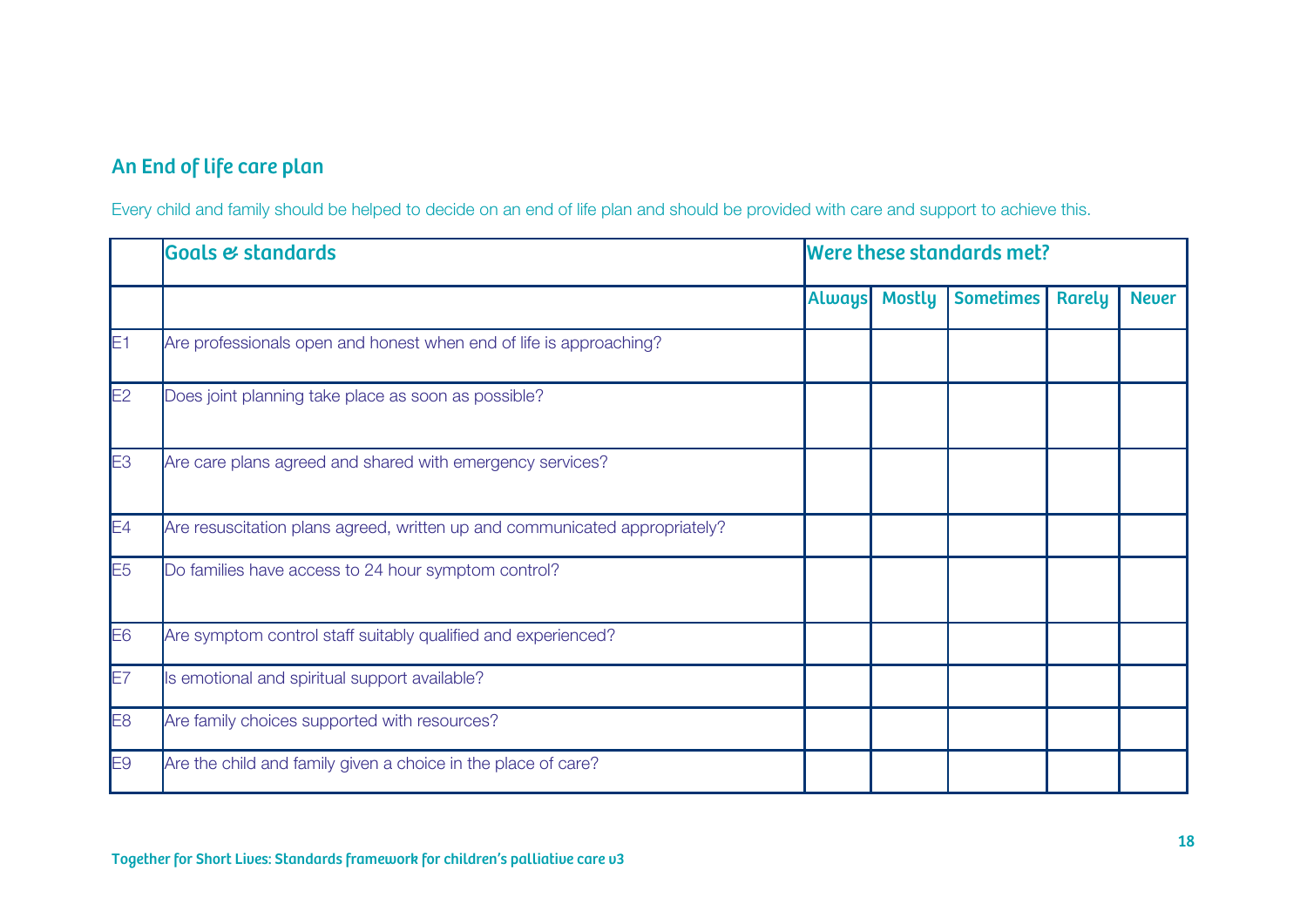## Bereavement support

Bereavement support should be provided along the care pathway and continue throughout the child's death and beyond.

|                | <b>Goals &amp; standards</b>                                                                         |               | Were these standards met? |                  |               |              |  |  |  |  |
|----------------|------------------------------------------------------------------------------------------------------|---------------|---------------------------|------------------|---------------|--------------|--|--|--|--|
|                |                                                                                                      | <b>Always</b> | <b>Mostly</b>             | <b>Sometimes</b> | <b>Rarely</b> | <b>Never</b> |  |  |  |  |
| F1             | Are families given time and privacy with child after death?                                          |               |                           |                  |               |              |  |  |  |  |
| F2             | Are parents in control and supported in making choices?                                              |               |                           |                  |               |              |  |  |  |  |
| F3             | Is practical advice and written information available?                                               |               |                           |                  |               |              |  |  |  |  |
| F4             | Are the needs of siblings, grandparents and other relevant family members and carers'<br>considered? |               |                           |                  |               |              |  |  |  |  |
| F <sub>5</sub> | Is fully informed consent given for post-mortem examinations?                                        |               |                           |                  |               |              |  |  |  |  |
| F6             | Are professional contacts informed immediately about the death?                                      |               |                           |                  |               |              |  |  |  |  |
| lF7            | Is bereavement support offered available for as long as needed?                                      |               |                           |                  |               |              |  |  |  |  |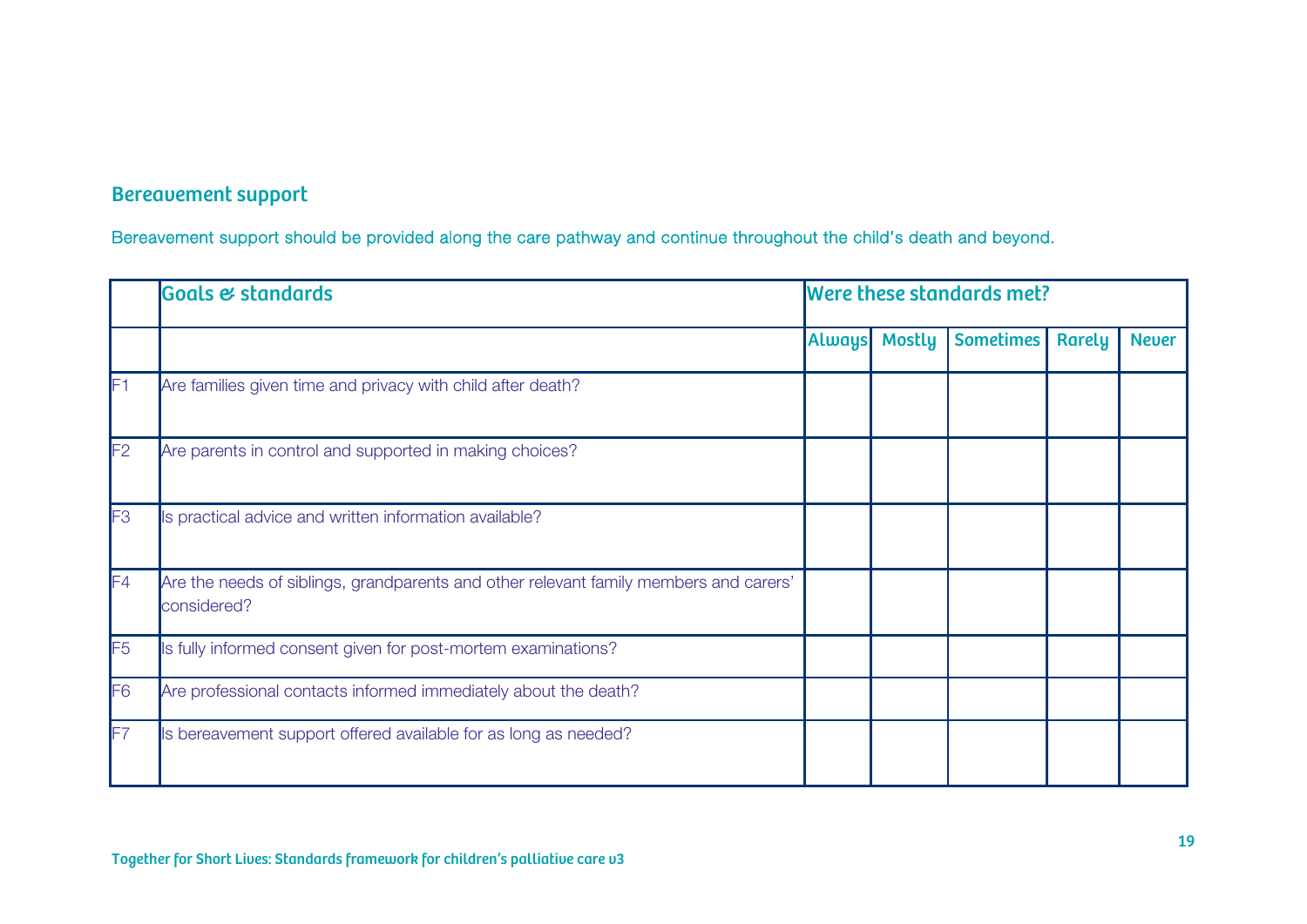| IF <sub>8</sub> | Are siblings' bereavement needs supported? |  |  |  |
|-----------------|--------------------------------------------|--|--|--|
| IF9             | Are staff needs recognised?                |  |  |  |

## Stepping Up (A Framework for Transition to Adult Services)

### Phase 1: Preparing for adulthood – Young person age 14+

### Standard 1

Every young person from age 14 should be supported to be at the centre of preparing for approaching adulthood and for the move to adult services. Their families should be supported to prepare for their changing role.

|                | <b>Goals &amp; standards</b>                                                                                                                | Were these standards met? |               |                  |        |              |  |
|----------------|---------------------------------------------------------------------------------------------------------------------------------------------|---------------------------|---------------|------------------|--------|--------------|--|
|                |                                                                                                                                             | <b>Always</b>             | <b>Mostly</b> | <b>Sometimes</b> | Rarely | <b>Never</b> |  |
| A <sub>1</sub> | Are young people at the centre of planning, using person-centred planning<br>approaches?                                                    |                           |               |                  |        |              |  |
| A2             | Is parallel planning taking place?                                                                                                          |                           |               |                  |        |              |  |
| A3             | Are initial conversations about transition taking place with the young person and their<br>family at a time and in a place that suits them? |                           |               |                  |        |              |  |
| AA             | Has a follow-up meeting with the young person and family taken place?                                                                       |                           |               |                  |        |              |  |
| A <sub>5</sub> | Has the first multi-agency/multi-disciplinary team meeting taken place?                                                                     |                           |               |                  |        |              |  |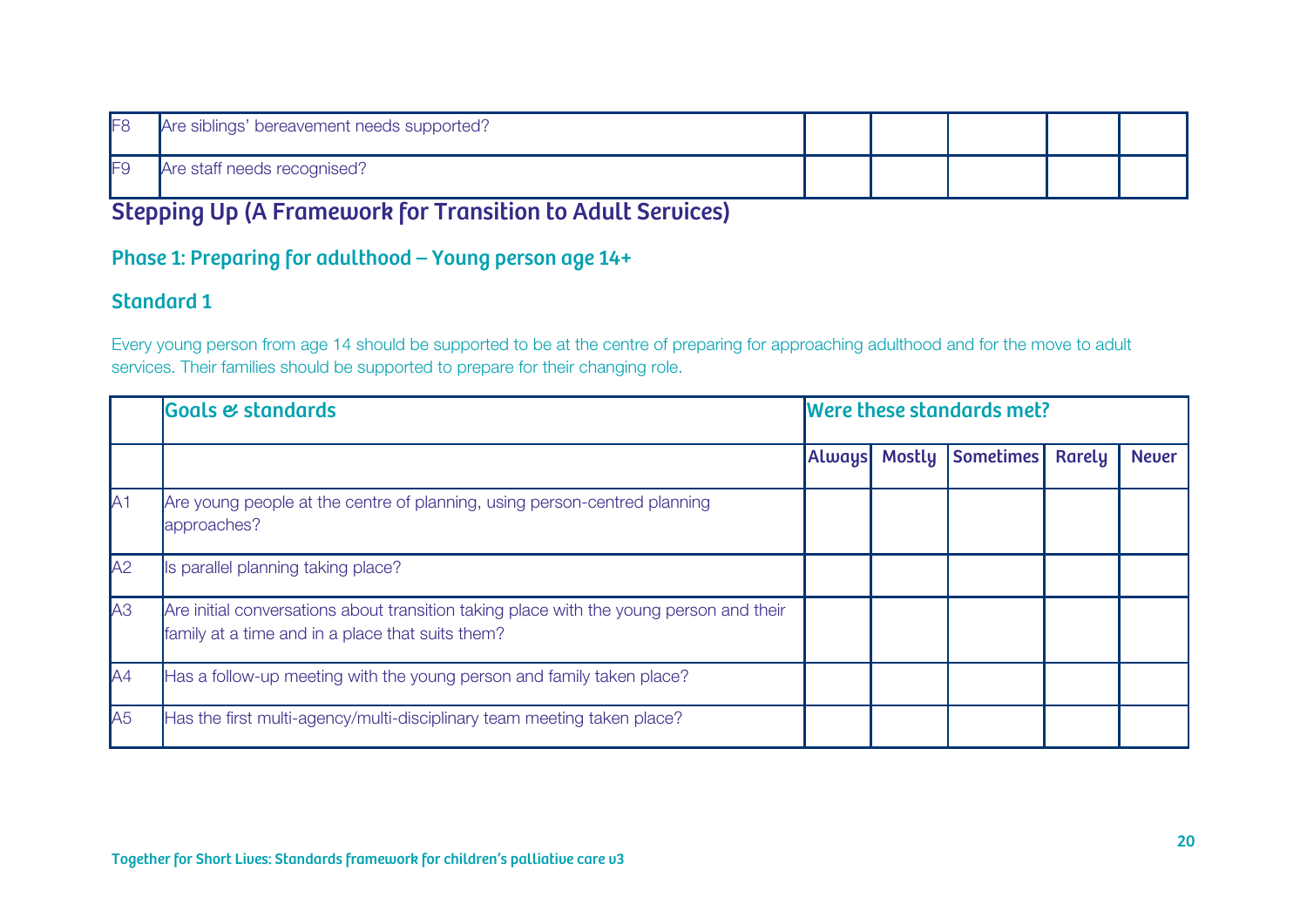### Phase 2: Preparing for moving on – Young person aged 14-18

### Standard 2

Every young person is supported to plan proactively for their future. They are involved in ongoing assessments and developing a comprehensive holistic plan that reflects their wishes for the future.

|                | <b>Goals &amp; standards</b>                                                                                              | Were these standards met? |                      |                  |               |              |  |
|----------------|---------------------------------------------------------------------------------------------------------------------------|---------------------------|----------------------|------------------|---------------|--------------|--|
|                |                                                                                                                           |                           | <b>Always</b> Mostly | <b>Sometimes</b> | <b>Rarely</b> | <b>Never</b> |  |
| lB1            | Are young people and their parents being helped with the transition from family-<br>centred to young person centred-care? |                           |                      |                  |               |              |  |
| B <sub>2</sub> | Does every young person have a key worker to facilitate continuity of care and prepare<br>the way into adult services?    |                           |                      |                  |               |              |  |
| <b>B3</b>      | Is every young person being supported to consider their future plans, supported by<br>ongoing multi-agency assessment?    |                           |                      |                  |               |              |  |
| <b>B4</b>      | Is every young person being supported to identify adult services which can meet their<br>needs?                           |                           |                      |                  |               |              |  |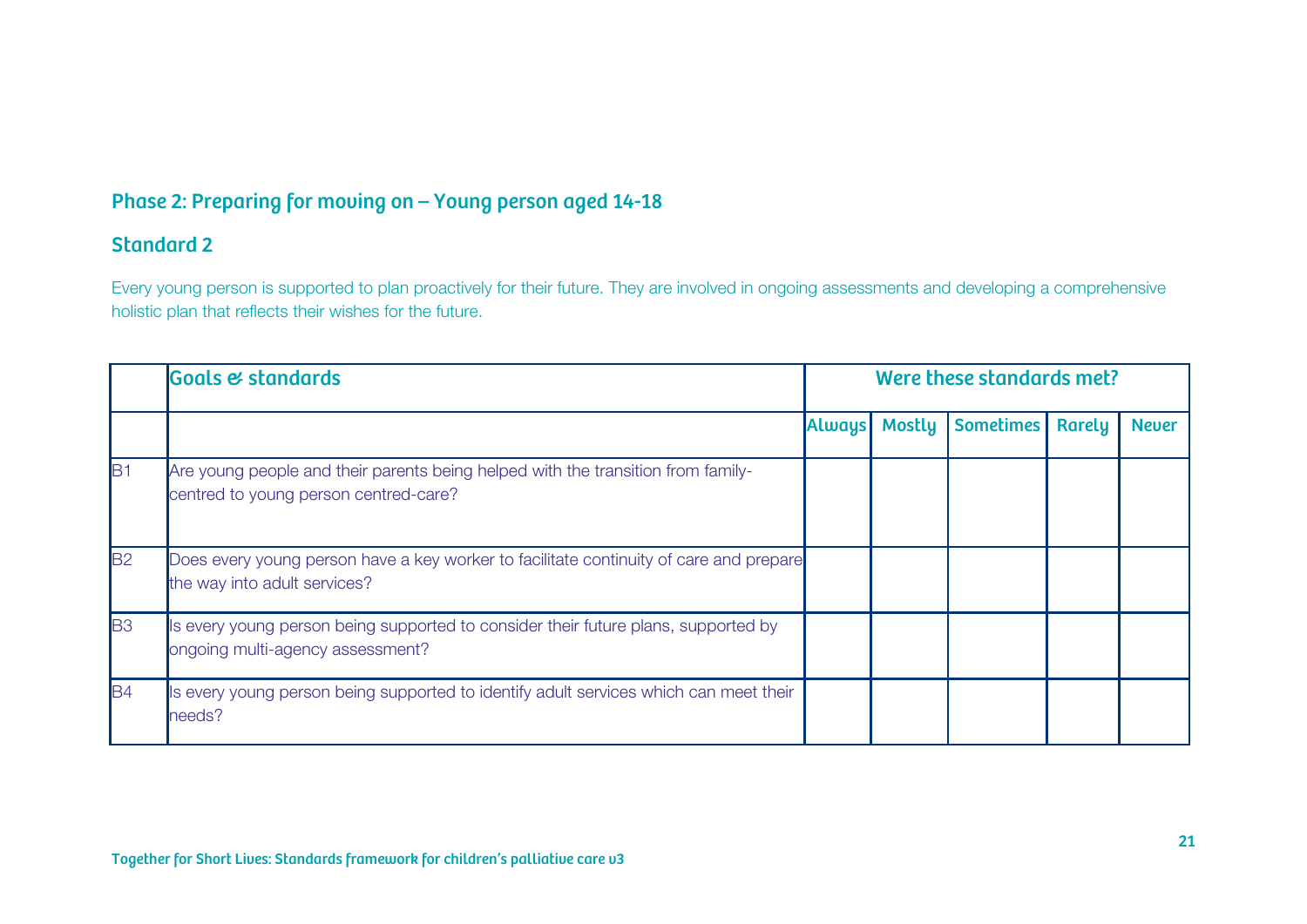### Standard 3

Every young person has an end of life plan which is developed in parallel to planning for ongoing care and support in adult services. This standard applies to all stages of the transition journey.

|                | <b>Goals &amp; standards</b>                                                                                                                                                                                                 | Were these standards met? |               |                  |               |              |  |  |
|----------------|------------------------------------------------------------------------------------------------------------------------------------------------------------------------------------------------------------------------------|---------------------------|---------------|------------------|---------------|--------------|--|--|
|                |                                                                                                                                                                                                                              | <b>Always</b>             | <b>Mostly</b> | <b>Sometimes</b> | <b>Rarely</b> | <b>Never</b> |  |  |
| C1             | Is transition planning continuing to take place even during time of uncertainty?                                                                                                                                             |                           |               |                  |               |              |  |  |
| C <sub>2</sub> | Does every person have a documented end of life plan running alongside their plan for<br>the future?                                                                                                                         |                           |               |                  |               |              |  |  |
| C <sub>3</sub> | Are the young person's pain and other symptoms being dealt with effectively?                                                                                                                                                 |                           |               |                  |               |              |  |  |
| C4             | Is every effort being made to ensure that the young person's death takes place<br>according to their wishes and in their place of choice wherever possible, with their<br>emotional, cultural and spiritual needs being met? |                           |               |                  |               |              |  |  |
| C <sub>5</sub> | Are family members and other carers being supported, informed and involved?                                                                                                                                                  |                           |               |                  |               |              |  |  |
| C6             | Is the young person receiving the best quality of life and care to the end?                                                                                                                                                  |                           |               |                  |               |              |  |  |
| C7             | Are parents able to retain their parenting role after the death of the young person?                                                                                                                                         |                           |               |                  |               |              |  |  |
| C <sub>8</sub> | Are siblings being supported and included in all decisions?                                                                                                                                                                  |                           |               |                  |               |              |  |  |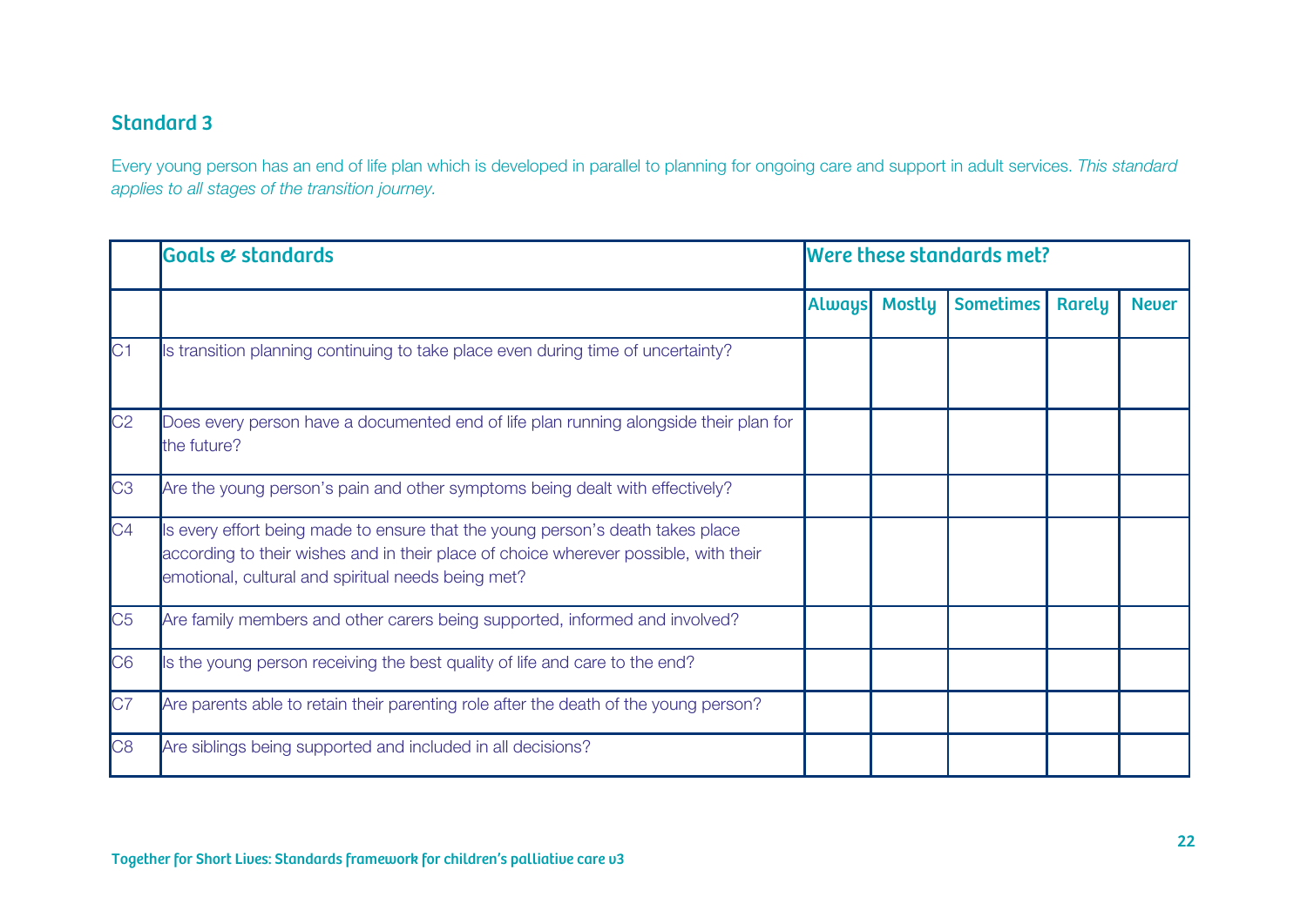| IC <sub>9</sub> | Are all professionals/agencies being informed of the death with the parents' consent?                      |  |  |  |
|-----------------|------------------------------------------------------------------------------------------------------------|--|--|--|
| <b>IC10</b>     | Are all family members being supported according to their individual needs for as long<br>as they need it? |  |  |  |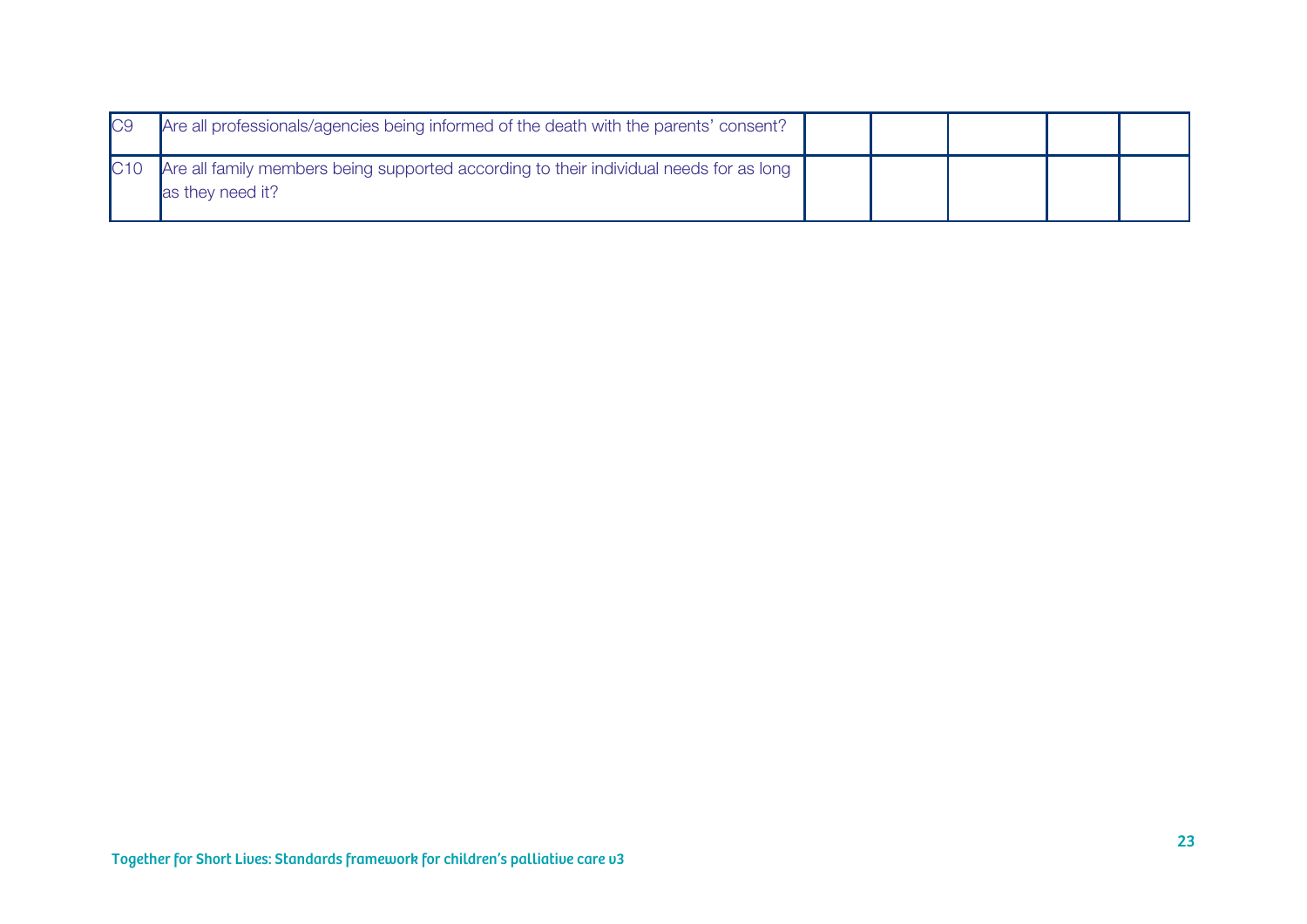### Standard 4

Children's and adult services are actively working together to enable a smooth transition.

|                | <b>Goals &amp; standards</b>                                                                                                    | Were these standards met? |        |                  |  |              |  |
|----------------|---------------------------------------------------------------------------------------------------------------------------------|---------------------------|--------|------------------|--|--------------|--|
|                |                                                                                                                                 | <b>Always</b>             | Mostly | Sometimes Rarely |  | <b>Never</b> |  |
| D1             | Are child and adult services within health working together so that there is an overlap of<br>care planning and care provision? |                           |        |                  |  |              |  |
| D2             | Are services within all agencies engaging in planning for the specific needs of the young<br>person?                            |                           |        |                  |  |              |  |
| D <sub>3</sub> | Are ongoing reviews (at least annually) with the young person taking place?                                                     |                           |        |                  |  |              |  |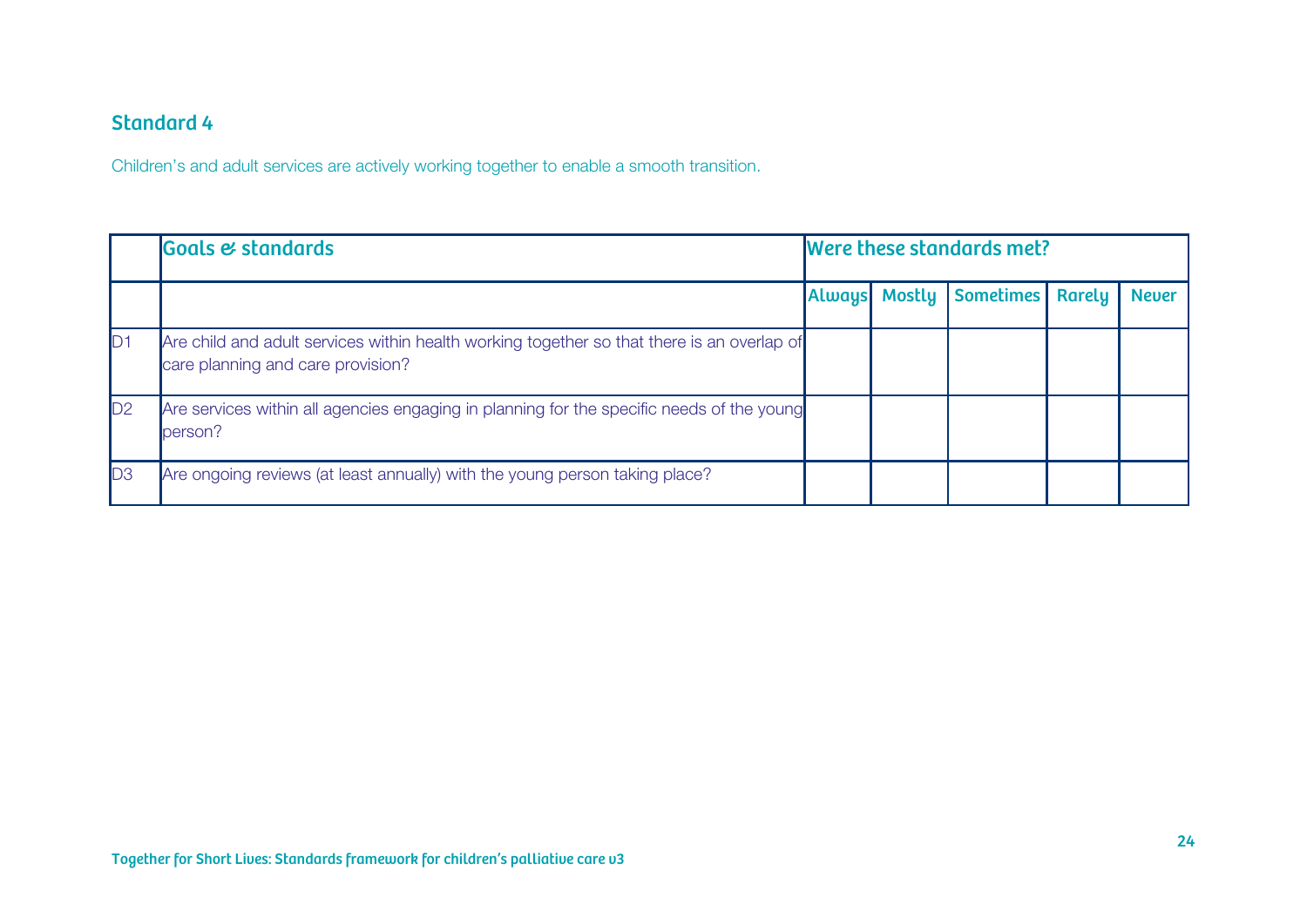### Phase 3 – Settling in to adult services – Young adult age 18+

### Standard 5

Every young person is supported in adult services with a multi-agency team fully engaged in facilitating care and support. The young person and their family are equipped with realistic expectations and knowledge to ensure confidence in their care and support needs being met in the future.

|                | <b>Goals &amp; standards</b>                                                                                                                                                    | Were these standards met? |               |                  |               |              |  |  |
|----------------|---------------------------------------------------------------------------------------------------------------------------------------------------------------------------------|---------------------------|---------------|------------------|---------------|--------------|--|--|
|                |                                                                                                                                                                                 | <b>Always</b>             | <b>Mostly</b> | <b>Sometimes</b> | <b>Rarely</b> | <b>Never</b> |  |  |
| E <sub>1</sub> | Is a key working function being provided for every young person so that all the<br>agencies providing care and support are co-ordinated?                                        |                           |               |                  |               |              |  |  |
| E2             | Are all agencies ensuring that age and developmentally appropriate services are<br>available that address the full range of a young person's needs?                             |                           |               |                  |               |              |  |  |
| E <sub>3</sub> | Are palliative care services providing a single clinical overview for the young person and<br>linking with other specialists involved in their care?                            |                           |               |                  |               |              |  |  |
| E4             | Is there frequent review and communication across services about care plans and end<br>of life decisions?                                                                       |                           |               |                  |               |              |  |  |
| E <sub>5</sub> | Are primary health care services, including GPs, developing a relationship with the<br>young person and their families/carers?                                                  |                           |               |                  |               |              |  |  |
| E <sub>6</sub> | Are adult services in secondary care ensuring that there is an appropriate lead clinician<br>to take responsibility for young adults in their clinics and admissions processes? |                           |               |                  |               |              |  |  |
| lE7            | Are short breaks or respite needs of young people and their parents/carers being                                                                                                |                           |               |                  |               |              |  |  |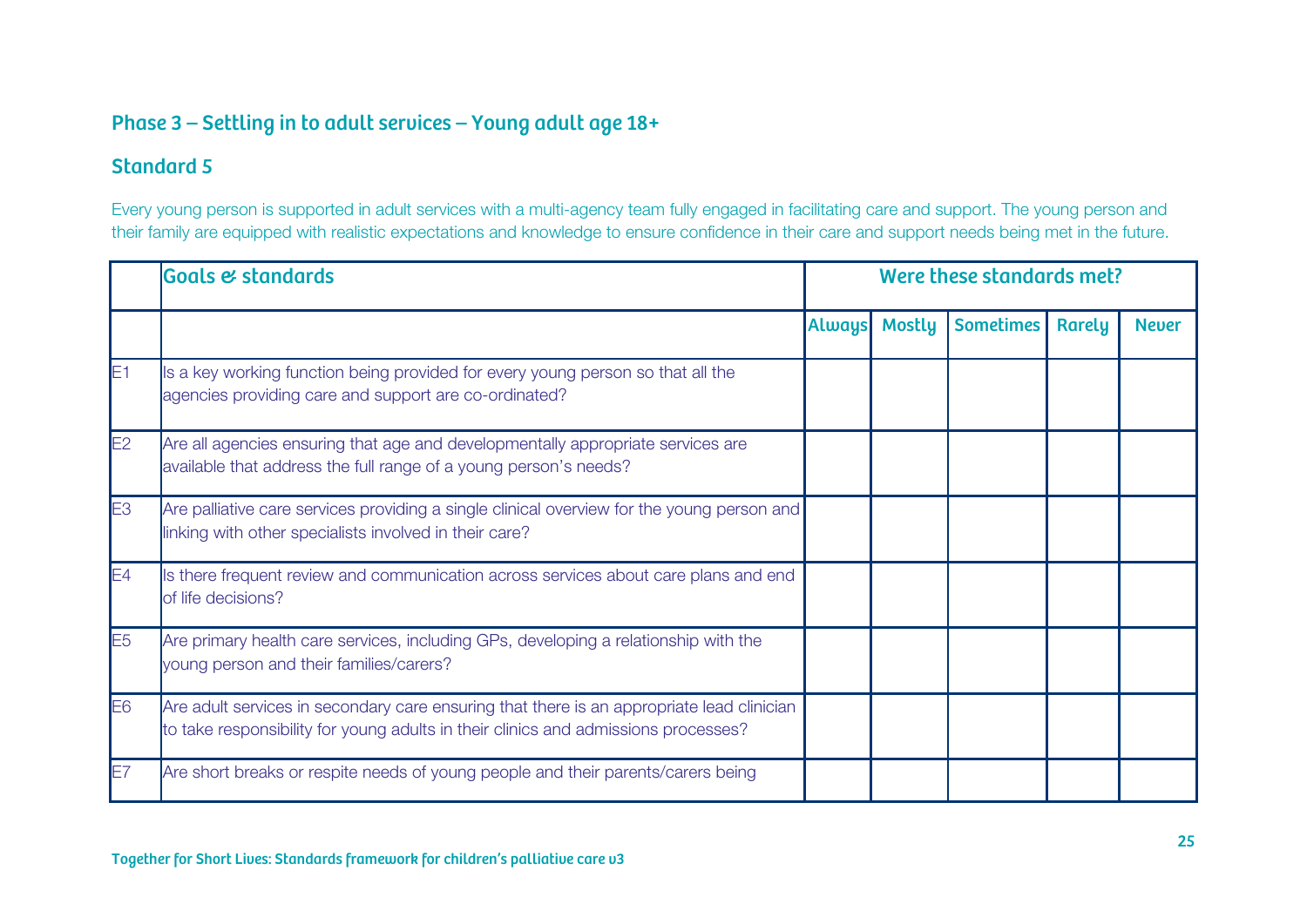|                | considered and provided for in the most appropriate setting? |  |  |  |
|----------------|--------------------------------------------------------------|--|--|--|
| E <sub>8</sub> | Are parents being included if appropriate?                   |  |  |  |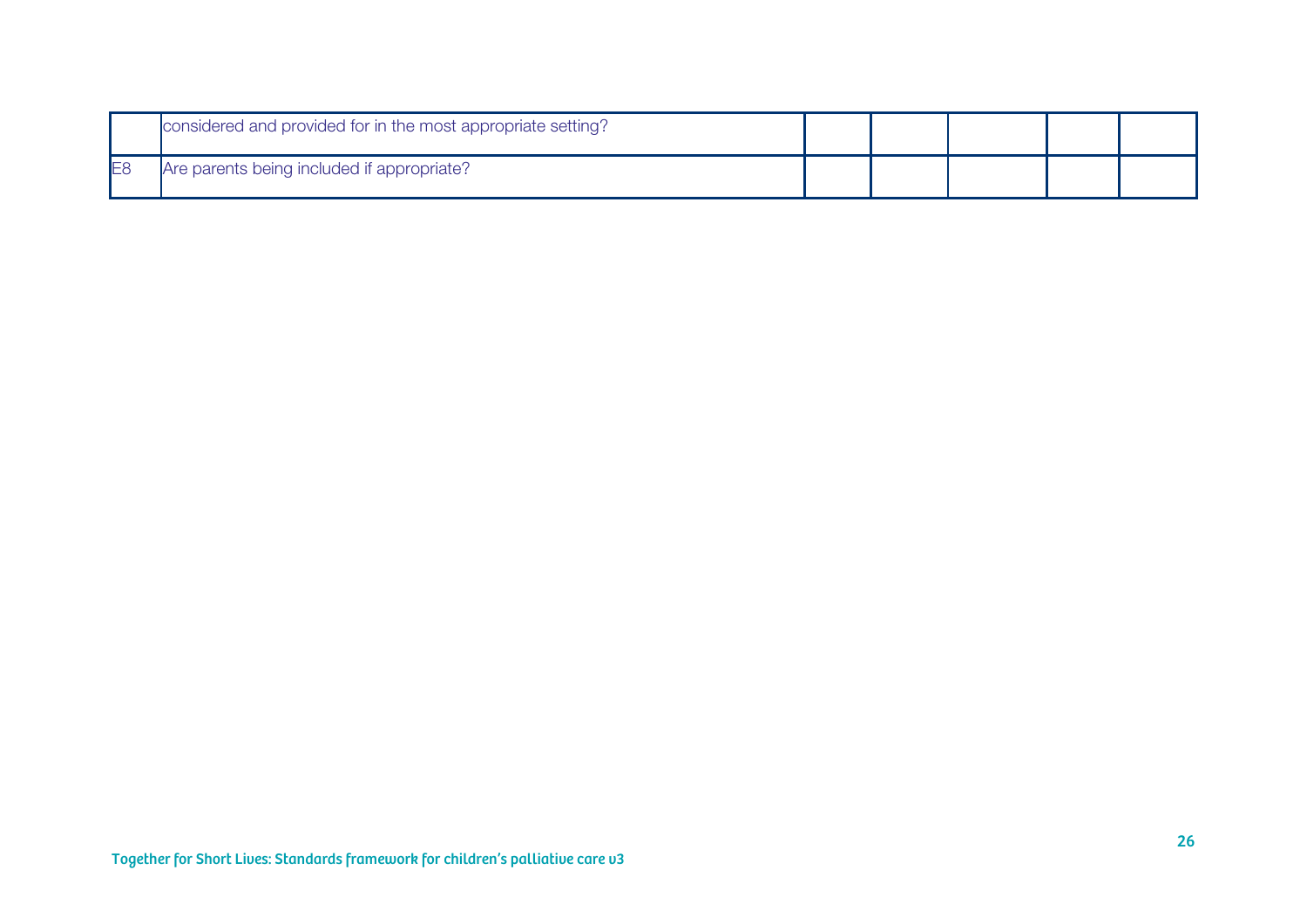## Neonatal care pathway

### Sharing significant news

Every family should receive the disclosure of their baby's prognosis in a face-to-face discussion in privacy and should be treated with respect, honesty and sensitivity. Information should be provided for the family using language that they can understand.

|     | <b>Goals &amp; standards</b>                                                                         | Were these standards met? |               |                        |  |  |  |  |  |
|-----|------------------------------------------------------------------------------------------------------|---------------------------|---------------|------------------------|--|--|--|--|--|
|     |                                                                                                      | <b>Always</b>             | <b>Mostly</b> | Sometimes Rarely Never |  |  |  |  |  |
| IA1 | Is news shared in a face-to-face discussion in privacy?                                              |                           |               |                        |  |  |  |  |  |
| A2  | Are parents together to receive the news?                                                            |                           |               |                        |  |  |  |  |  |
| A3  | Is helpful written material provided and information conveyed in readily understandable<br>language? |                           |               |                        |  |  |  |  |  |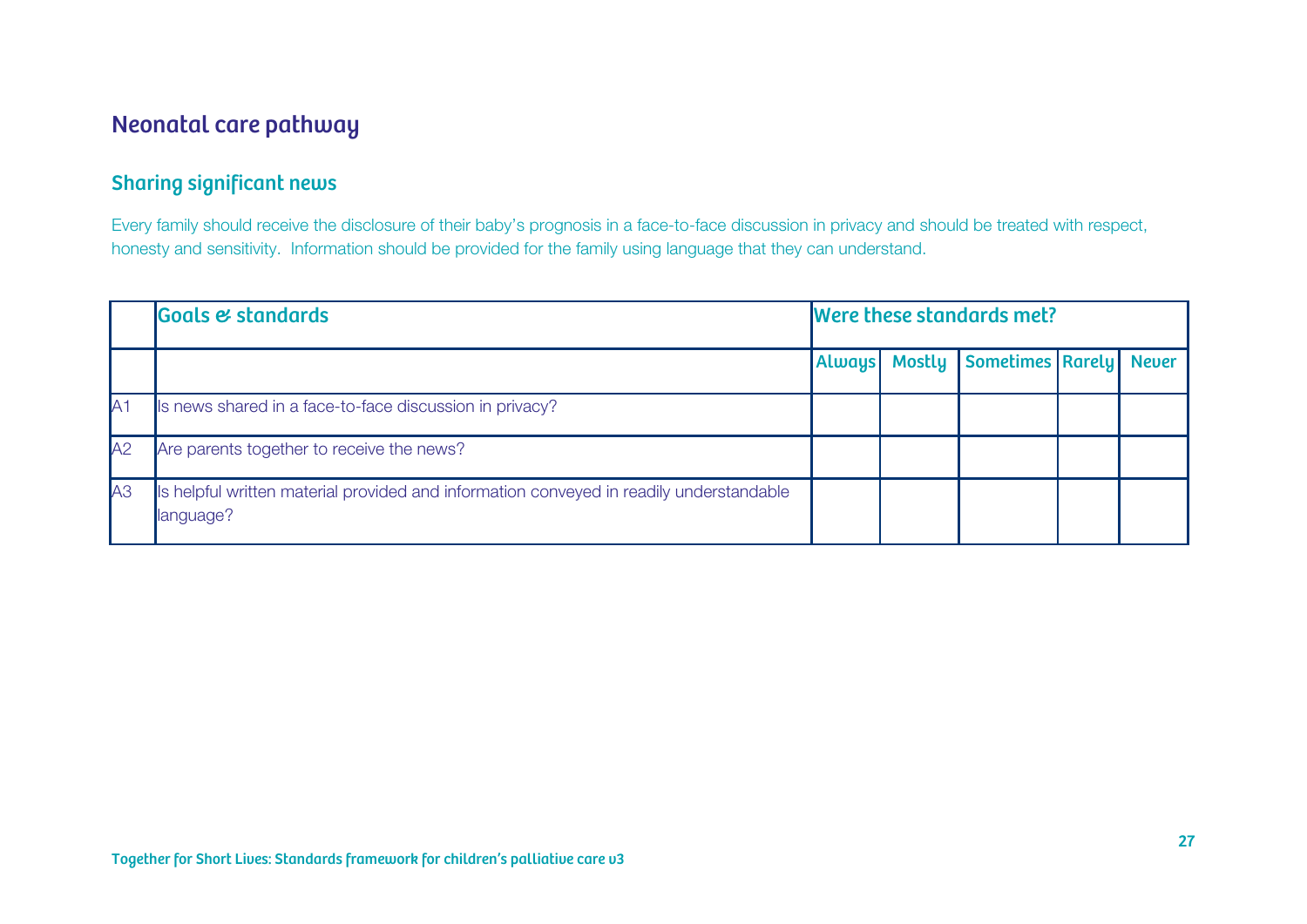## Planning for going home

Every baby and family should have an agreed transfer plan involving the family or carers, hospital, community services and hospice services. The family should be provided with the resources they require before leaving hospital.

|           | <b>Goals &amp; standards</b>                          |               |               | Were these standards met? |              |
|-----------|-------------------------------------------------------|---------------|---------------|---------------------------|--------------|
|           |                                                       | <b>Always</b> | <b>Mostly</b> | <b>Sometimes Rarely</b>   | <b>Never</b> |
| B1        | Are community services notified as soon as possible?  |               |               |                           |              |
| <b>B2</b> | Is community in-reach available?                      |               |               |                           |              |
| <b>B3</b> | Is a transfer plan developed as soon as possible?     |               |               |                           |              |
| <b>B4</b> | Is a lead CCN identified?                             |               |               |                           |              |
| <b>B</b>  | Are shared medical arrangements in place?             |               |               |                           |              |
| <b>B6</b> | Is equipment (and supplies) provided before transfer? |               |               |                           |              |
| <b>B7</b> | Are training needs of carers considered?              |               |               |                           |              |
| <b>B8</b> | Are clear lines of communication agreed?              |               |               |                           |              |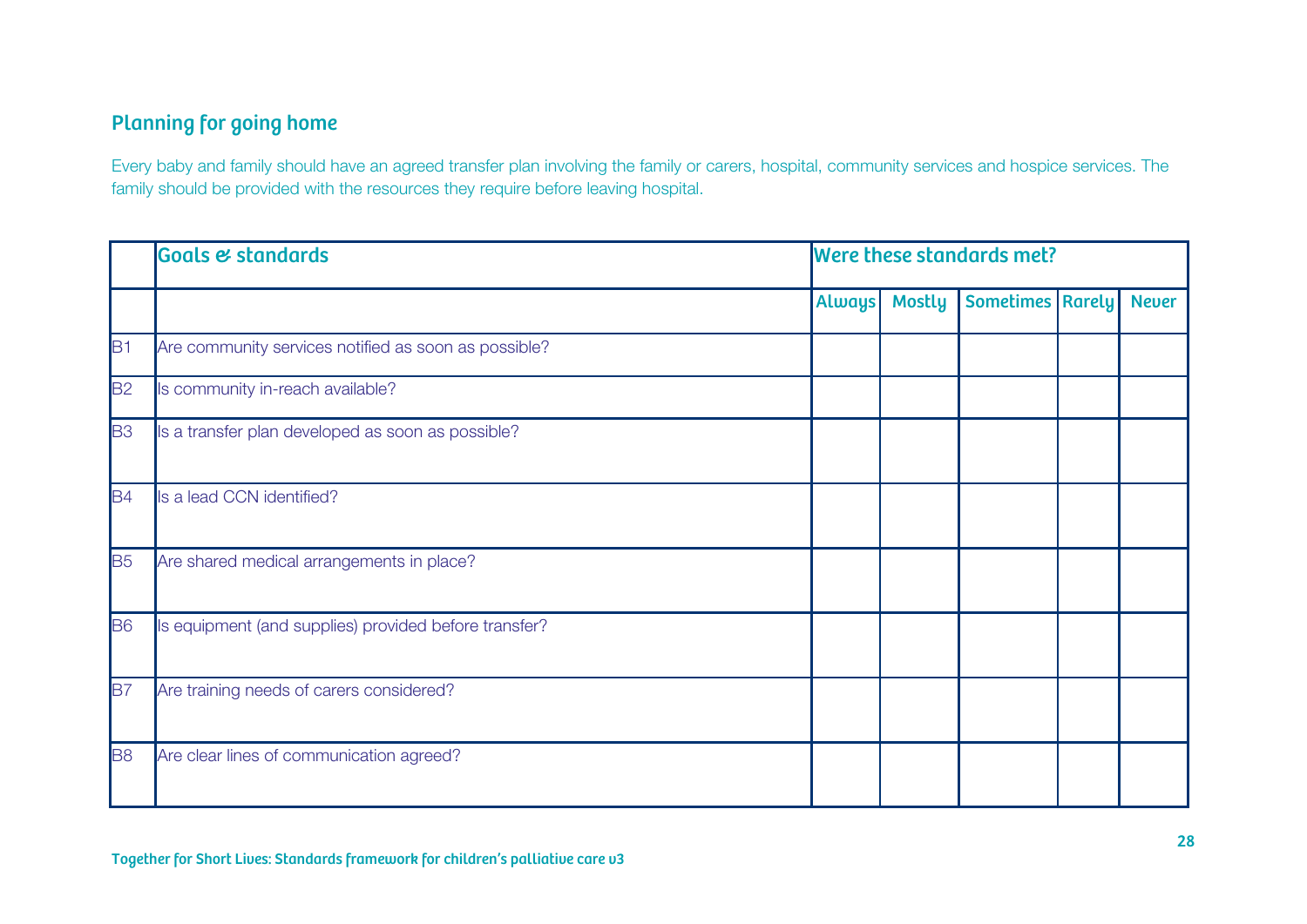| <b>B</b> 9 | Are home visits arranged on the same day as the transfer? |  |  |  |
|------------|-----------------------------------------------------------|--|--|--|
|            | B10 Is a 24-hour contact number provided to the family?   |  |  |  |
|            | Is a key worker identified?                               |  |  |  |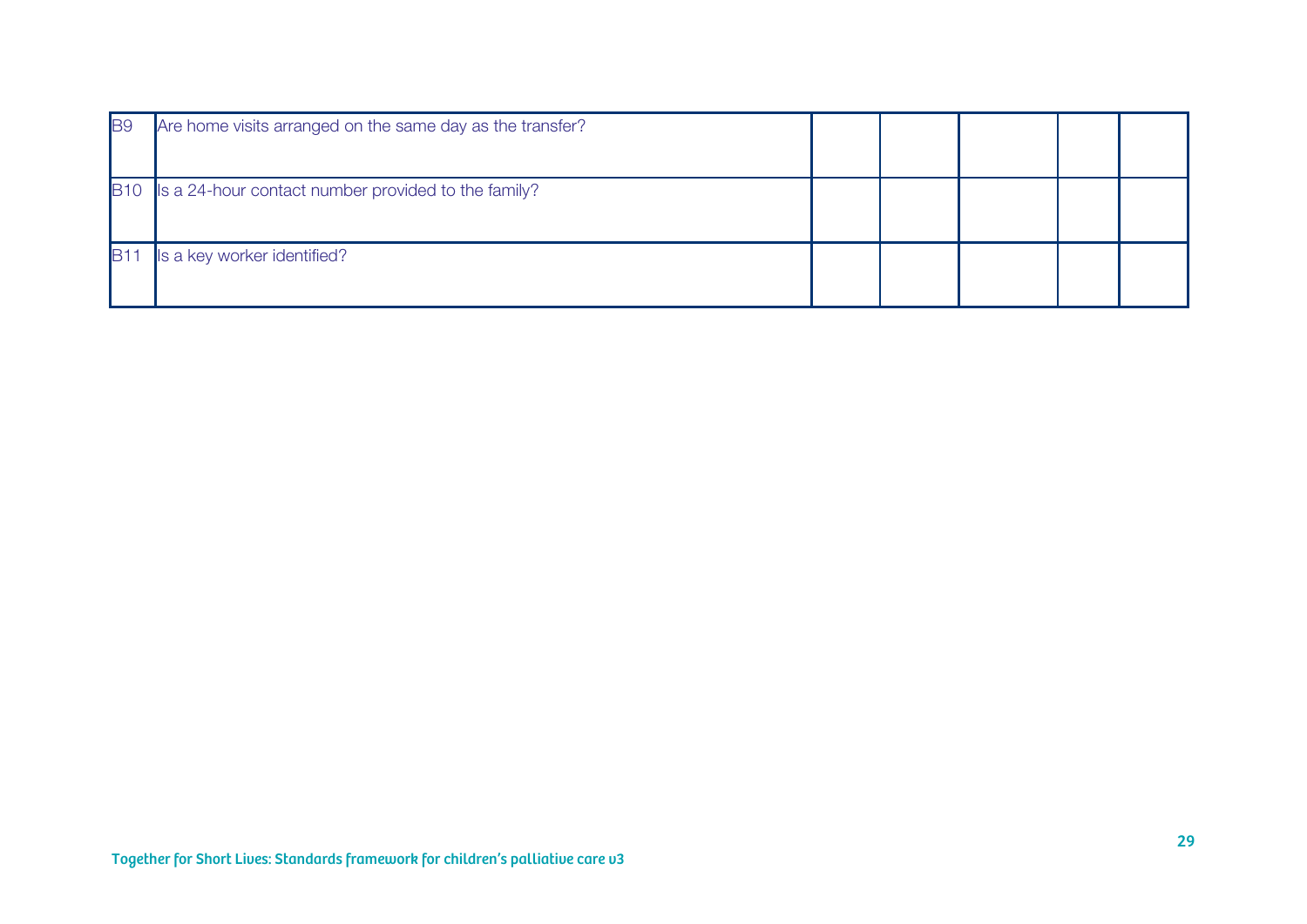### Multi-agency assessment of the family's needs

Every family should receive a multi-agency assessment of their needs as soon as possible after their baby's diagnosis or recognition that their baby's condition is life-threatening or life-limiting. They should have their needs reviewed at appropriate intervals.

|                | <b>Goals &amp; standards</b>                                                                            | Were these standards met? |  |                             |               |              |  |  |
|----------------|---------------------------------------------------------------------------------------------------------|---------------------------|--|-----------------------------|---------------|--------------|--|--|
|                |                                                                                                         |                           |  | Always   Mostly   Sometimes | <b>Rarely</b> | <b>Never</b> |  |  |
| C1             | Do babies and families have their needs assessed as soon as possible after diagnosis or<br>recognition? |                           |  |                             |               |              |  |  |
| C <sub>2</sub> | Are holistic and multi-agency approaches used to avoid the need for multiple<br>assessments?            |                           |  |                             |               |              |  |  |
| C <sub>3</sub> | Is the assessment of needs made in partnership with the family?                                         |                           |  |                             |               |              |  |  |
| C <sub>4</sub> | Is the baby kept central to the process?                                                                |                           |  |                             |               |              |  |  |
| C <sub>5</sub> | Are the needs of fathers and siblings considered?                                                       |                           |  |                             |               |              |  |  |
| CG             | Is individuality and ethnicity respected?                                                               |                           |  |                             |               |              |  |  |
| C7             | Is straightforward and jargon-free language used?                                                       |                           |  |                             |               |              |  |  |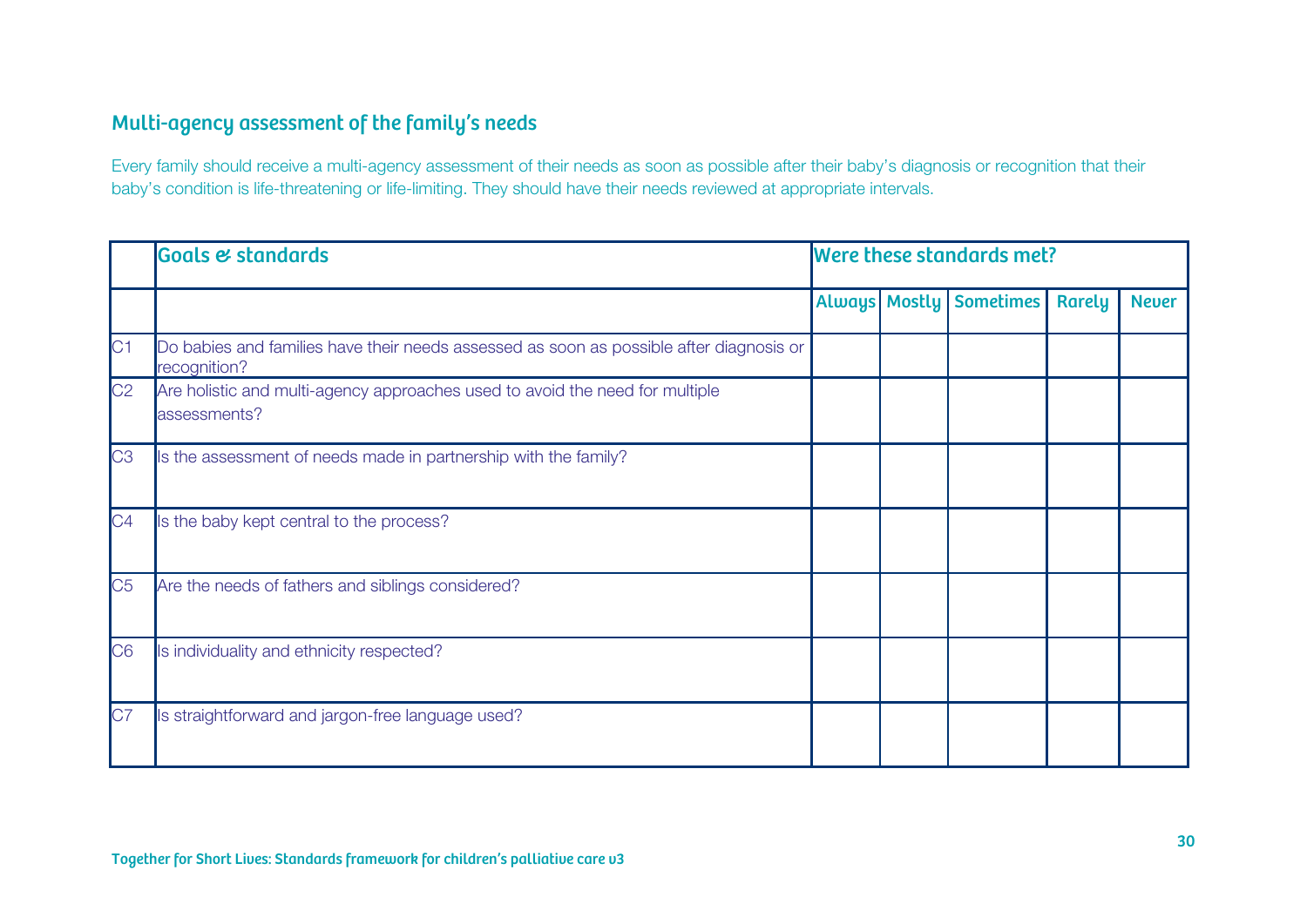| C8  | Is assessment information made available to the family?                                 |  |  |  |
|-----|-----------------------------------------------------------------------------------------|--|--|--|
| IC9 | Is there clarity in respect of the lead role?                                           |  |  |  |
|     | C10 Do those undertaking needs assessments have appropriate skills and local knowledge? |  |  |  |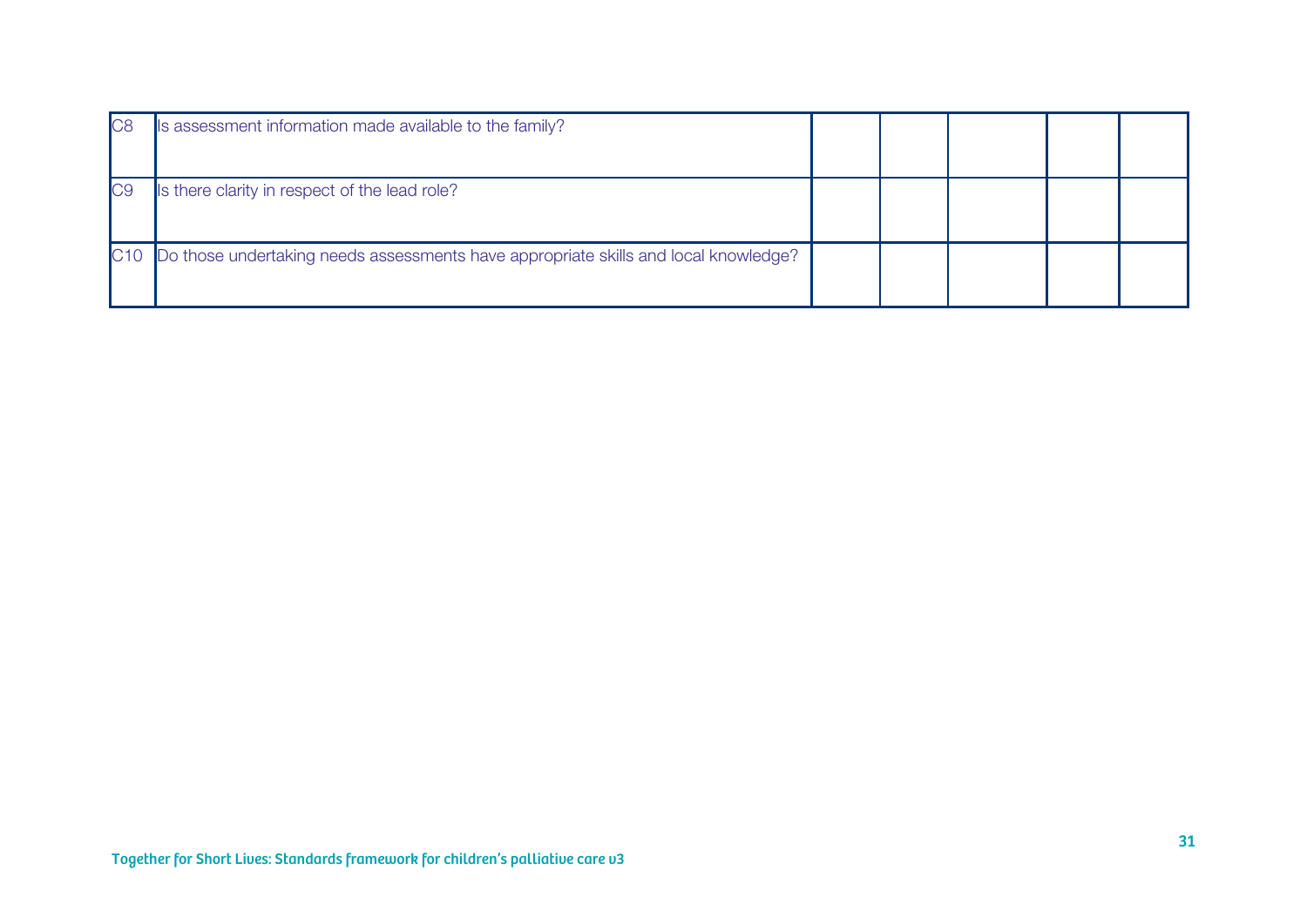## Multi-agency care plan

Every baby and family should have a multi-agency care plan agreed with them for the delivery of co-ordinated care and support to meet their individual needs. A key worker to assist with this should be identified and agreed with the family.

|                | Goals & standards                                                                                    | Were these standards met? |               |                         |  |              |  |  |
|----------------|------------------------------------------------------------------------------------------------------|---------------------------|---------------|-------------------------|--|--------------|--|--|
|                |                                                                                                      | <b>Always</b>             | <b>Mostly</b> | <b>Sometimes Rarely</b> |  | <b>Never</b> |  |  |
| D1             | Does every family have a key worker to co-ordinate their plan?                                       |                           |               |                         |  |              |  |  |
| D2             | Is information available to the family?                                                              |                           |               |                         |  |              |  |  |
| D3             | Does the plan include the whole family and take account of the baby's symptoms and<br>personal care. |                           |               |                         |  |              |  |  |
| D4             | Does the plan include psychological care for the baby's siblings and parents?                        |                           |               |                         |  |              |  |  |
| D <sub>5</sub> | Is information about how to access to benefits and financial assistance provided?                    |                           |               |                         |  |              |  |  |
| D <sub>6</sub> | Is information about how to access flexible short breaks provided?                                   |                           |               |                         |  |              |  |  |
| D7             | Is information about how to access aids and equipment provided?                                      |                           |               |                         |  |              |  |  |
| D <sub>8</sub> | Are tailored out-of-hours plans provided?                                                            |                           |               |                         |  |              |  |  |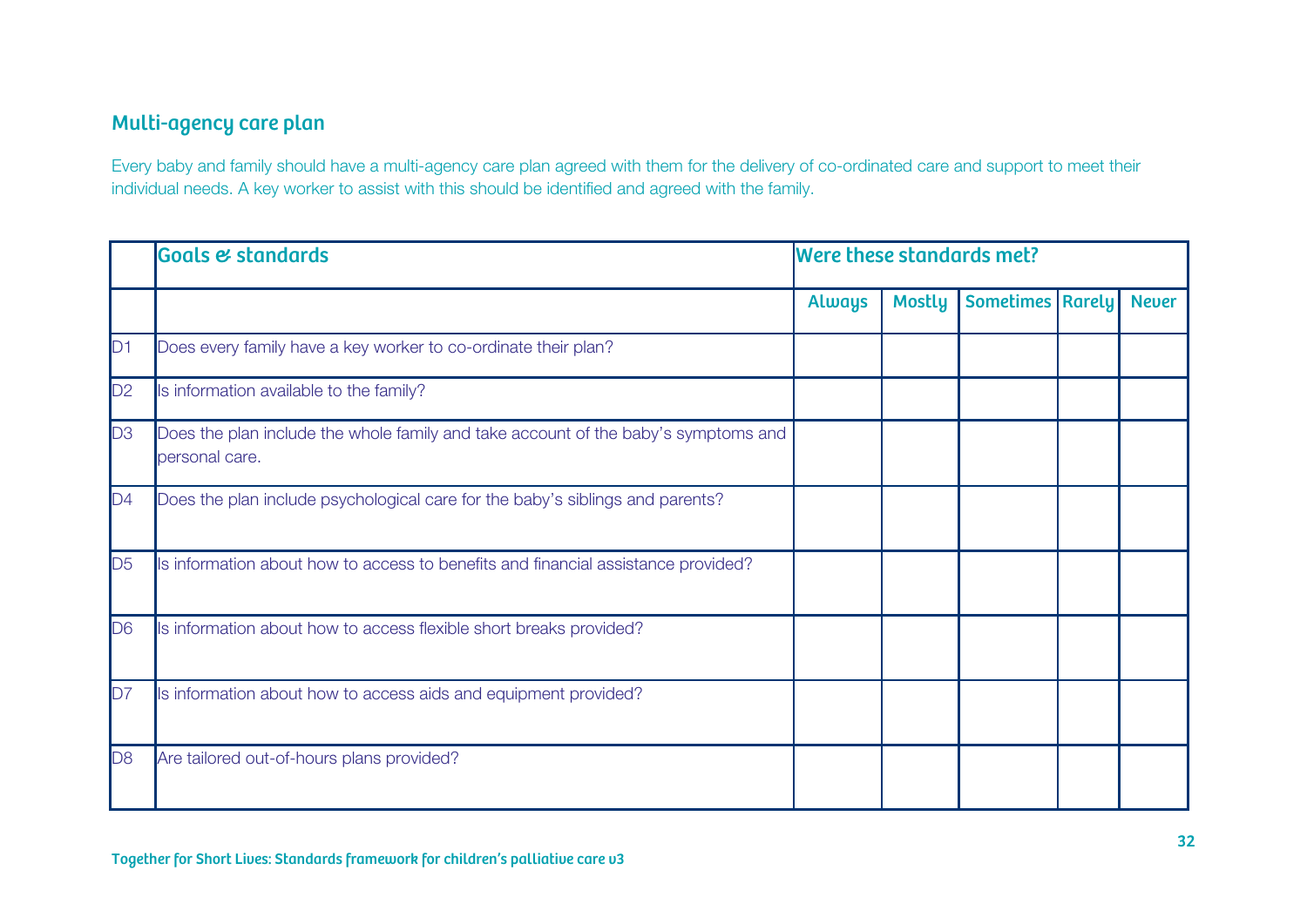## End of life plan

Every family should be helped to prepare an end of life plan for their baby and should be provided with care and support to achieve this.

|                | Goals & standards                                                                                                      | Were these standards met? |               |                         |  |              |  |  |
|----------------|------------------------------------------------------------------------------------------------------------------------|---------------------------|---------------|-------------------------|--|--------------|--|--|
|                |                                                                                                                        | <b>Always</b>             | <b>Mostly</b> | <b>Sometimes Rarely</b> |  | <b>Never</b> |  |  |
| E1             | Are professionals open and honest with families when it is recognised that the baby is<br>approaching its end of life? |                           |               |                         |  |              |  |  |
| E2             | Does joint planning with families and relevant professionals take place as soon as<br>possible?                        |                           |               |                         |  |              |  |  |
| E <sub>3</sub> | Is a written plan of care for the baby and family agreed?                                                              |                           |               |                         |  |              |  |  |
| E4             | Are emergency services informed along with all other services/professionals involved in<br>the baby and family's care? |                           |               |                         |  |              |  |  |
| E <sub>5</sub> | Are care plans reviewed regularly?                                                                                     |                           |               |                         |  |              |  |  |
| E6             | Are end of life plans reviewed with the GP or doctor at least every two weeks?                                         |                           |               |                         |  |              |  |  |
| E7             | Is there 24 hour access to pain and symptom control including access to medication?                                    |                           |               |                         |  |              |  |  |
| E8             | Are those managing the control of symptoms suitably qualified and experienced?                                         |                           |               |                         |  |              |  |  |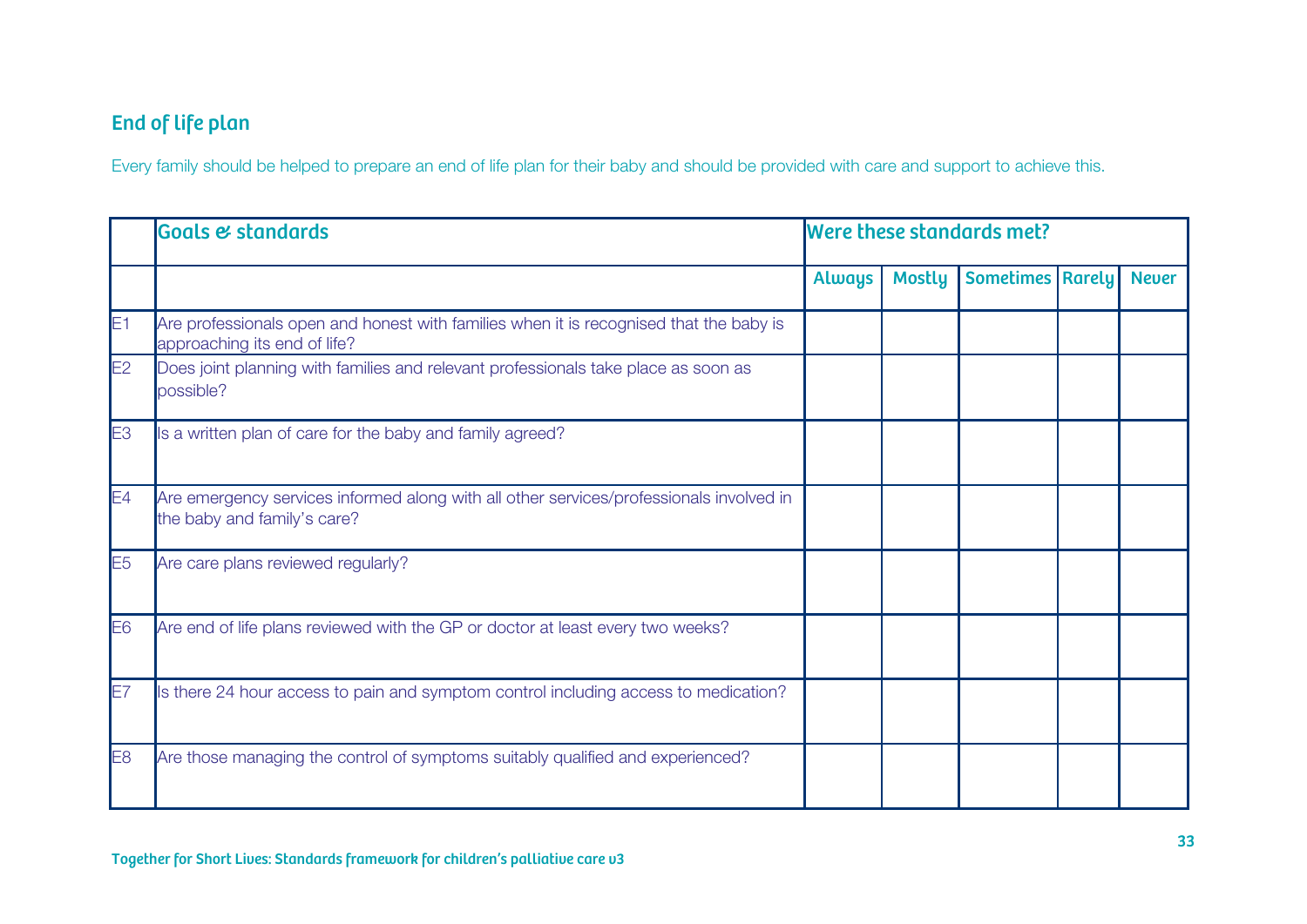| E9              | Is emotional and spiritual support available to the family and carers?                                                                                 |  |  |  |
|-----------------|--------------------------------------------------------------------------------------------------------------------------------------------------------|--|--|--|
| E10             | Are families supported in their choices and goals for quality of life to the end?                                                                      |  |  |  |
| E11             | Do staff involved have access to their own lines of support and supervision?                                                                           |  |  |  |
| E12             | Are the needs of siblings and grandparents considered and included at the time of<br>death and immediately afterwards as part of the end of life plan? |  |  |  |
| E13             | Is fully informed consent sought for post-mortem?                                                                                                      |  |  |  |
| E14             | Are families informed of post-mortem findings by an informed professional that they<br>know in a face-to-face setting?                                 |  |  |  |
| E15             | Are professional contacts informed of the baby's death immediately?                                                                                    |  |  |  |
| E16             | Is practical advice and written information given about care of the baby's body, official<br>procedures and entitlements?                              |  |  |  |
| E <sub>17</sub> | Are possible heart valve donation and consent issues discussed?                                                                                        |  |  |  |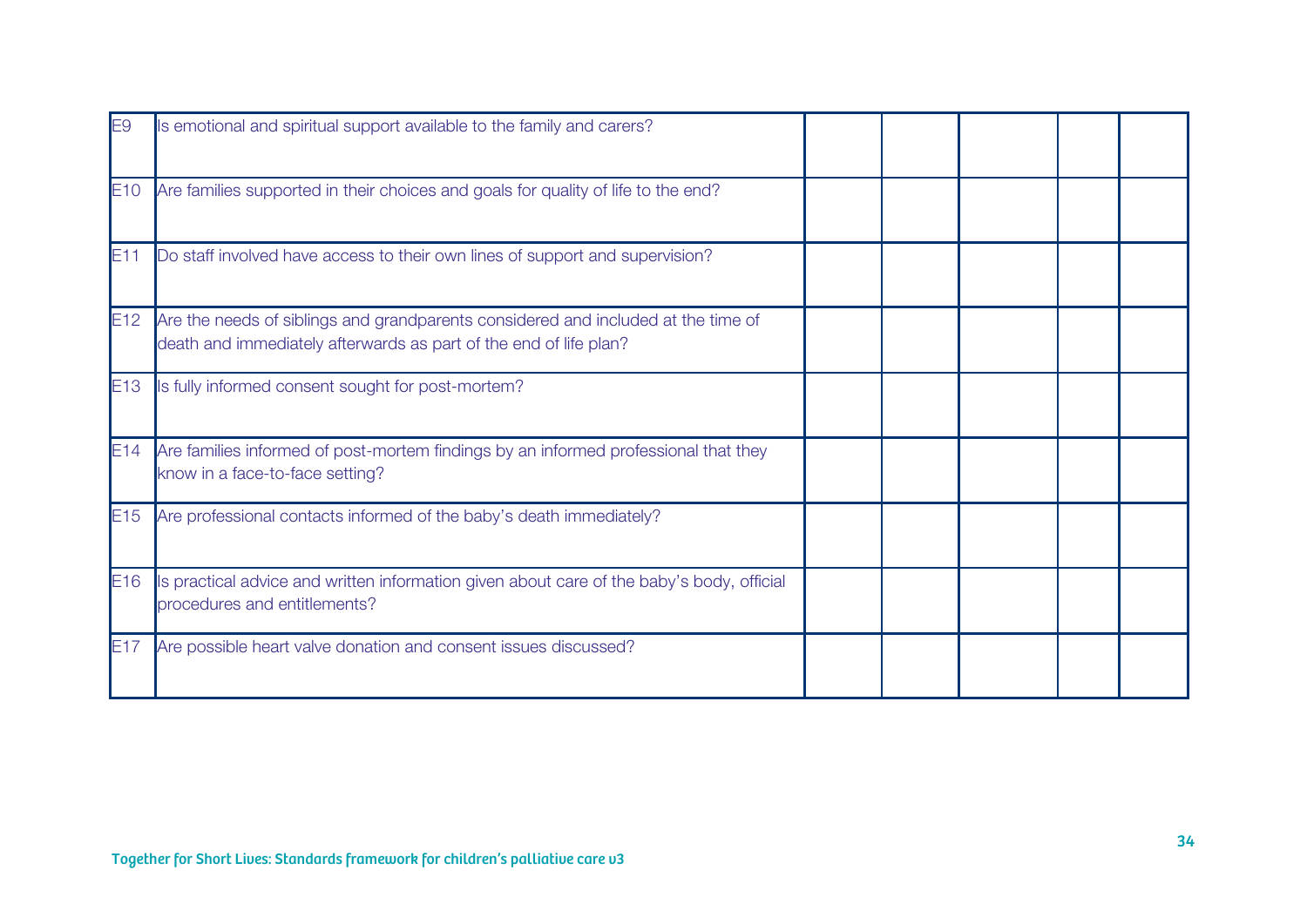## Continuing bereavement support

Bereavement support should be provided along the care pathway and continue throughout the baby's death and beyond.

|                | <b>Goals &amp; standards</b>                                                                                                                             | Were these standards met? |               |                           |  |              |  |  |  |
|----------------|----------------------------------------------------------------------------------------------------------------------------------------------------------|---------------------------|---------------|---------------------------|--|--------------|--|--|--|
|                |                                                                                                                                                          | <b>Always</b>             | <b>Mostly</b> | <b>Sometimes   Rarely</b> |  | <b>Never</b> |  |  |  |
| lF1            | Is the family allowed time and privacy with their baby?                                                                                                  |                           |               |                           |  |              |  |  |  |
| F <sub>2</sub> | Are parents able to follow their own choices and wishes?                                                                                                 |                           |               |                           |  |              |  |  |  |
| F3             | Is the bereavement support offered based on assessed needs?                                                                                              |                           |               |                           |  |              |  |  |  |
| F4             | Are the bereavement needs of siblings recognised and supported?                                                                                          |                           |               |                           |  |              |  |  |  |
| F <sub>5</sub> | Are the needs of care staff considered?                                                                                                                  |                           |               |                           |  |              |  |  |  |
| F <sub>6</sub> | Are parents provided with details of who they can contact to discuss any plans for a<br>future pregnancy or need to make contact with a genetic service? |                           |               |                           |  |              |  |  |  |
| lF7            | Are midwives sensitive to the mother's needs in future pregnancies?                                                                                      |                           |               |                           |  |              |  |  |  |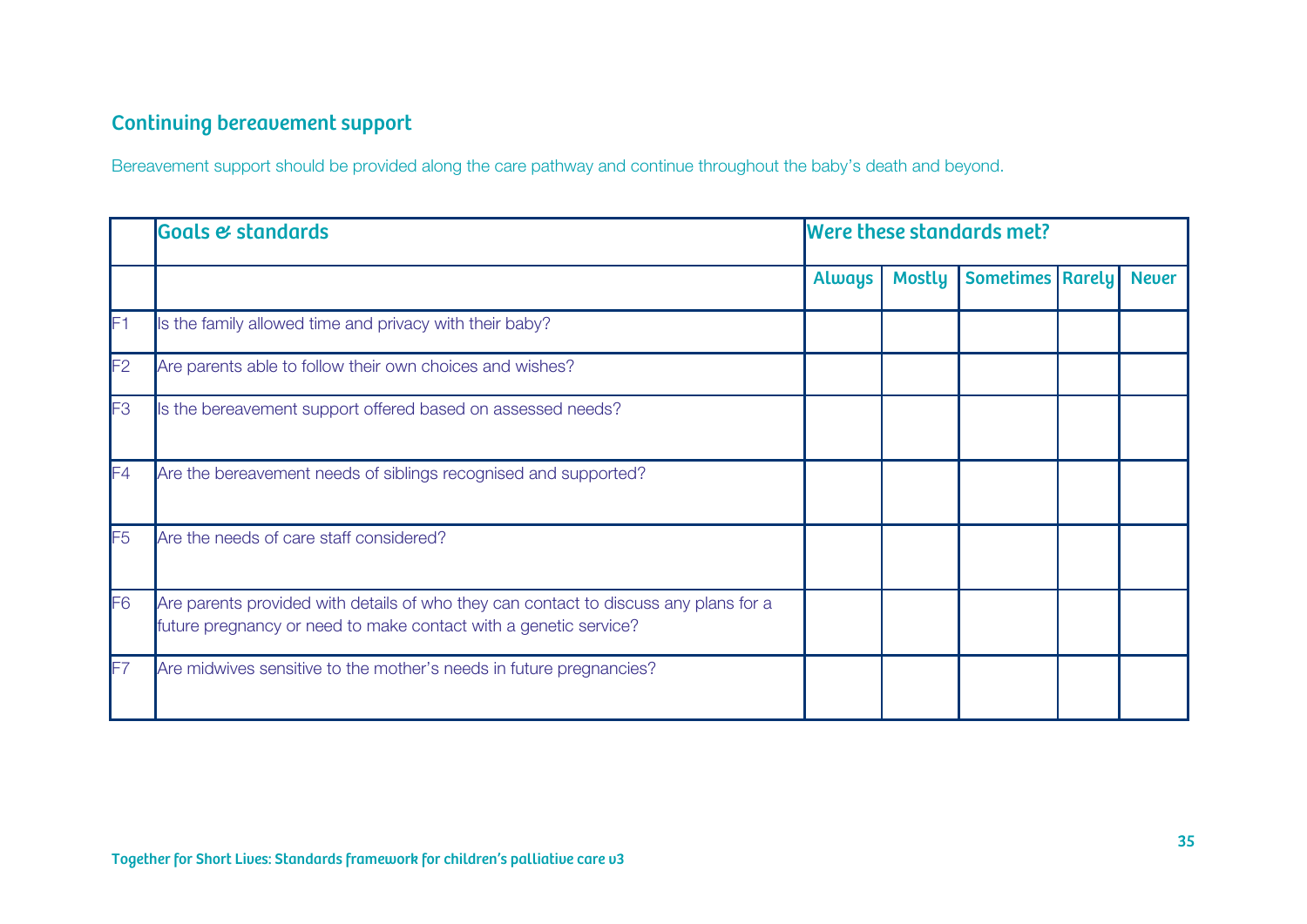## A care pathway to support extubation within a children's palliative care framework

### Sharing significant news

In cases of new diagnoses, or when revisiting a prognosis made earlier, every family should receive the disclosure of their child's prognosis in a face-to-face discussion in privacy and should be treated with respect, honesty and sensitivity. Information should be provided for the family in language that they can understand.

|                | <b>Goals &amp; standards</b>                                                                            | Were these standards met? |               |                         |  |              |  |  |
|----------------|---------------------------------------------------------------------------------------------------------|---------------------------|---------------|-------------------------|--|--------------|--|--|
|                |                                                                                                         | <b>Always</b>             | <b>Mostly</b> | <b>Sometimes Rarely</b> |  | <b>Never</b> |  |  |
| A <sub>1</sub> | Are parents treated with openness and honesty?                                                          |                           |               |                         |  |              |  |  |
| A2             | Are parents acknowledged as experts in the care of their child?                                         |                           |               |                         |  |              |  |  |
| A3             | Is significant news shared in a place of privacy?                                                       |                           |               |                         |  |              |  |  |
| A4             | Do professionals allow plenty of time for sharing news and discussing what this means<br>with families? |                           |               |                         |  |              |  |  |
| A5             | Are parents be given the opportunity to hear news together or to have another supporter<br>present?     |                           |               |                         |  |              |  |  |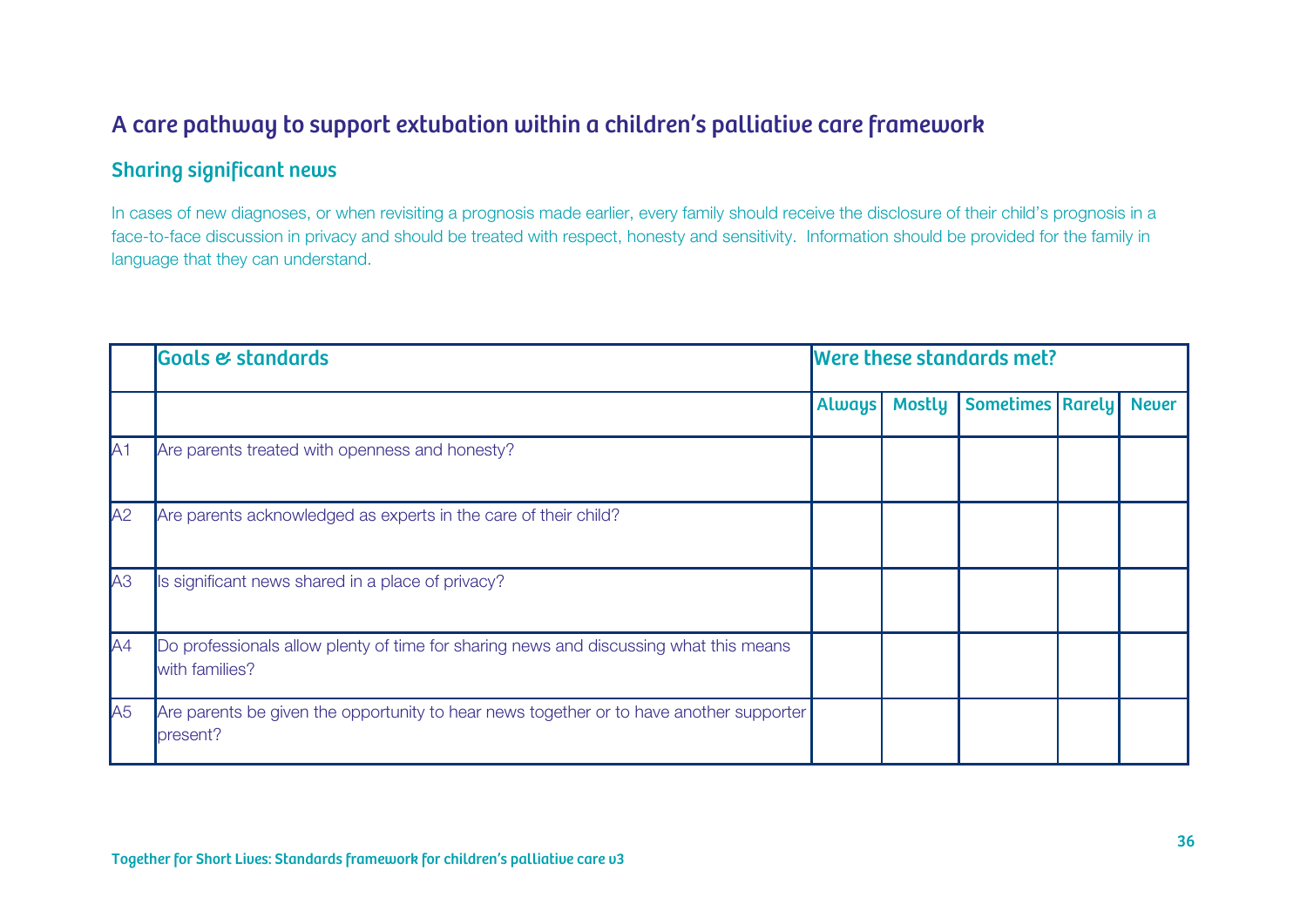| IA6             | Are advocates and interpreters readily available to support families?                           |  |  |  |
|-----------------|-------------------------------------------------------------------------------------------------|--|--|--|
| <b>JA7</b>      | Is clear, jargon-free and readily understandable language used when breaking news?              |  |  |  |
| A8              | Is there open communication between professionals and the family?                               |  |  |  |
| A <sub>9</sub>  | Are parents given time to explore care options and ask questions?                               |  |  |  |
| A <sub>10</sub> | When sharing significant news, is helpful written material used to back up the<br>conversation? |  |  |  |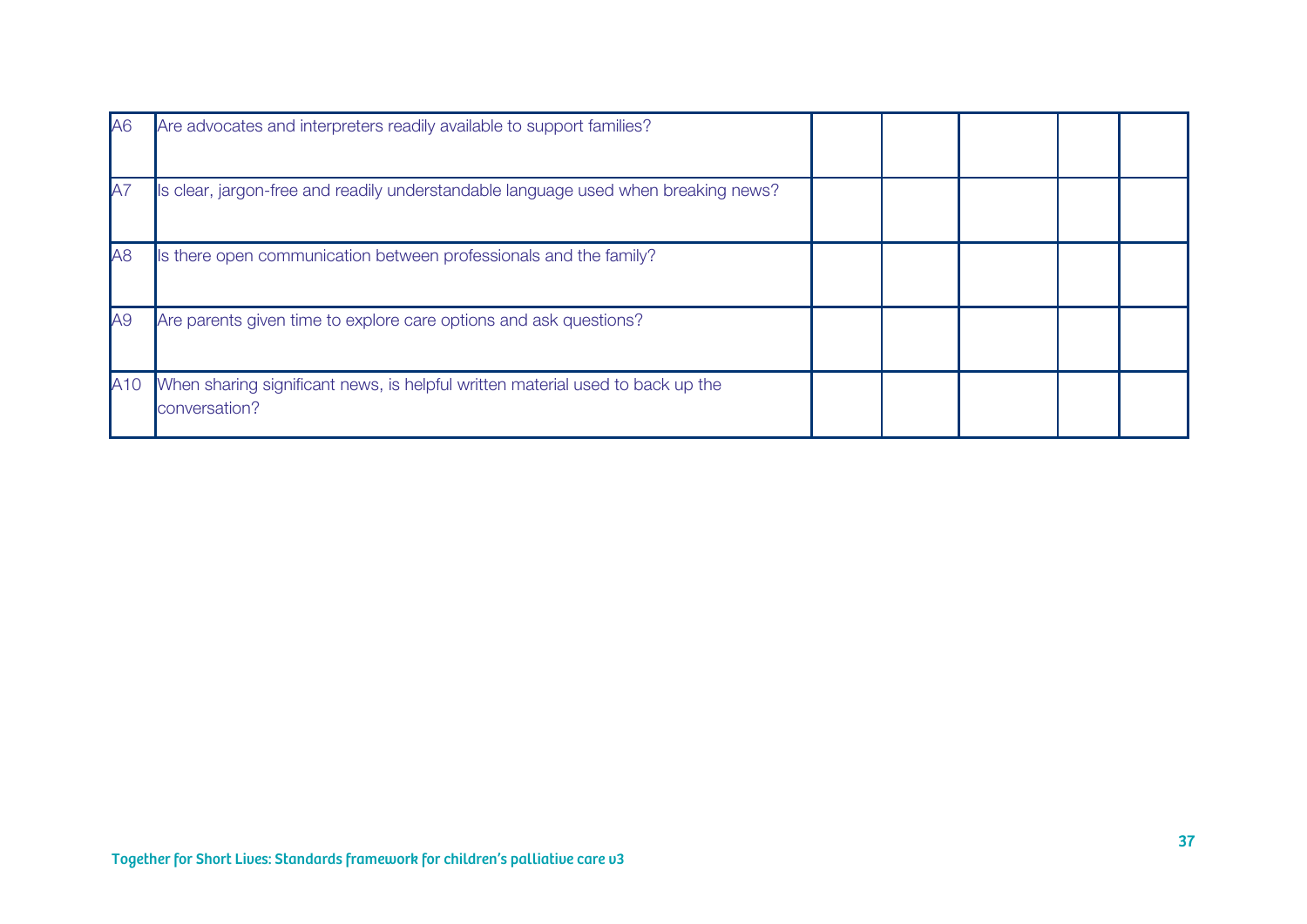## An agreed plan of care

Every child and family should have an agreed plan of care, including, if appropriate, a transfer plan involving the family or carers, hospital, community services and hospice service. The resources and equipment that the child and family need should be planned for and prepared before the child leaves hospital.

|                       | <b>Goals &amp; standards</b>                                                                                                                    | Were these standards met? |               |                         |  |              |  |
|-----------------------|-------------------------------------------------------------------------------------------------------------------------------------------------|---------------------------|---------------|-------------------------|--|--------------|--|
|                       |                                                                                                                                                 | <b>Always</b>             | <b>Mostly</b> | <b>Sometimes Rarely</b> |  | <b>Never</b> |  |
| lB1                   | Is a key worker identified?                                                                                                                     |                           |               |                         |  |              |  |
| B <sub>2</sub>        | Is consensus between the care team and family achieved by supporting families to<br>discuss their child's critical care plan and place of care? |                           |               |                         |  |              |  |
| <b>B3</b>             | Are families asked about what kind of environment they would like their child to be cared<br>for in?                                            |                           |               |                         |  |              |  |
| <b>B4</b>             | Does planning begin as soon as possible?                                                                                                        |                           |               |                         |  |              |  |
| <b>B</b> <sub>5</sub> | Where appropriate, is a clear plan for transfer agreed with the family and services?                                                            |                           |               |                         |  |              |  |
| <b>B</b> 6            | Are families offered the opportunity for support from other family members or supporters<br>such as religious, faith or spiritual leaders?      |                           |               |                         |  |              |  |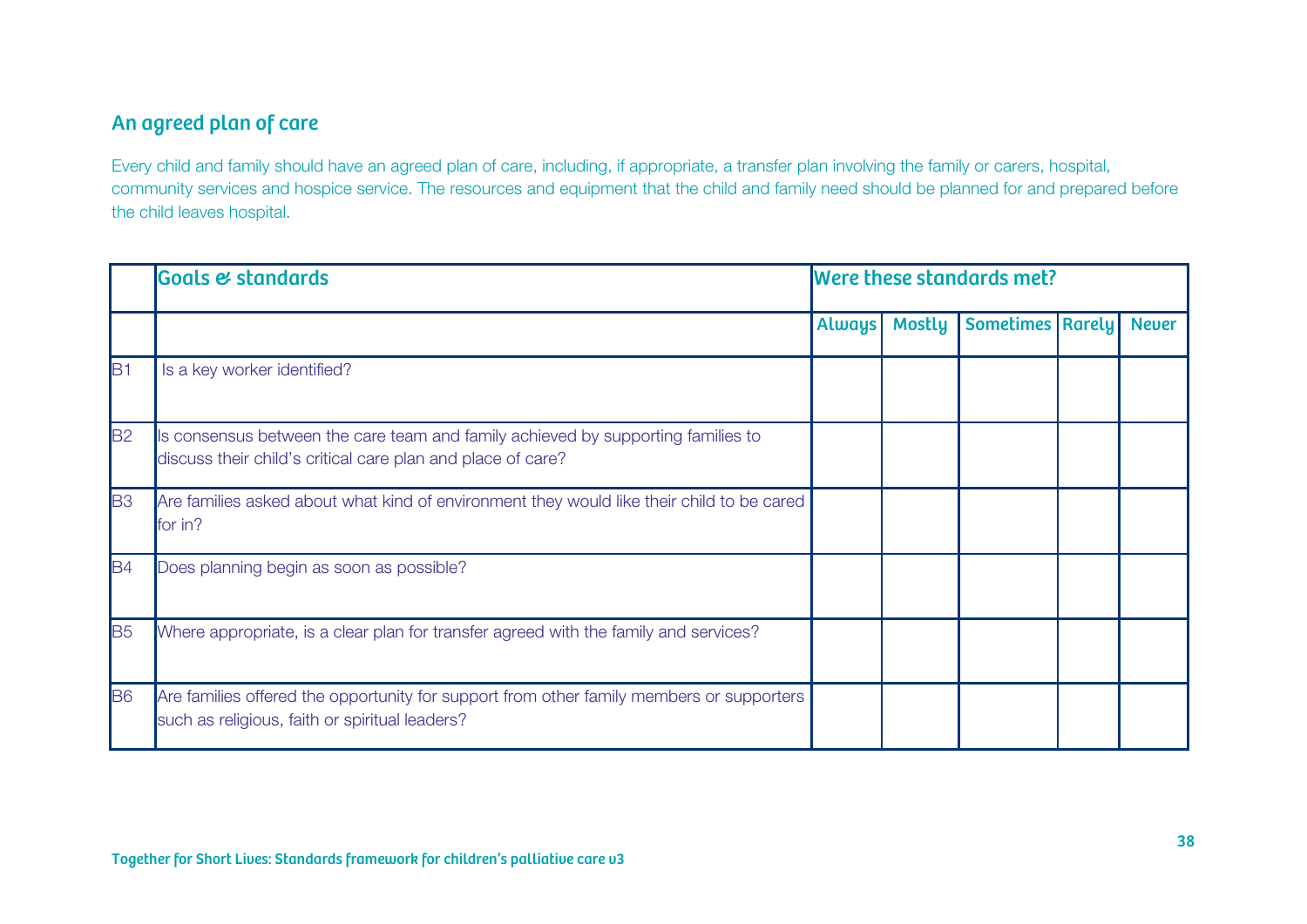| <b>B</b>       | Is the need for parallel planning discussed with the family?                                                                                               |  |  |  |
|----------------|------------------------------------------------------------------------------------------------------------------------------------------------------------|--|--|--|
| B <sub>8</sub> | Are community based services notified as soon as is practical?                                                                                             |  |  |  |
| <b>B</b> 9     | Is a lead community children's nurse (CCN) agreed before transfer?                                                                                         |  |  |  |
| <b>B10</b>     | Is the child's GP and local palliative care team informed and invited to become involved<br>as appropriate?                                                |  |  |  |
|                | B11 Are shared medical care plans between consultants and medical services in place?                                                                       |  |  |  |
|                | B12 Are equipment and supplies planned for and provided before transfer?                                                                                   |  |  |  |
| <b>B13</b>     | Are clear lines of communication agreed, including on-call arrangements for contact with<br>staff such as CCNs?                                            |  |  |  |
|                | B14 If transfer to a children's hospice is planned and time allows, does a member of the<br>hospice team meet the family at the hospital before discharge? |  |  |  |
| <b>B15</b>     | Is the family informed of who will be providing 24 hour end of life care, medical support<br>and medication?                                               |  |  |  |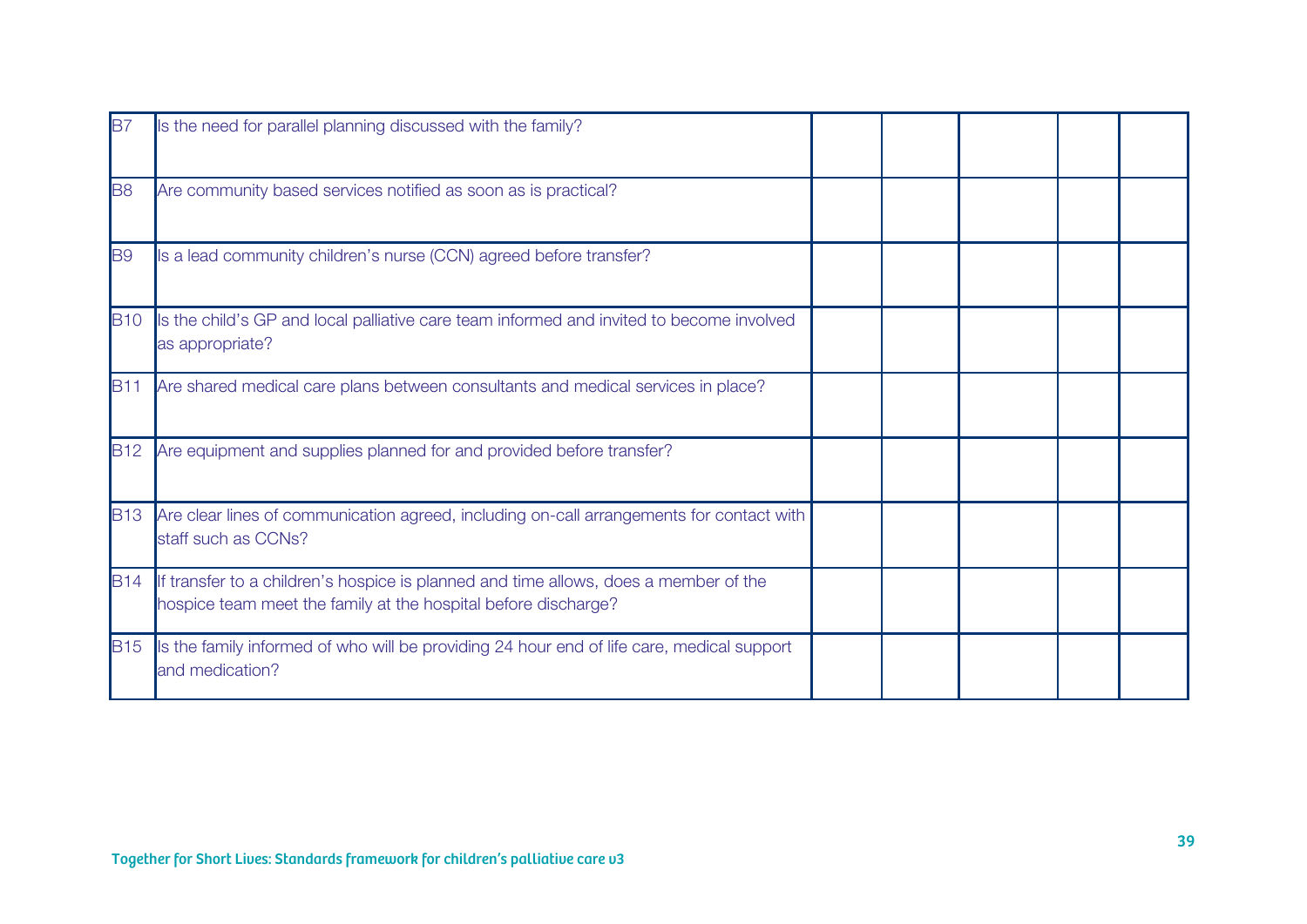## An end of life plan

Every child and family should be helped to decide on an end of life plan and should be provided with care and support to achieve this as closely as possible.

|                        | <b>Goals &amp; standards</b>                                                                                                                                          | Were these standards met? |               |                         |  |              |  |  |
|------------------------|-----------------------------------------------------------------------------------------------------------------------------------------------------------------------|---------------------------|---------------|-------------------------|--|--------------|--|--|
|                        |                                                                                                                                                                       | <b>Always</b>             | <b>Mostly</b> | <b>Sometimes Rarely</b> |  | <b>Never</b> |  |  |
| C1                     | Is a core care team around the child established?                                                                                                                     |                           |               |                         |  |              |  |  |
| C <sub>2</sub>         | Are families given a choice of place of care for their child, where possible?                                                                                         |                           |               |                         |  |              |  |  |
| C <sub>3</sub>         | Do professionals encourage discussion about the child and family's choices for quality of<br>life and provide the appropriate support to make these choices possible? |                           |               |                         |  |              |  |  |
| C4                     | Is an end of life plan agreed, shared and regularly reviewed with the family?                                                                                         |                           |               |                         |  |              |  |  |
| $\overline{\text{C5}}$ | Are personal resuscitation plans discussed and developed?                                                                                                             |                           |               |                         |  |              |  |  |
| C <sub>6</sub>         | Is organ donation and post-mortem examination discussed with the family?                                                                                              |                           |               |                         |  |              |  |  |
| C7                     | Are actual and anticipatory symptom and pain management plans developed?                                                                                              |                           |               |                         |  |              |  |  |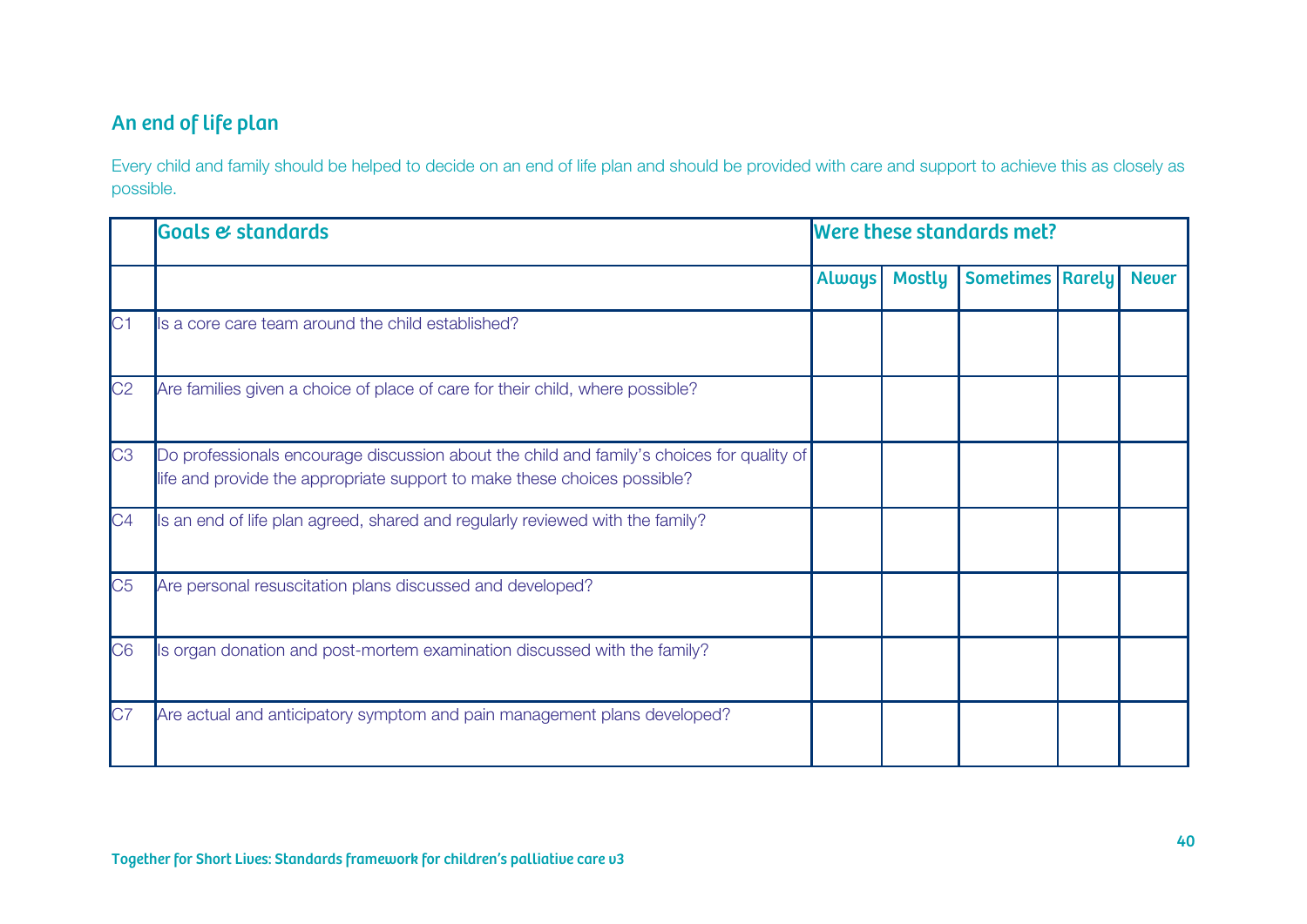| C <sub>8</sub> | Are supplies of medication and out-of-hours pharmacy needs planned for?                                                                                                       |  |  |  |
|----------------|-------------------------------------------------------------------------------------------------------------------------------------------------------------------------------|--|--|--|
| C <sub>9</sub> | Is future prescribing anticipated?                                                                                                                                            |  |  |  |
|                | C10 Are families given contact details for key professionals?                                                                                                                 |  |  |  |
| C11            | Do the family and team have access to 24/7 care including a children's palliative care<br>specialist, paediatrician or specialist GP throughout the palliative stage of care? |  |  |  |
| C12            | Is emotional support provided for the family, including any siblings?                                                                                                         |  |  |  |
|                | C13 Are families supported to memory build and to carry out any special wishes with their<br>child?                                                                           |  |  |  |
|                | C14 Are families supported to prepare and plan any special ceremonies before or after<br>death?                                                                               |  |  |  |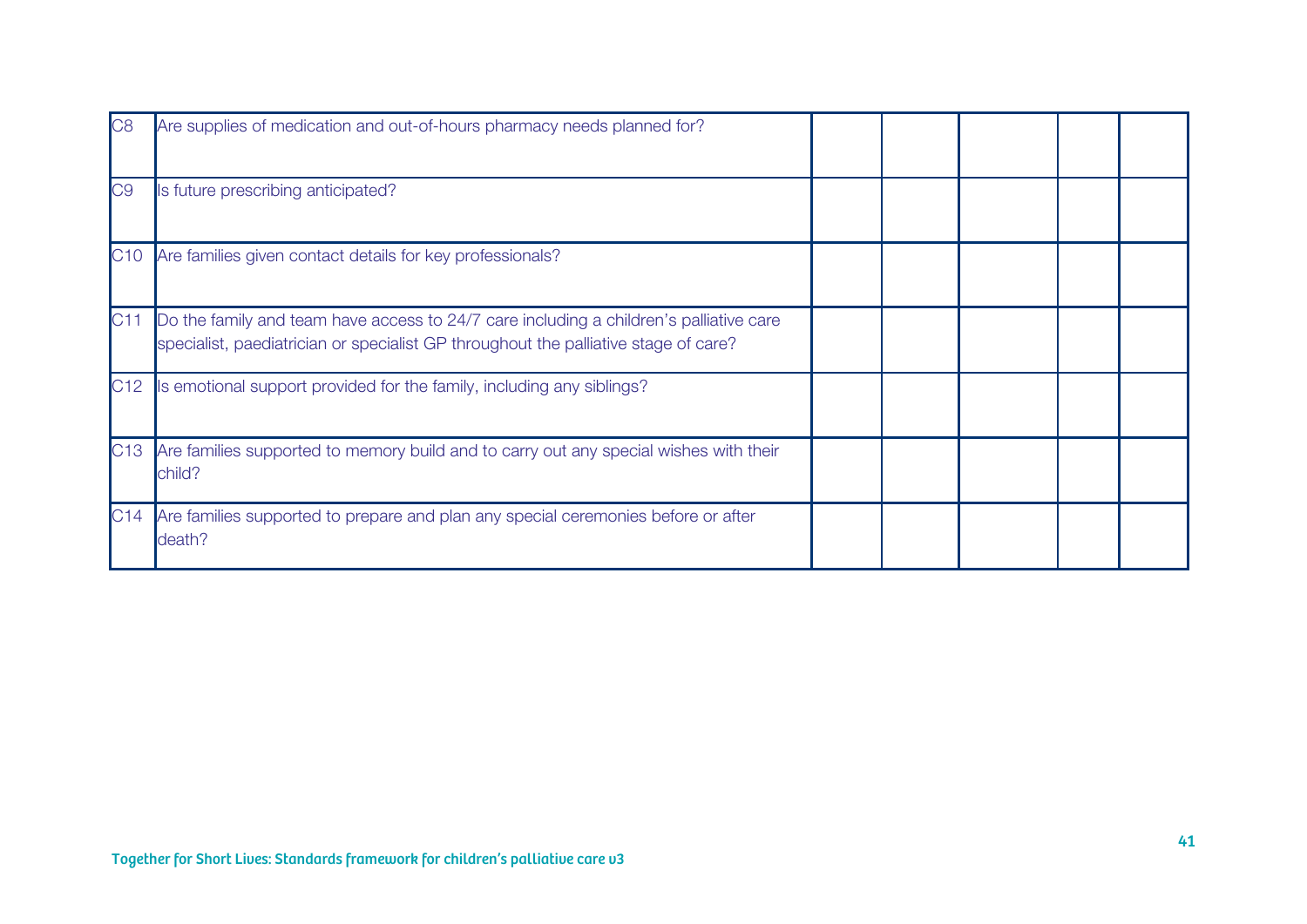### Planning the extubation process

The child and family should be kept central to the process. The family should be made aware of the roles and responsibilities of members of the care team. The child and family should receive high quality care led by skilled and competent professionals. Care transitions should be seamless and should be supported by parallel planning.

|                | Goals & standards                                                                                                                                                                     | Were these standards met? |               |                         |  |              |
|----------------|---------------------------------------------------------------------------------------------------------------------------------------------------------------------------------------|---------------------------|---------------|-------------------------|--|--------------|
|                |                                                                                                                                                                                       | <b>Always</b>             | <b>Mostly</b> | <b>Sometimes Rarely</b> |  | <b>Never</b> |
| D <sub>1</sub> | Are the child and the family kept central to the planning process at all times?                                                                                                       |                           |               |                         |  |              |
| D2             | Is an assessment of the child and family's needs made in partnership with the family?                                                                                                 |                           |               |                         |  |              |
| D3             | Are family strengths and potential stress factors identified, and consideration given to<br>how staff can help the family cope with the process, including the burden of uncertainty? |                           |               |                         |  |              |
| D4             | Are fathers and siblings and other key family members involved and included in care<br>planning and provision?                                                                        |                           |               |                         |  |              |
| D <sub>5</sub> | Is individuality and ethnicity respected?                                                                                                                                             |                           |               |                         |  |              |
| D <sub>6</sub> | Is confidentiality and consent addressed?                                                                                                                                             |                           |               |                         |  |              |
| D7             | Is consistent and systematic documentation used?                                                                                                                                      |                           |               |                         |  |              |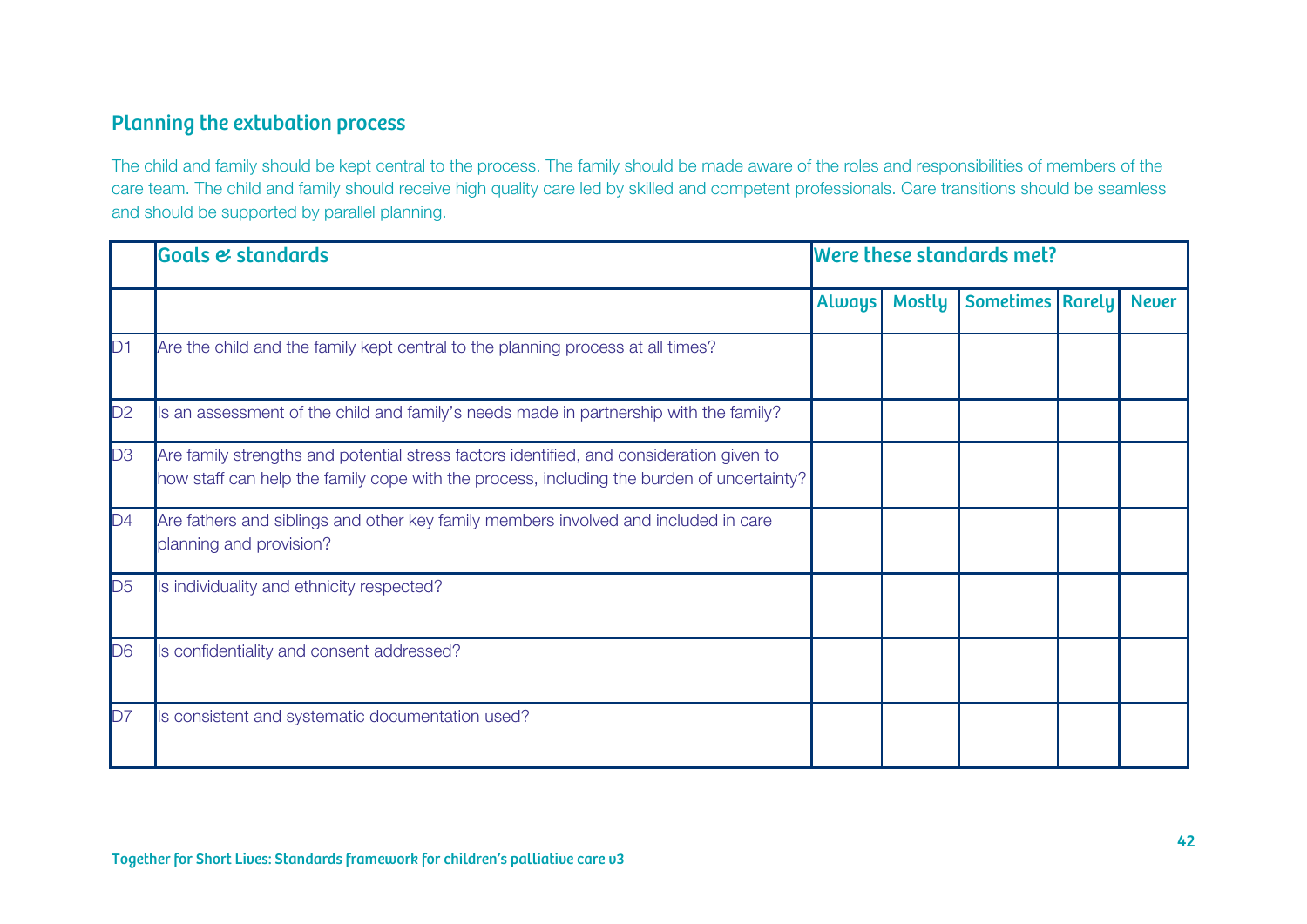| D8  | Are contact details of those who should be informed of the death of the child identified<br>with the family, for example the school, GP or hospital ward? |  |  |  |
|-----|-----------------------------------------------------------------------------------------------------------------------------------------------------------|--|--|--|
| ID9 | Is parallel planning in place?                                                                                                                            |  |  |  |
| D10 | Is open, honest and fluid communication used throughout the process?                                                                                      |  |  |  |
|     | Is straightforward and jargon-free language used?                                                                                                         |  |  |  |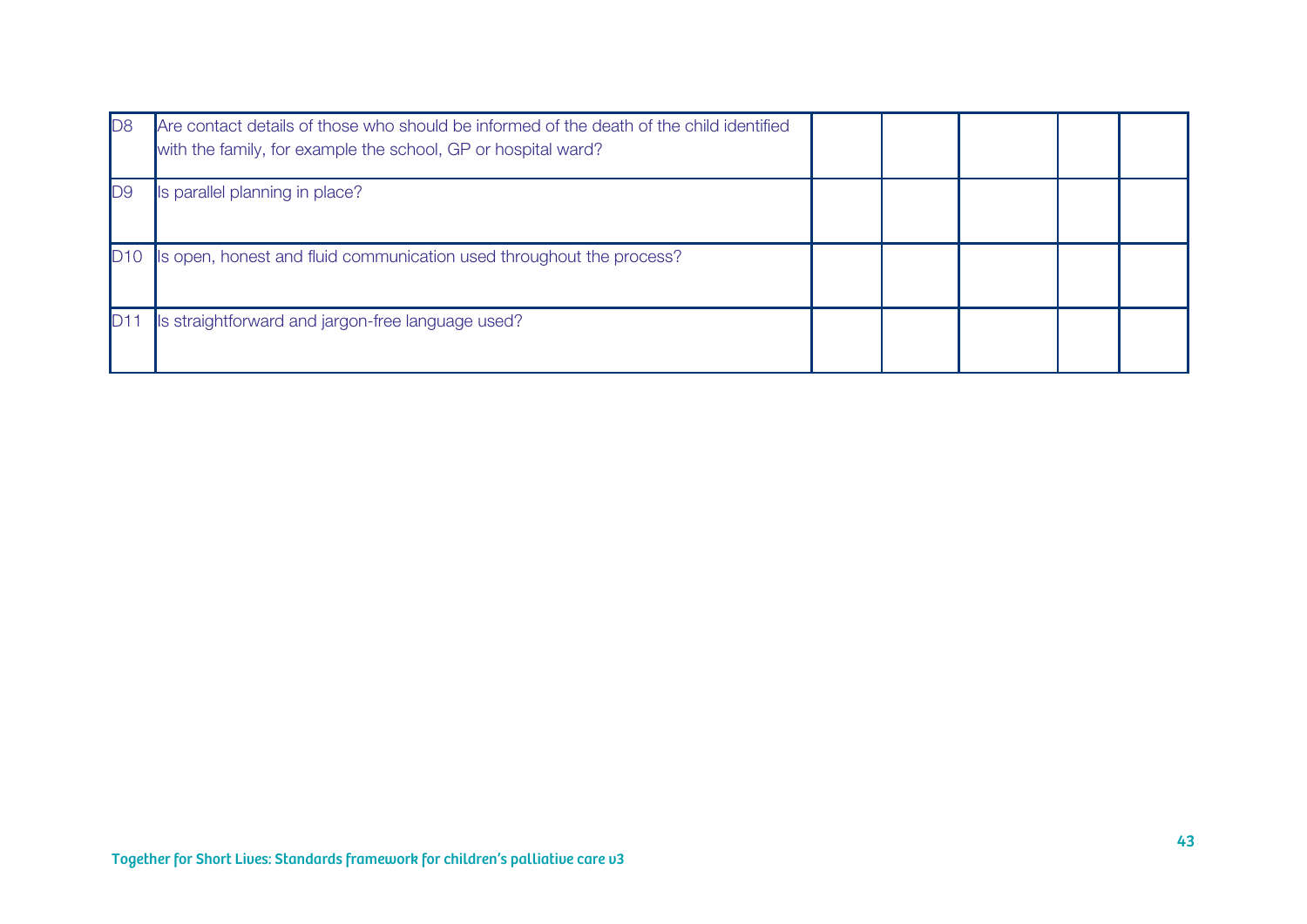## Enabling end of life wishes

The child's end of life plan should be carried out in a timely way in accordance with the parents' wishes.

|                | Goals & standards                                                                                                                                            | Were these standards met? |               |                         |  |              |
|----------------|--------------------------------------------------------------------------------------------------------------------------------------------------------------|---------------------------|---------------|-------------------------|--|--------------|
|                |                                                                                                                                                              | <b>Always</b>             | <b>Mostly</b> | <b>Sometimes Rarely</b> |  | <b>Never</b> |
| E1             | Are families supported in their choices and goals for quality of life to the end?                                                                            |                           |               |                         |  |              |
| E2             | Is the agreed plan for the child and family followed?                                                                                                        |                           |               |                         |  |              |
| E3             | Is the family allowed time and privacy with their child?                                                                                                     |                           |               |                         |  |              |
| E4             | Are parents enabled to feel in control of events before and after death and able to follow<br>their own choices and wishes?                                  |                           |               |                         |  |              |
| E <sub>5</sub> | Are the family members and others who the family wish to have with them enabled to<br>present?                                                               |                           |               |                         |  |              |
| E <sub>6</sub> | Is emotional and spiritual support available to the family or parent carers?                                                                                 |                           |               |                         |  |              |
| lE7            | Are the needs of siblings and grandparents considered and included around the time of<br>death, and immediately afterwards, as part of the end of life plan? |                           |               |                         |  |              |
| E8             | Do staff involved have access to their own sources of support and supervision?                                                                               |                           |               |                         |  |              |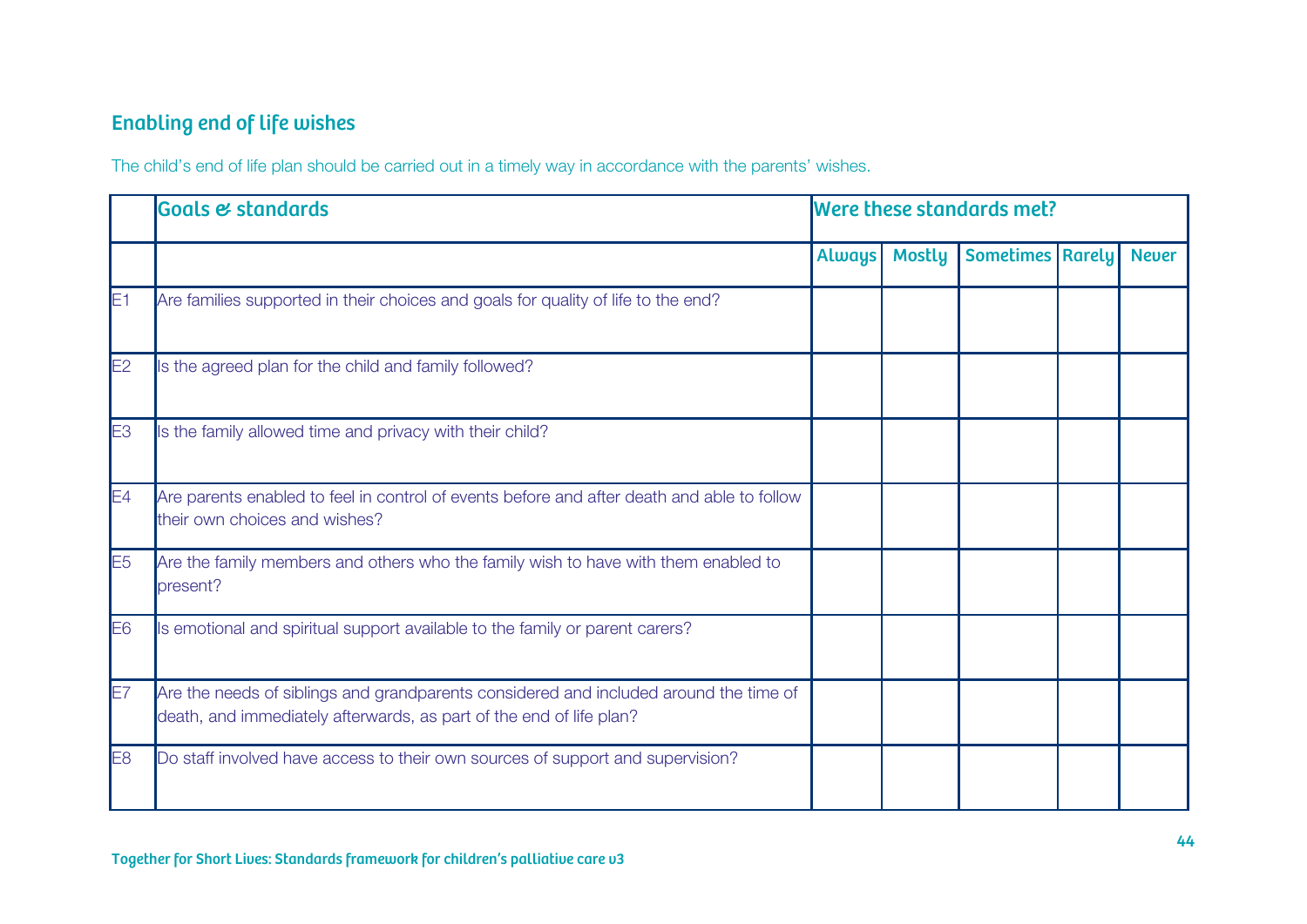|     | Is fully informed consent sought for a post-mortem, where relevant?                                                                                                                                                                                                                        |  |  |  |
|-----|--------------------------------------------------------------------------------------------------------------------------------------------------------------------------------------------------------------------------------------------------------------------------------------------|--|--|--|
| E10 | When a post-mortem is performed, are families informed of its findings by a professional<br>they know, and who has a full understanding of the implications of the pathology report.<br>Is this done in a face-to-face, meeting in an environment that will not generate undue<br>anxiety? |  |  |  |
| E11 | Are earlier discussions regarding possible tissue and organ donation reviewed and<br>consent confirmed?                                                                                                                                                                                    |  |  |  |
| E12 | Are professional contacts informed of the child's death immediately?                                                                                                                                                                                                                       |  |  |  |
| E13 | Is practical advice and written information given to the family about the care of the child's<br>body, official procedures and entitlements or benefits?                                                                                                                                   |  |  |  |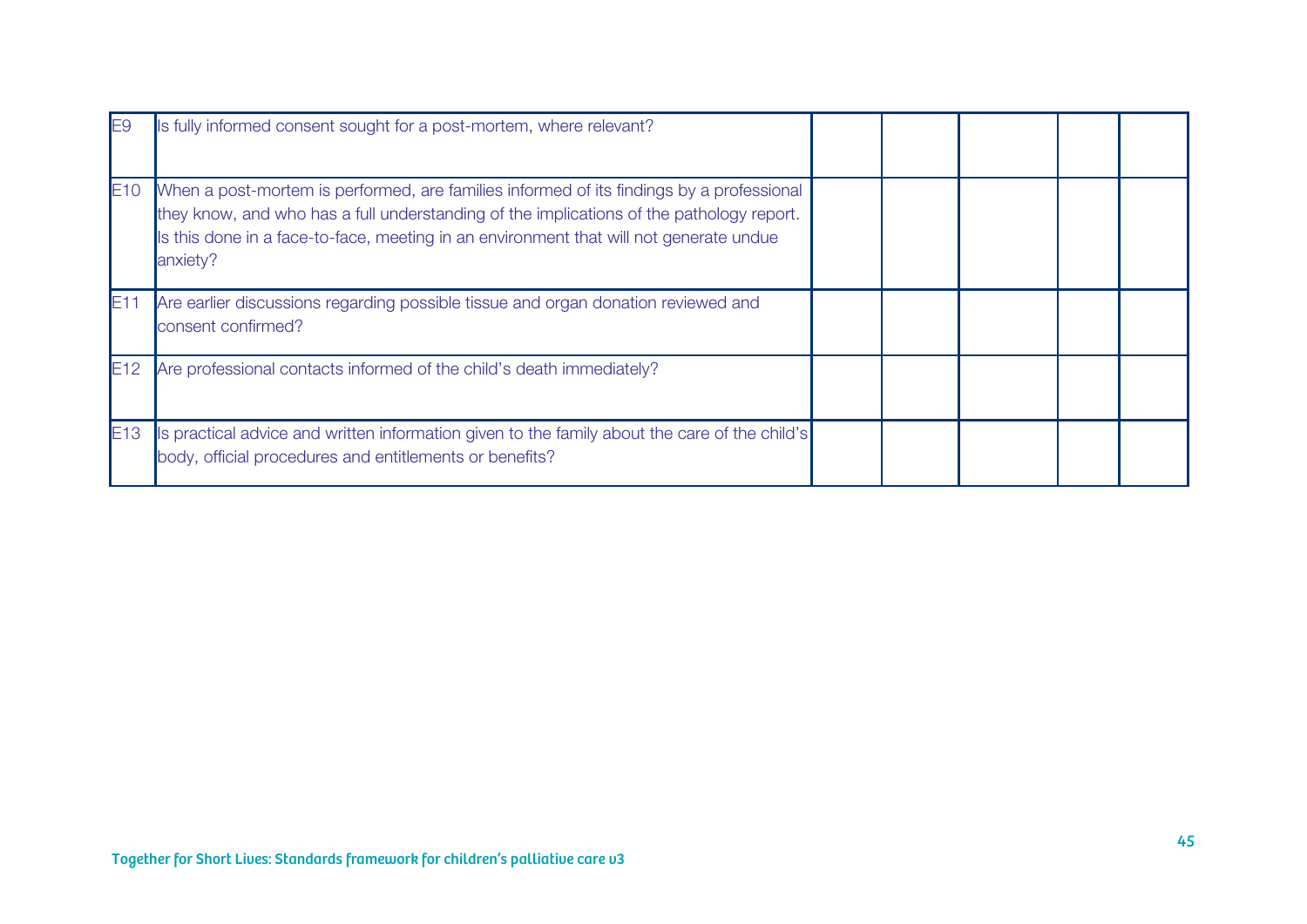## Continuing bereavement support

Bereavement support should be provided along the care pathway and continue throughout the child's death and beyond.

|                | <b>Goals &amp; standards</b>                                                                                                                                       | Were these standards met? |               |                         |  |              |
|----------------|--------------------------------------------------------------------------------------------------------------------------------------------------------------------|---------------------------|---------------|-------------------------|--|--------------|
|                |                                                                                                                                                                    | <b>Always</b>             | <b>Mostly</b> | <b>Sometimes Rarely</b> |  | <b>Never</b> |
| lF1            | Is the family allowed time and privacy with their child?                                                                                                           |                           |               |                         |  |              |
| F2             | Do parents feel in control of events before and after death and able to follow their own<br>choices and wishes?                                                    |                           |               |                         |  |              |
| F <sub>3</sub> | Is bereavement support offered, based on assessed need?                                                                                                            |                           |               |                         |  |              |
| F4             | Are the bereavement needs of siblings recognised and support provided?                                                                                             |                           |               |                         |  |              |
| F <sub>5</sub> | Are the parents provided with details of who they can contact to discuss any plans for<br>future pregnancies, including contacts with a clinical genetics service? |                           |               |                         |  |              |
| F <sub>6</sub> | Are the needs of care staff considered?                                                                                                                            |                           |               |                         |  |              |
| F7             | Staff support is essential. Is debriefing, ongoing support and supervision readily<br>available?                                                                   |                           |               |                         |  |              |